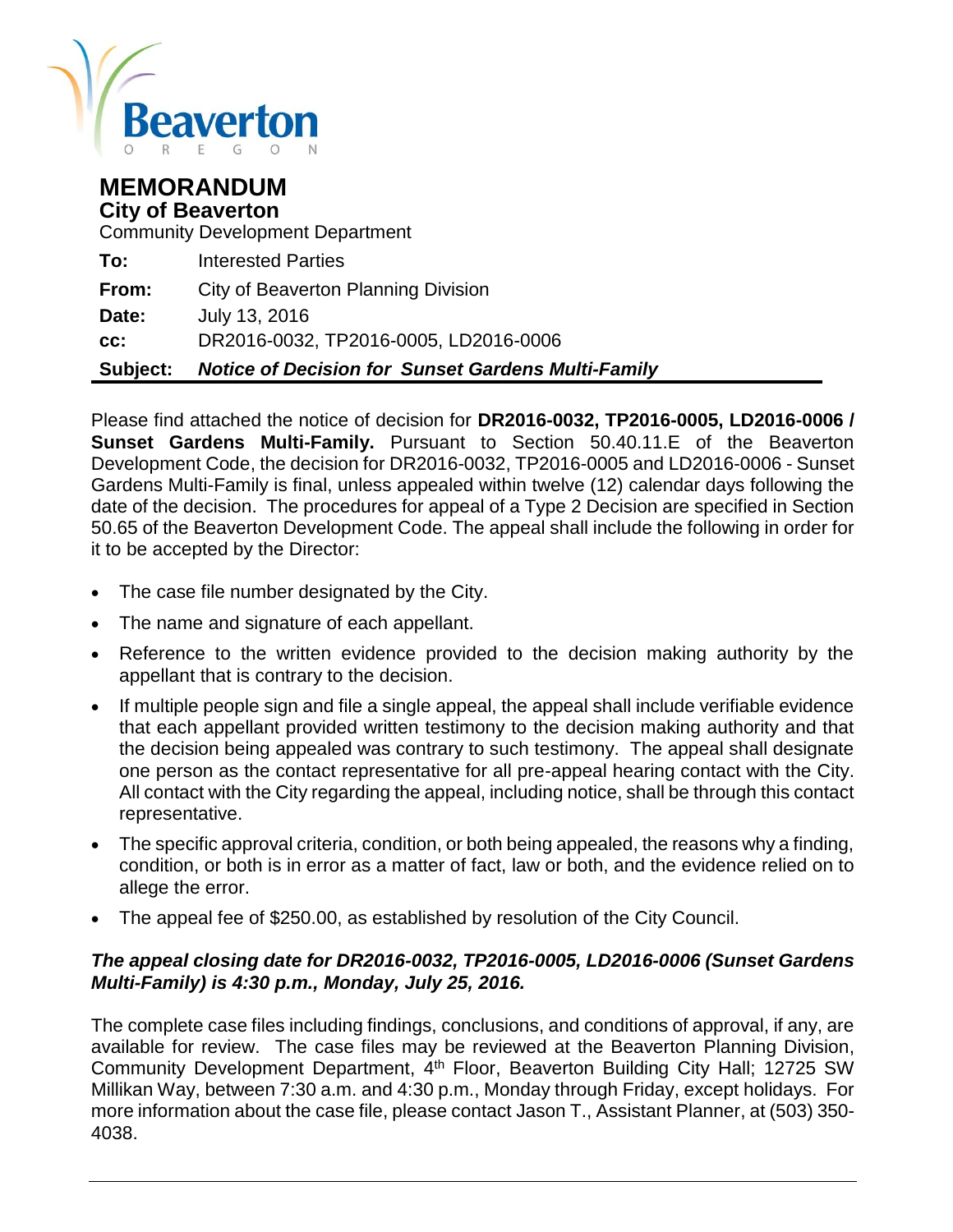

# **NOTICE OF DECISION**

| <b>DECISION DATE:</b> | Thursday, July 13, 2016 |
|-----------------------|-------------------------|
|                       |                         |

TO: TO: All Interested Parties

FROM: Jason T., Assistant Planner

#### PROPOSAL: **DR2016-0032, TP2016-0005, LD2016-0006 - Sunset Gardens Multi-Family**

LOCATION: The property is located along W. Baseline Road between SW 158th Avenue and 160th Avenue. The site is also described as Tax Lots 100, 200, 300, 400, 1800 and 1900 on the Washington County Tax Assessor's Map 1S105CB. The total site is approximately 2.99 acres.

SUMMARY: The applicant, seeks Design Review 2, Tree Plan 2 and Replat for Lot Consolidation approval to consolidate six existing lots into one legal lot of record, remove approximately thirty four (34) community trees greater than 10-inches in diameter and construct a 249,616 square-foot, five-story 210-unit multifamily housing development and a 125,775 square foot parking garage with a 304 vehicle capacity.

APPLICANT/ A.G. Spanos Companies PROPERTY Attn: Jeff Morgan OWNER: 10100 Trinity Parkway, 5<sup>th</sup> Floor Stockton, CA 95219

APPLICANTS Mackenzie REPRESENTATIVE: Attn: Brian Varricchione PO Box 14310 Portland, OR 97293

APPLICABLE Facilities Review Section 40.03, Design Review 2 Section CRITERIA: 40.20.15.2.C, Tree Plan 2 Section 40.90.15.2.C and Replat One Section 40.45.15.2.C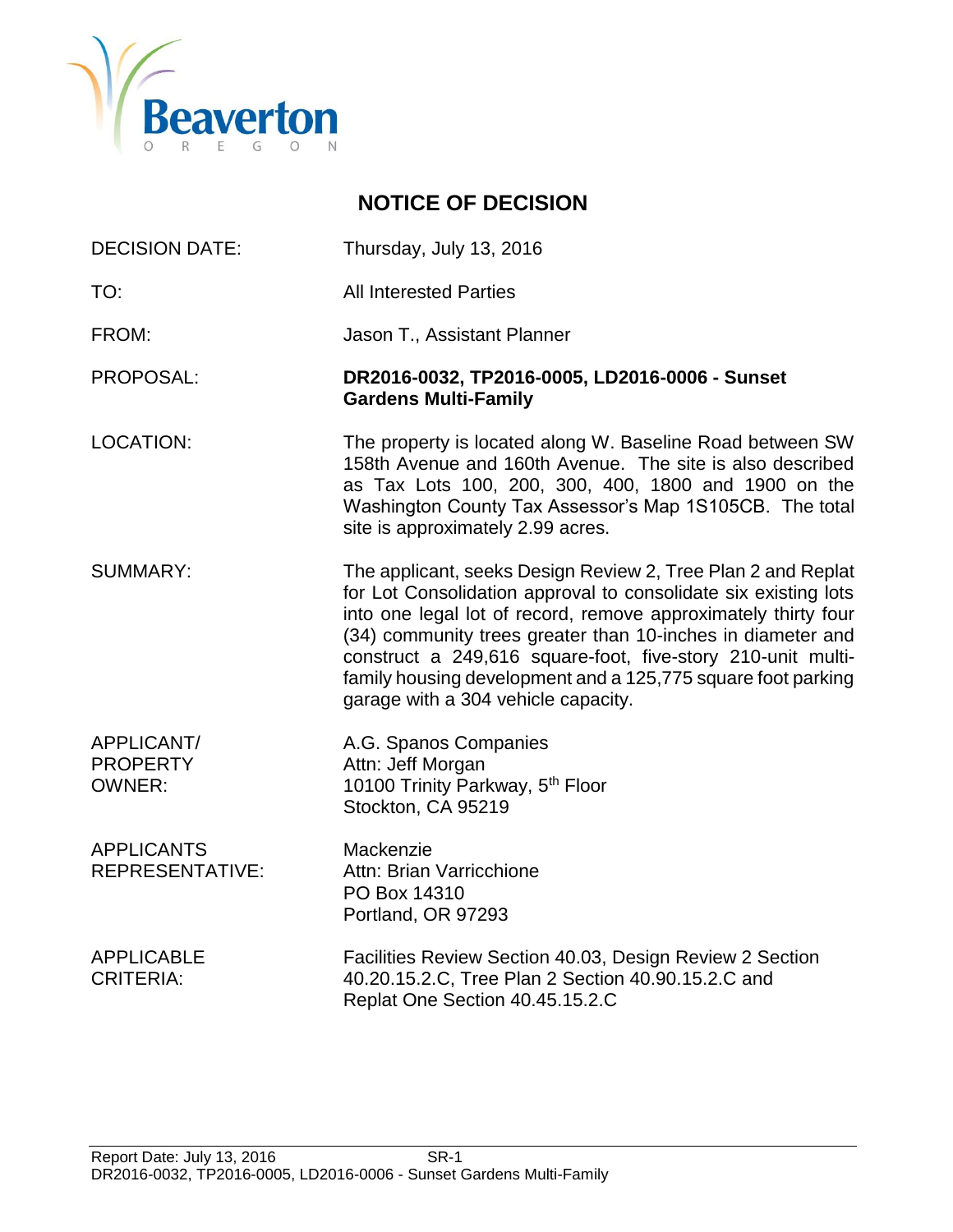## **RECOMMENDATIONS:**

**APPROVAL of DR2016-0032 (Sunset Gardens Multi-Family)** subject to conditions in Attachment E, identified at the end of this report.

**APPROVAL of TP2016-0005 (Sunset Gardens Multi-Family)** subject to conditions in Attachment E, identified at the end of this report.

**APPROVAL of LD2016-0006 (Sunset Gardens Multi-Family)** subject to conditions in Attachment E, identified at the end of this report.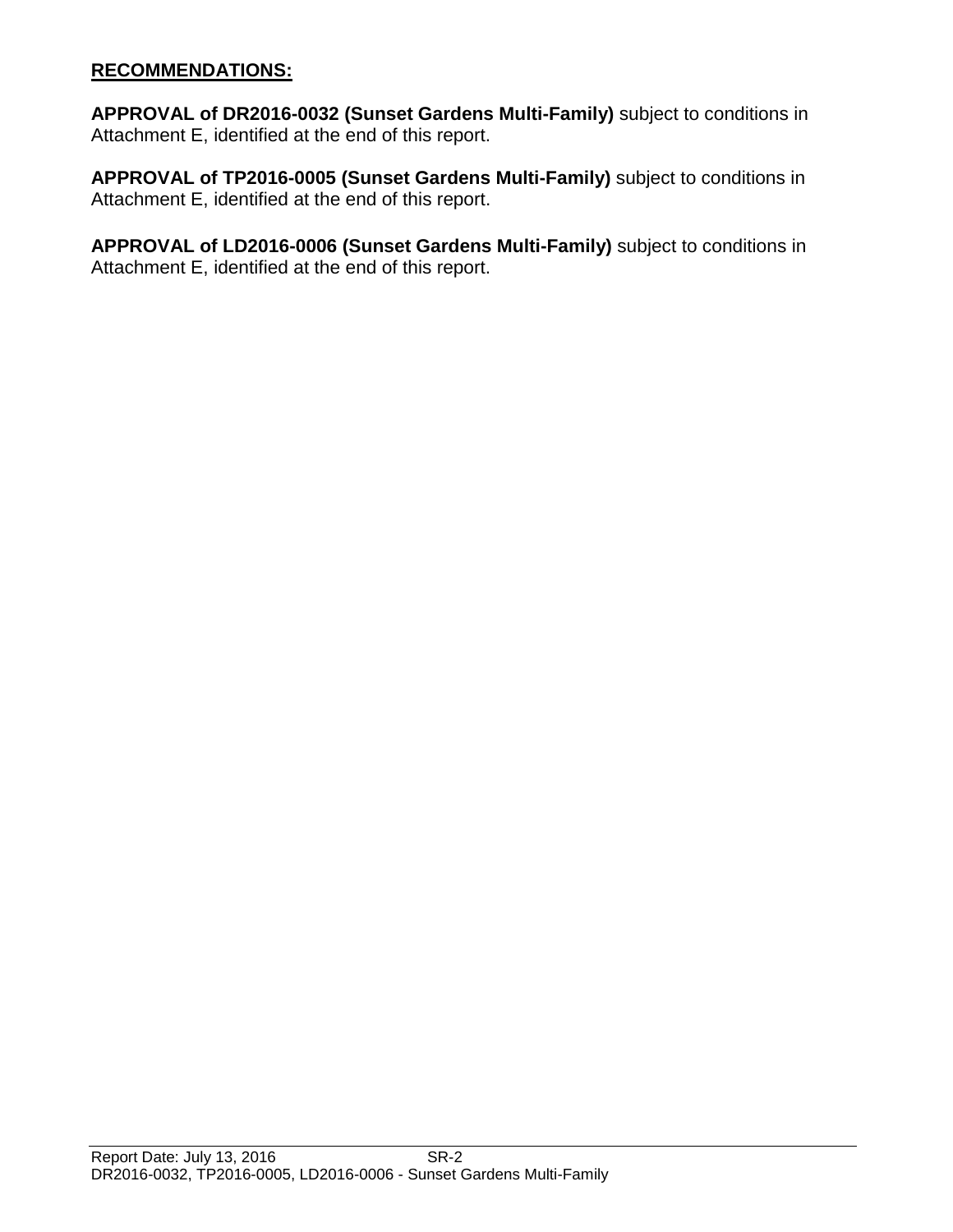# **VICINITY MAP** Exhibit 1

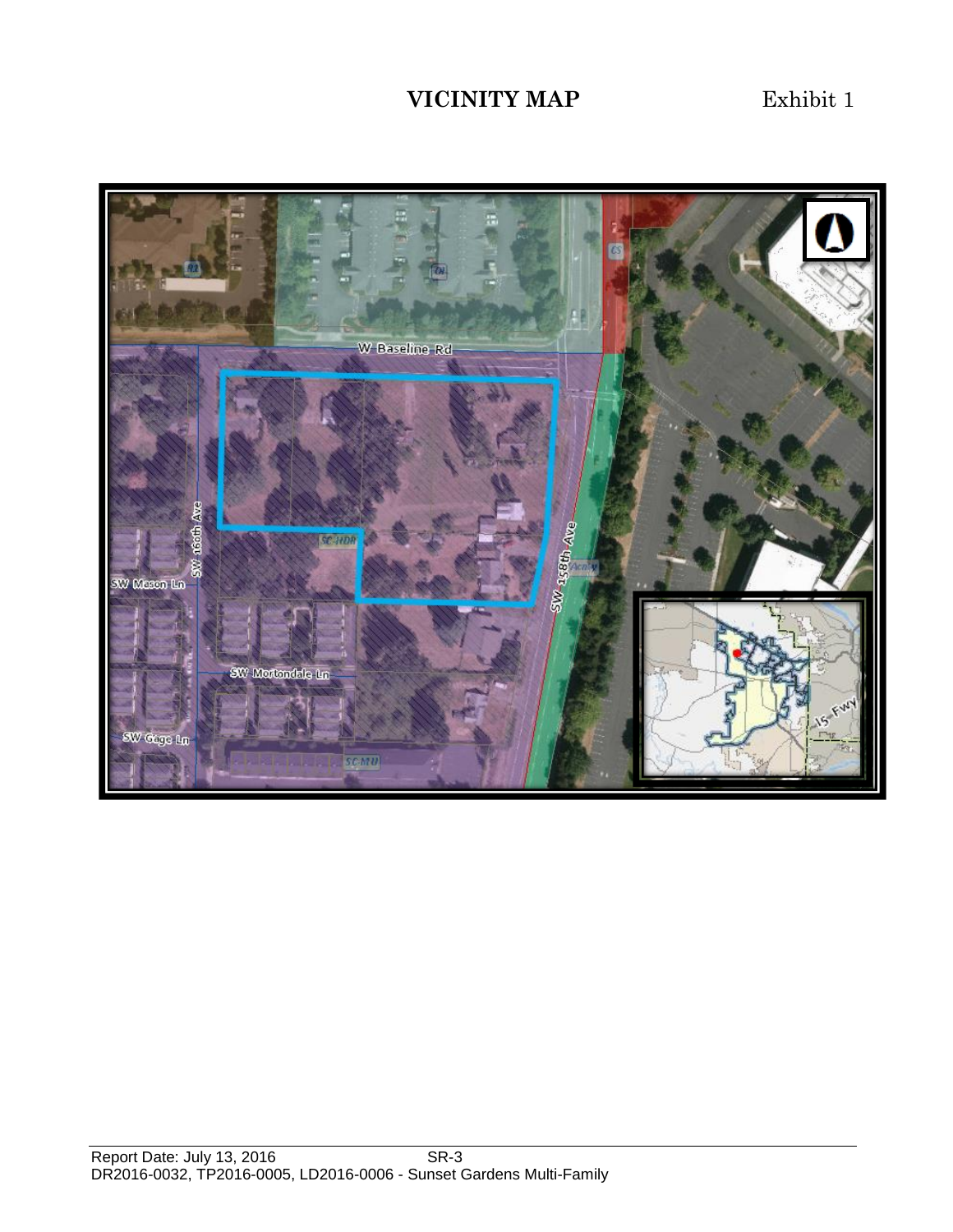# **BACKGROUND**

# **Key Application Dates**

| Application | Submittal Date | Deemed<br>Complete | 120-Day Deadline* | 240-Day Deadline* |
|-------------|----------------|--------------------|-------------------|-------------------|
| DR2016-0032 | March 1, 2016  | March 16, 2016     | July 14, 2016     | November 11, 2016 |
| TP2016-0005 | March 1, 2016  | March 16, 2016     | July 14, 2016     | November 11, 2016 |
| LD2016-0006 | March 1, 2016  | March 16, 2016     | July 14, 2016     | November 11, 2016 |

\* Pursuant to Section 50.25.8 of the Beaverton Development Code, the City will reach a final decision on an application within 120 calendar days from the date that the application was determined to be complete or deemed complete unless the applicant agrees to extend the 120 calendar day time line pursuant to subsection 9 or unless State law provides otherwise.

\* Pursuant to Section 50.25.9 of the Beaverton Development Code, the total of all extensions may not to exceed 240 calendar days from the date the application was deemed complete. This is the latest date by which a final written decision on the proposal can be made.

| Zoning                               | SC-HDR (Station Community – High Density Residential)                                                                                                     |                                                                                                                                    |  |  |
|--------------------------------------|-----------------------------------------------------------------------------------------------------------------------------------------------------------|------------------------------------------------------------------------------------------------------------------------------------|--|--|
| <b>Current</b><br><b>Development</b> | This property is currently undeveloped vacant land and single family<br>homes, which have been demolished since the application date of<br>March 1, 2016. |                                                                                                                                    |  |  |
| <b>Site Size</b>                     | Approximately 2.99 Acres                                                                                                                                  |                                                                                                                                    |  |  |
| <b>NAC</b>                           | Five Oaks / Triple Creek                                                                                                                                  |                                                                                                                                    |  |  |
| Surrounding<br><b>Uses</b>           | Zoning:<br>North: SC-HDR<br>South: SC-HDR<br>East: SC-HDR<br>West: SC-HDR                                                                                 | Uses:<br>North: Hotel/Motel<br>South: Multi and Single<br><b>Family Dwellings</b><br>East: Office Industrial<br>West: Multi-Family |  |  |

# **Existing Conditions Table**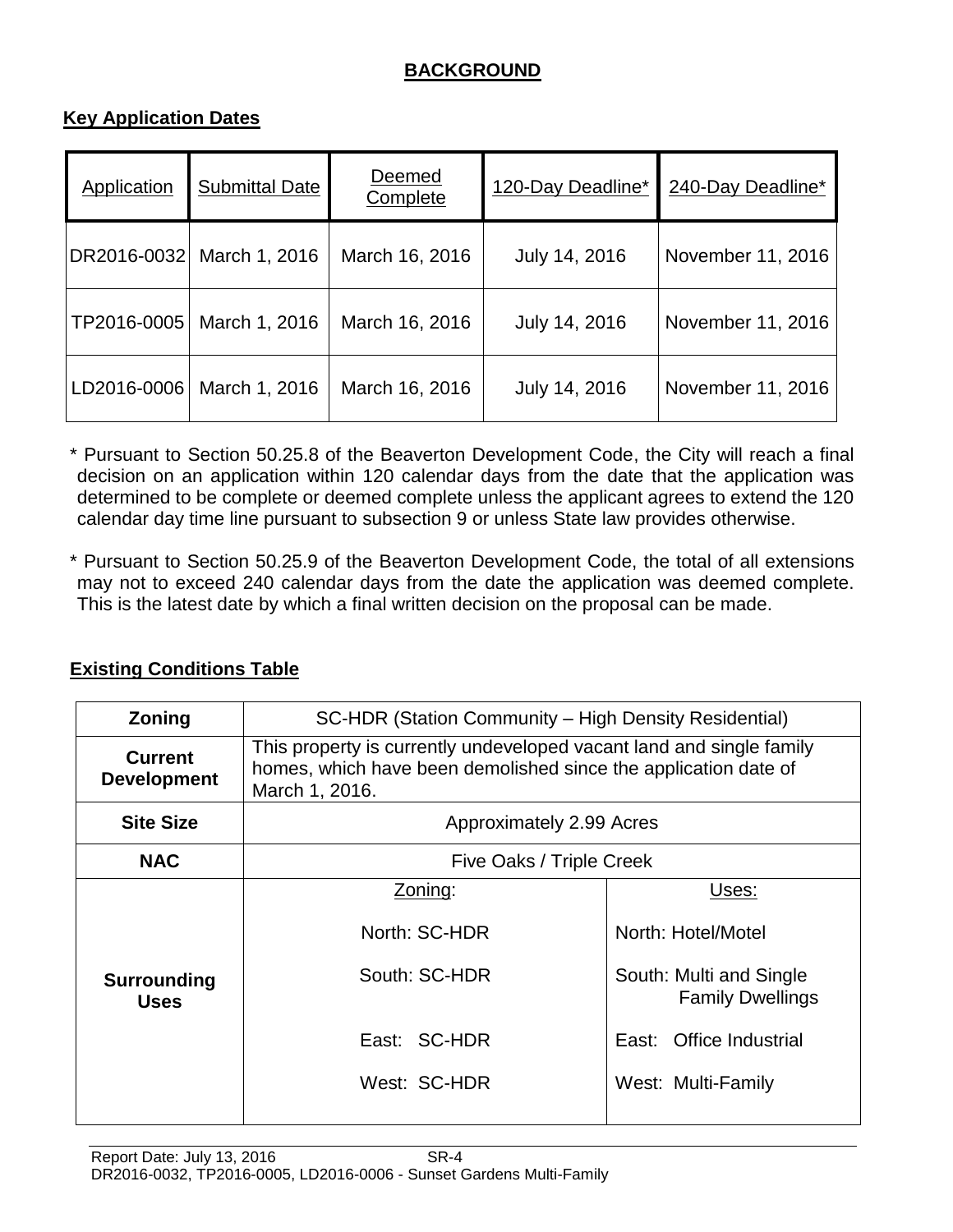# **DESCRIPTION OF APPLICATION AND TABLE OF CONTENTS**

|                                  |                                                                                                                                                                                                                                                                                      | <b>PAGE No.</b> |
|----------------------------------|--------------------------------------------------------------------------------------------------------------------------------------------------------------------------------------------------------------------------------------------------------------------------------------|-----------------|
|                                  | Attachment A: Facilities Review Committee Technical Review and<br><b>Recommendation Report</b>                                                                                                                                                                                       | $FR1 - 10$      |
| Attachment B: DR2016-0032        |                                                                                                                                                                                                                                                                                      | $DR1 - 18$      |
| <b>Attachment C: TP2016-0005</b> |                                                                                                                                                                                                                                                                                      | $TP1-5$         |
| Attachment D: LD2016-0006        |                                                                                                                                                                                                                                                                                      | $LD1-3$         |
|                                  | <b>Attachment E: Conditions of Approval</b>                                                                                                                                                                                                                                          | $COA1 - 7$      |
| <b>Exhibit 1.0</b>               | <b>Vicinity Map</b>                                                                                                                                                                                                                                                                  | SR <sub>3</sub> |
| <b>Exhibit 2.0</b>               | <b>Agency Comments</b>                                                                                                                                                                                                                                                               |                 |
|                                  | <b>Exhibit 2.1</b> Conditions of Approval dated April 5, 2016 from Naomi<br>Vogel, Associate Planner with Washington County<br>Department of Land Use and Transportation Land Use and<br><b>Transportation Division.</b>                                                             |                 |
|                                  | <b>Exhibit 2.2</b> Access and Driveway Spacing Design Exception Approval<br>dated March 29, 2016, from Gary A Stockhoff, PE, County<br>Engineer with Washington County Department of Land Use<br>and Transportation Land Use and Transportation Division.                            |                 |
|                                  | Exhibit 2.3 Page two of Attachment B of the Conditions of Approval from<br>Washington County case file 00-084 stamped/dated<br>February 22, 2001.                                                                                                                                    |                 |
|                                  | Exhibit 2.4 Conditions of Approval dated April 5, 2016 from Jeremy<br>Foster, Deputy Fire Marshal with TVF&R.                                                                                                                                                                        |                 |
| Exhibit 3.0                      | <b>Public Comment</b>                                                                                                                                                                                                                                                                |                 |
|                                  | Email dated July 6, 2016 from Andrew Tull with 3J<br>Consulting, 5075 SW Griffith Drive Suite 150, Beaverton,<br>expressing concern over vehicular access across the shared<br>property line between the applicant's lot and the adjacent lot<br>to the south owned by Mr. Jack Lee. |                 |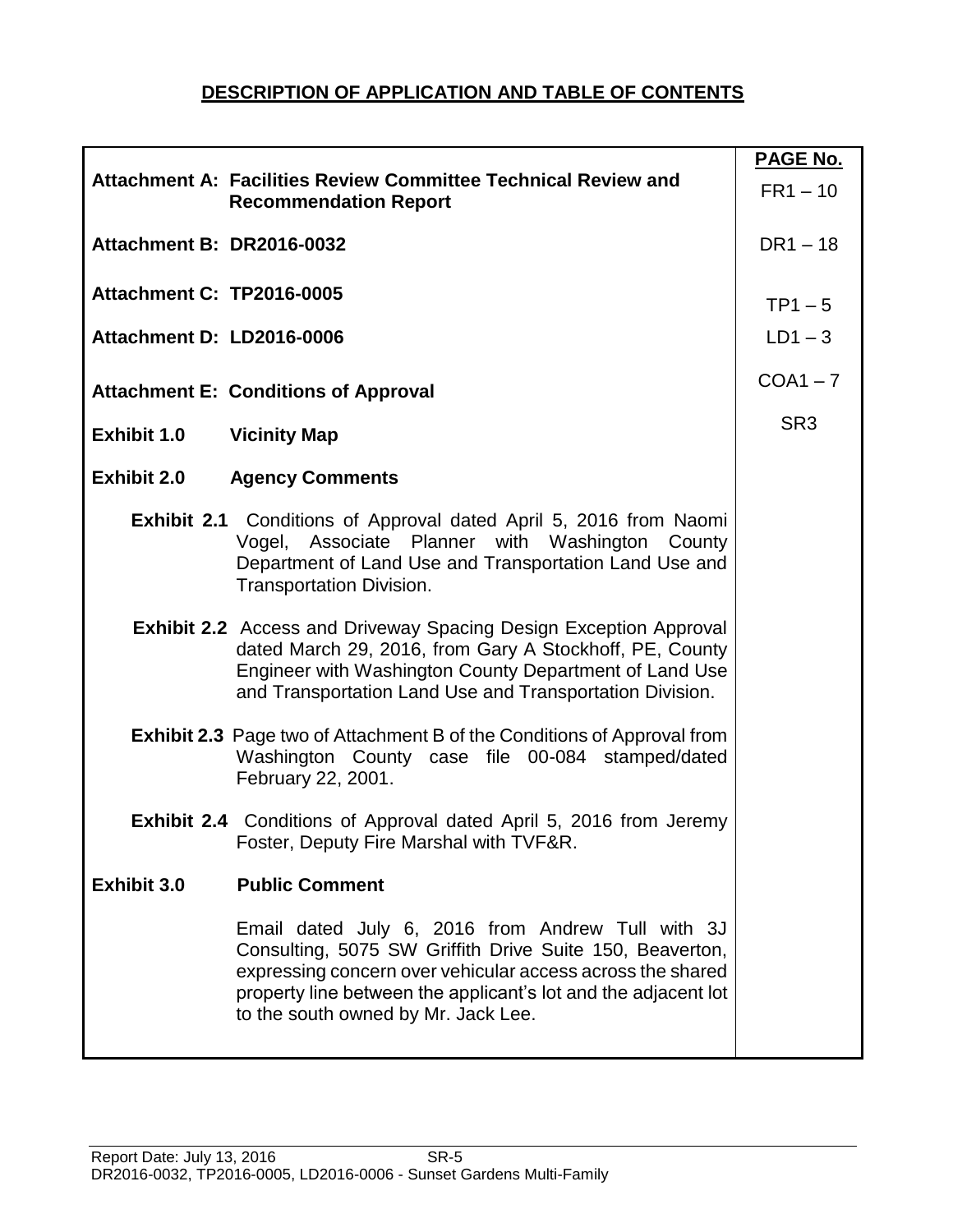# **Facilities Review Committee Technical Review and Recommendations Sunset Gardens Multi-Family DR2016-0032, TP2016-0005, LD2016-0006**

## **Section 40.03 Facilities Review Committee:**

The Facilities Review Committee has conducted a technical review of the application, in accordance with the criteria contained in Section 40.03 of the Development Code. The Committee's findings and recommended conditions of approval are provided to the decision-making authority. As they will appear in the Director's Decision, the Facilities Review Conditions may be re-numbered and placed in different order.

The decision-making authority will determine whether the application as presented meets the Facilities Review approval criteria for the subject application and may choose to adopt, not adopt, or modify the Committee's findings, below.

#### **The Facilities Review Committee Criteria for Approval will be reviewed for all criteria that are applicable to the one (1) application as identified below:**

The applicant has applied for a Design Review Two, Tree Plan Two and Replat for Lot Consolidation applications, to consolidate six (6) existing lots into one (1) legal lot of record, remove approximately thirty four (34) community trees greater than 10-inches in diameter and construct an approximate 249,600 square-foot, five-story 210-unit multi-family housing development and a 125,775 square foot, 304 vehicle parking garage.

### *A. All critical facilities and services related to the proposed development have, or can be improved to have, adequate capacity to serve the proposed development at the time of its completion.*

# **FACTS AND FINDINGS:**

Chapter 90 of the Development Code defines "critical facilities" to be services that include public water, public sanitary sewer, storm water drainage and retention, transportation and fire protection. The applicant states that the site currently has adequate capacity or can be improved to have the capacity for all critical facilities and services to available on site.

A Transportation Impact Analysis (TIA) prepared by Mackenzie, dated February 1, 2016, was submitted. The intent of the analysis is to address the Beaverton Development Code (BDC) 60.55.20 Traffic Impact Analysis (TIA) and show how the proposed development will impact the surrounding rights-of-way of SW 158<sup>th</sup> Avenue, a Washington County Arterial, W Baseline Road, a City of Beaverton Collector and SW 160<sup>th</sup> Avenue, a City of Beaverton Local Road.

The primary results of the Applicant's TIA show that the proposed 210-unit apartment development:

 Will generate a total of approximately 1445 new weekday trips, with a total of 111 trips during the AM peak hour and 138 trips during the PM peak hour.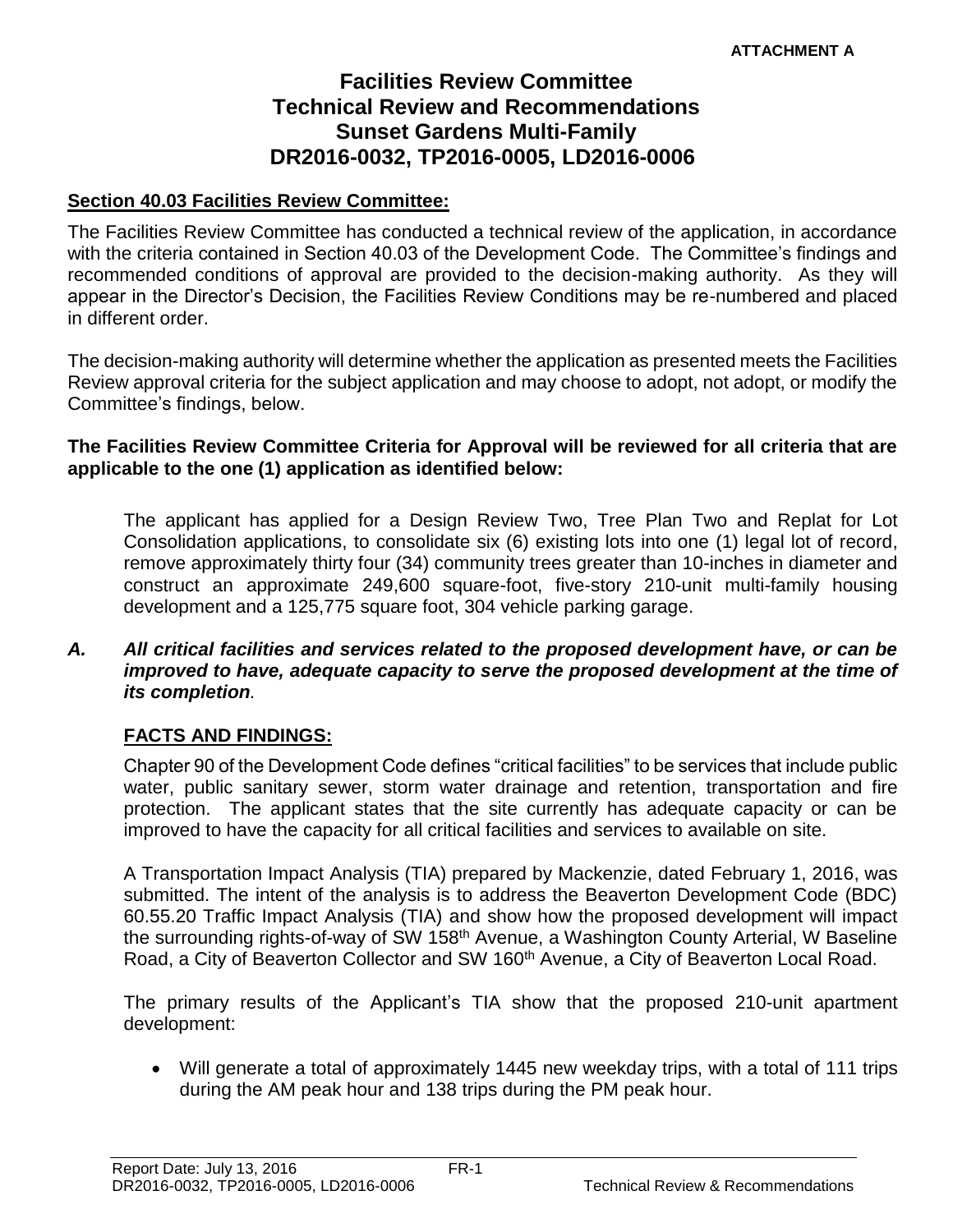- Recent crash data shows no significant design deficiencies or crash hazards within the study area.
- The driveway approach on SW 160<sup>th</sup> Avenue has an adequate sight distance of approximately 400 feet.

# Transportation Finding:

The transportation system is found to have adequate capacity to serve the proposed development at the time of completion.

## Fire Protection

Tualatin Valley Fire & Rescue (TVF&R) provides fire protection services for property in this area. TVF&R has reviewed the project and has provided Conditions of Approvals included herein, as Exhibit 2.4.

## Public Water

Water service is provided by the Tualatin Valley Water District. The applicant shall obtain applicable permits from Washington County to authorize work within their right-of-way. The applicant states that the available service has sufficient capacity to serve the proposed development.

## Public Sanitary Sewer

The City of Beaverton provides sewer service through sewer mains in the SW 158<sup>th</sup> Avenue and SW 160<sup>th</sup> Avenue rights-of-way. SW 158<sup>th</sup> Avenue is a Washington County right-of-way. The applicant shall obtain applicable permits through Washington County to authorize work within their right-of-way. The available service has sufficient capacity to serve the proposed development.

#### Storm water drainage

The City of Beaverton provides storm water drainage to the site through mains in the SW 158th Avenue and SW 160th Avenue right-of-ways. SW 158th Avenue is a Washington County rightof-way. The applicant shall obtain applicable permits from Washington County to authorize work within their right-of-way. The existing system has adequate capacity to serve the proposed development.

#### **Therefore, staff finds that by satisfying the conditions of approval, the proposal will meet the criterion for approval.**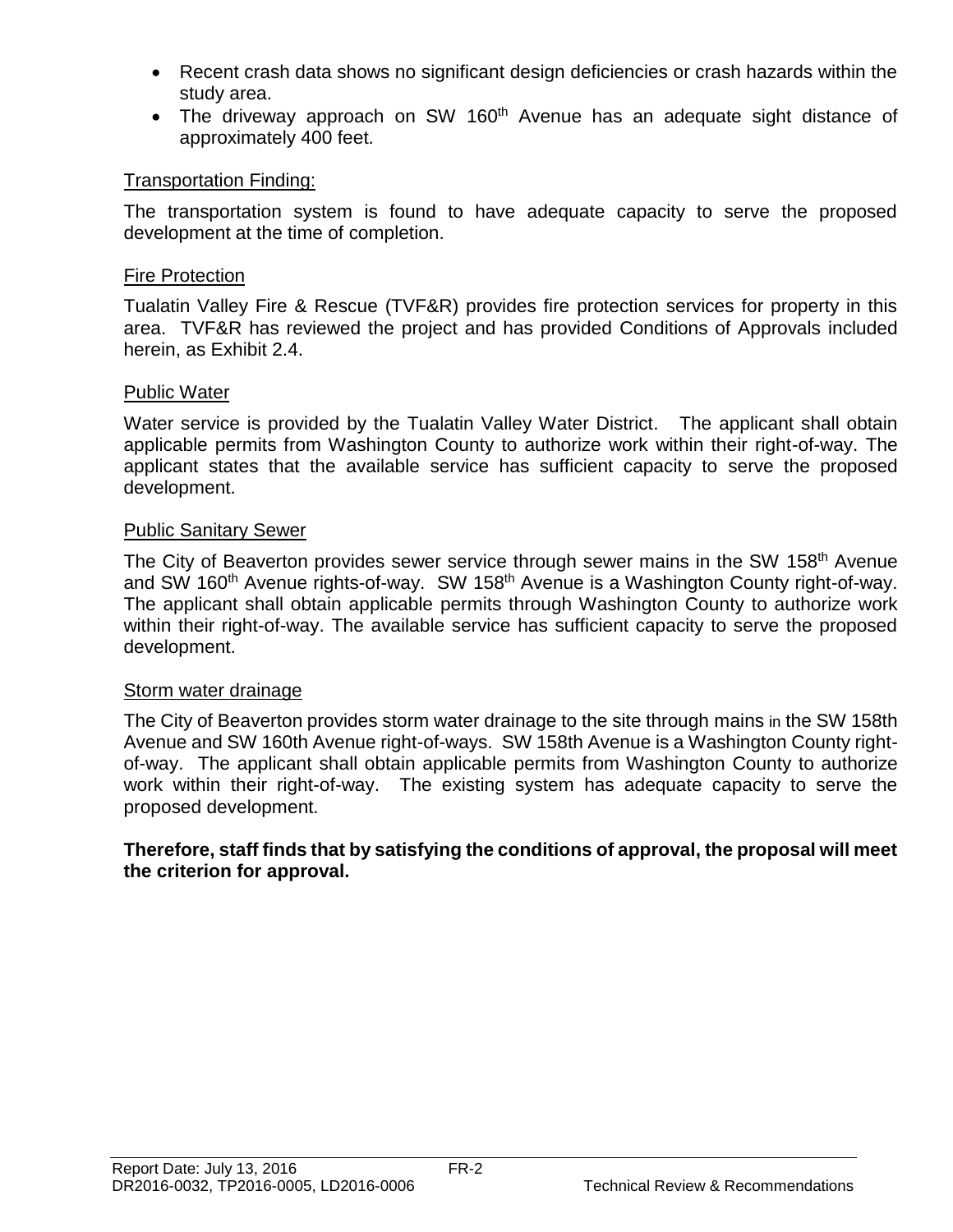*B. Essential facilities and services are available or can be made available, with adequate capacity to serve the development prior to its occupancy. In lieu of providing essential facilities and services, a specific plan may be approved if it adequately demonstrates that essential facilities, services, or both will be provided to serve the proposed development within five (5) years of occupancy.*

# **FACTS AND FINDINGS:**

Chapter 90 of the Development Code defines "essential facilities" to be services that include schools, transit improvements, police protection, and on-site pedestrian and bicycle facilities in the public right-of-way. The applicant states that all essential facilities and services necessary to serve the proposed residential project are available, have adequate capacity, or can be improved to have capacity to serve the proposed project.

Essential street facilities are available. The application is conditioned to dedicate additional street right-of-way along all street frontages as follows: on the west side of SW 158th Avenue, for a total of 51 feet from centerline; along the south side of W. Baseline Road, for a total of 34.00 feet from centerline; and along the east side of SW 160th Avenue, for a total of 27.5 feet from centerline. The application is further conditioned to construct a 10-foot wide curb tight sidewalk with street trees in grated tree wells, along all frontages. SW 158<sup>th</sup> Avenue is a Class 2 Major Pedestrian Route, SW 160<sup>th</sup> Avenue is a Class 1 Major Pedestrian Route and W Baseline Road is a Class 1 Major Pedestrian Route.

Applicant shall provide plans prior to the issuance of a site development permit, for the placement of underground utility lines along street frontages, within the site and for services to the proposed new development. No utility service lines to the structures shall remain overhead on site. All existing utility poles along existing street frontages must be moved to accommodate the proposed improvements. The affected lines must be either undergrounded or a fee in lieu of undergrounding paid per Section 60.65 of the Development Code.

# **Schools**

The Beaverton School District was sent a copy of the submittal and have not provided comments in regard to this proposal.

# Transit Improvements

This area is served by Tri-Met public transportation. Tri-Met has not provided comments addressing transit needs and potential future transit stops within the vicinity of the roadway project. There are several transit stops approximately less than a quarter mile in each direction from the project site on SW 158th Avenue. The proposed improvements to the surrounding sidewalk system will improve the access to the nearby transit stops.

# Police Protection

The site will be served by the Beaverton Police Department for public safety. The City of Beaverton Police Department was sent a copy of the submittal and have not provided comments in regard to this proposal.

On-site Pedestrian and Bicycle Facilities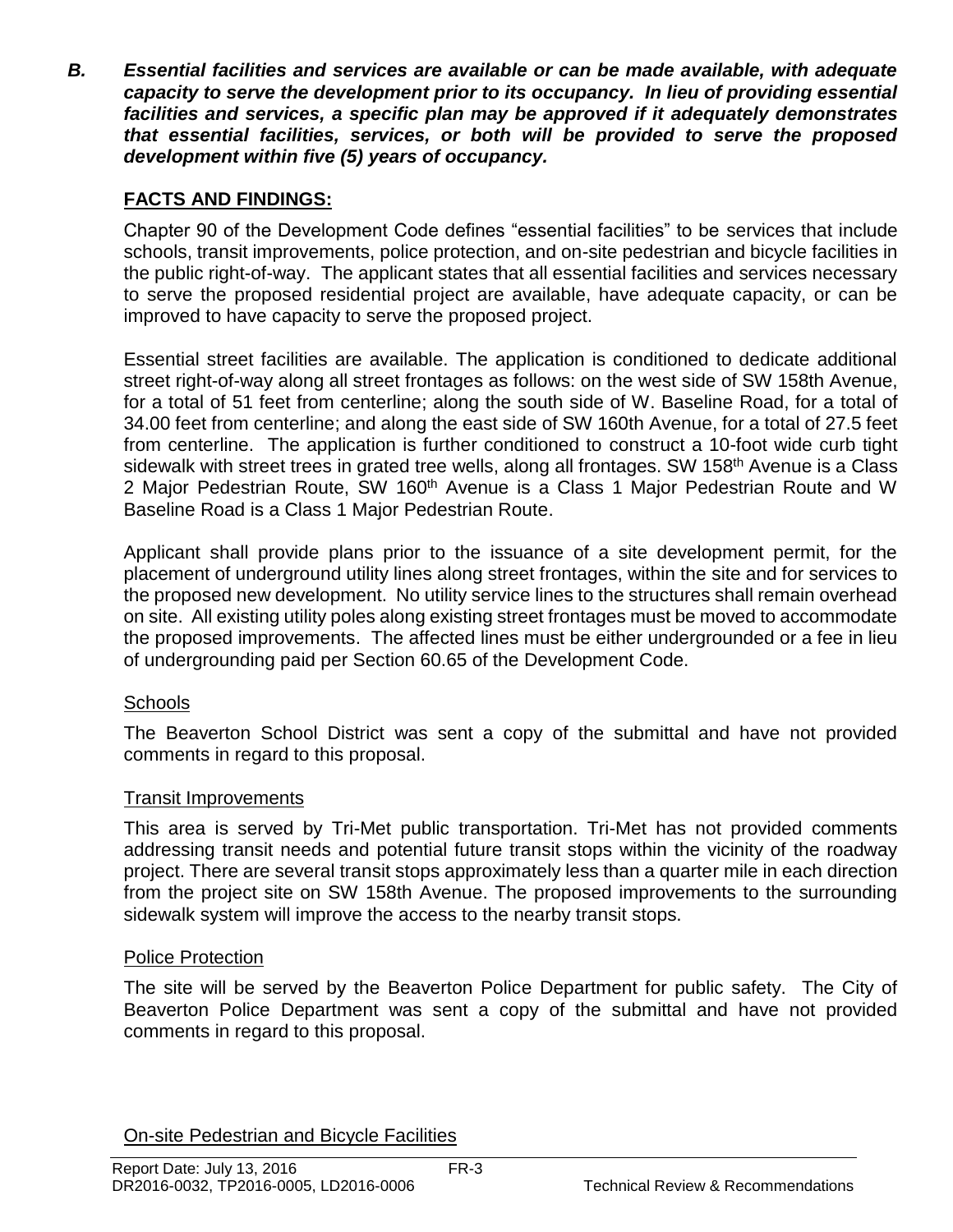As a condition of approval, the applicant shall construct new sidewalks along the SW 158<sup>th</sup> Avenue, SW 160<sup>th</sup> Avenue and W Baseline Road frontages. All the new sidewalks are proposed to be 10 feet wide, with at least five feet of clear area. Bicycle parking spaces are required, as a condition of approval.

**Therefore, staff finds that by satisfying the conditions of approval, the proposal will meet the criterion for approval.**

*C. The proposal is consistent with all applicable provisions of Chapter 20 (Land Uses) unless the applicable provisions are modified by means of one or more applications which shall be already approved or which shall be considered concurrently with the subject application; provided, however, if the approval of the proposed development is contingent upon one or more additional applications, and the same is not approved, then the proposed development must comply with all applicable provisions of Chapter 20 (Land Uses).*

# **FACTS AND FINDINGS:**

The property is zoned Station Community – High Density Residential (SC-HDR). This zone does not have minimum land area or minimum lot dimension requirements. The proposed structures meet the applicable maximum and minimum setback requirements for the portions of the lot that front a Class 1 or 2 Major Pedestrian Route.

**Therefore, staff finds that the proposal meets the criterion for approval.**

*D. The proposed development is consistent with all applicable provisions of Chapter 60 (Special Regulations) and all improvements, dedications, or both, as required by the applicable provisions of Chapter 60 (Special Regulations), are provided or can be provided in rough proportion to the identified impact(s) of the proposed development.*

# **FACTS AND FINDINGS:**

# Design Review Requirements (Section 60.05)

Staff will provide findings for the applicable Design Review Standards within the Director's Decision for the Design Review application.

# Off-Street Parking Requirements (Section 60.30)

Within the SC-HDR zone, the off-street parking requirement is a minimum of 1.0 spaces per unit, up to a maximum of 2.0 spaces per unit. According to the applicant, the proposed development will have 304 parking spaces for 210 multi-family housing units. The applicant's proposal meets the required number of off street parking spaces.

One short-term bicycle parking space is required for every 10 dwelling units, and one long-term space per unit. The applicant proposes to provide 12 short-term parking spaces spread through the site and 210 long-term parking spaces located within individual units and additional longterm bicycle spaces within a dedicated room that is approximately 23 feet by 15 feet in size, on the first floor of the parking structure.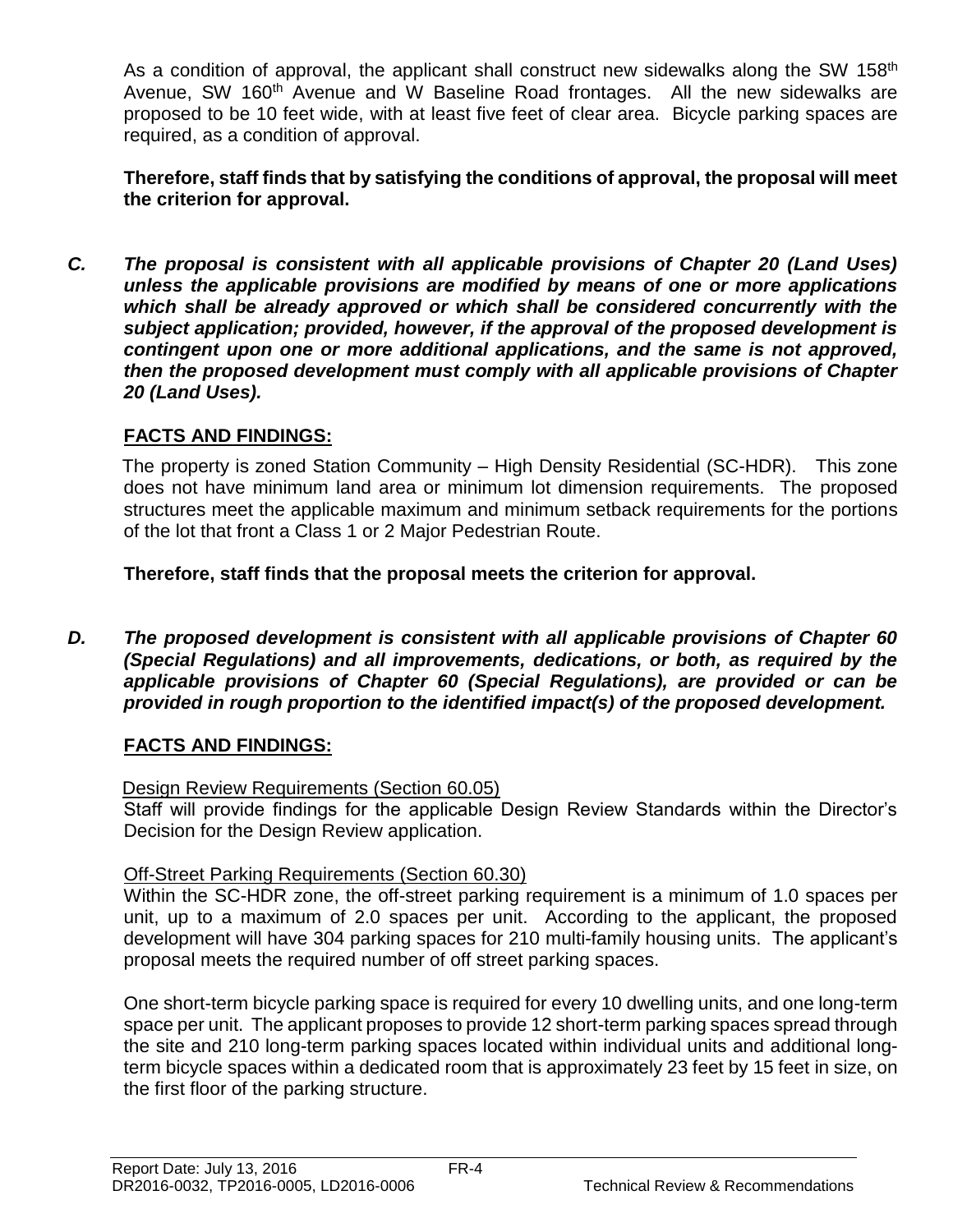# Sign Regulations (Section 60.40)

Any proposed signage will need to be reviewed under a separate sign permit application.

# Trees and Vegetation Requirements (Section 60.60)

There are no protected trees on the site. There are thirty four (34) Community Trees greater than 10-inches in diameter proposed for removal from the site. TP2016-0005 has been submitted in conjunction with the Design Review Two application. New street trees will be planted to meet the applicable requirements. Refer to the submitted landscape plan for planting schedule.

# Utility Undergrounding (Section 60.65)

Applicant will provide plans prior to the issuance of a site development permit, for the placement of underground utility lines along street frontages, within the site, and for services to the proposed new development. No utility service lines to the structures shall remain overhead on site. If existing utility poles along existing street frontages must be moved to accommodate the proposed improvements, the affected lines must be either undergrounded or a fee in lieu of undergrounding paid per Section 60.65 of the Development Code.

# Transportation Facilities (Section 60.55)

The applicant has submitted a Traffic Impact Analysis (TIA), as required. The TIA shows that the surrounding transportation system can accommodate the expected additional trips to be generated by this proposed development and still remain within acceptable performance parameters. The proposed site plan, sheets C2.1 and A1.0, provide sufficient walkways into the site to meet the applicable City standards. The applicant proposes to dedicate sufficient right-of-way along all abutting streets to meet the applicable City and County standards for street width and design. As a condition of approval, the applicant shall dedicate ROW along all abutting streets with the final plat.

# Transit Facilities (Section 60.55.40)

The nearest bus stop, which serve one bus route (Line 67) are located one city block from the development, just north of the W Baseline Road and SW 158<sup>th</sup> Avenue intersection.

# Traffic Management Plan (Section 60.55.15)

Traffic Management Plans are required where new development will add 20 or more trips to a residential street in any one hour. According to Section 60.55.15 of the Beaverton Development Code, residential streets are, by definition, streets that have abutting property zoned R2, R4, R5, R7, or R10. For this development, all of the adjacent property is zoned SC-HDR, OI, or R1. Therefore there are no residential streets, as defined, close enough to the proposed development that they can be expected to receive more than 20 trips in any hour, and thus no Traffic Management Plan is required.

#### Street and Bicycle and Pedestrian Connection (Section 60.55.25)

The proposed plans show adequate pedestrian, vehicle, bicycle and emergency connections to the SW 158<sup>th</sup> Avenue, the SW 160<sup>th</sup> Avenue and the W Baseline Road rights-of-way. The applicant states that they have provided adequate street, bicycle and pedestrian connections throughout the proposed site as shown on the site plan, sheets C2.1 and A1.0.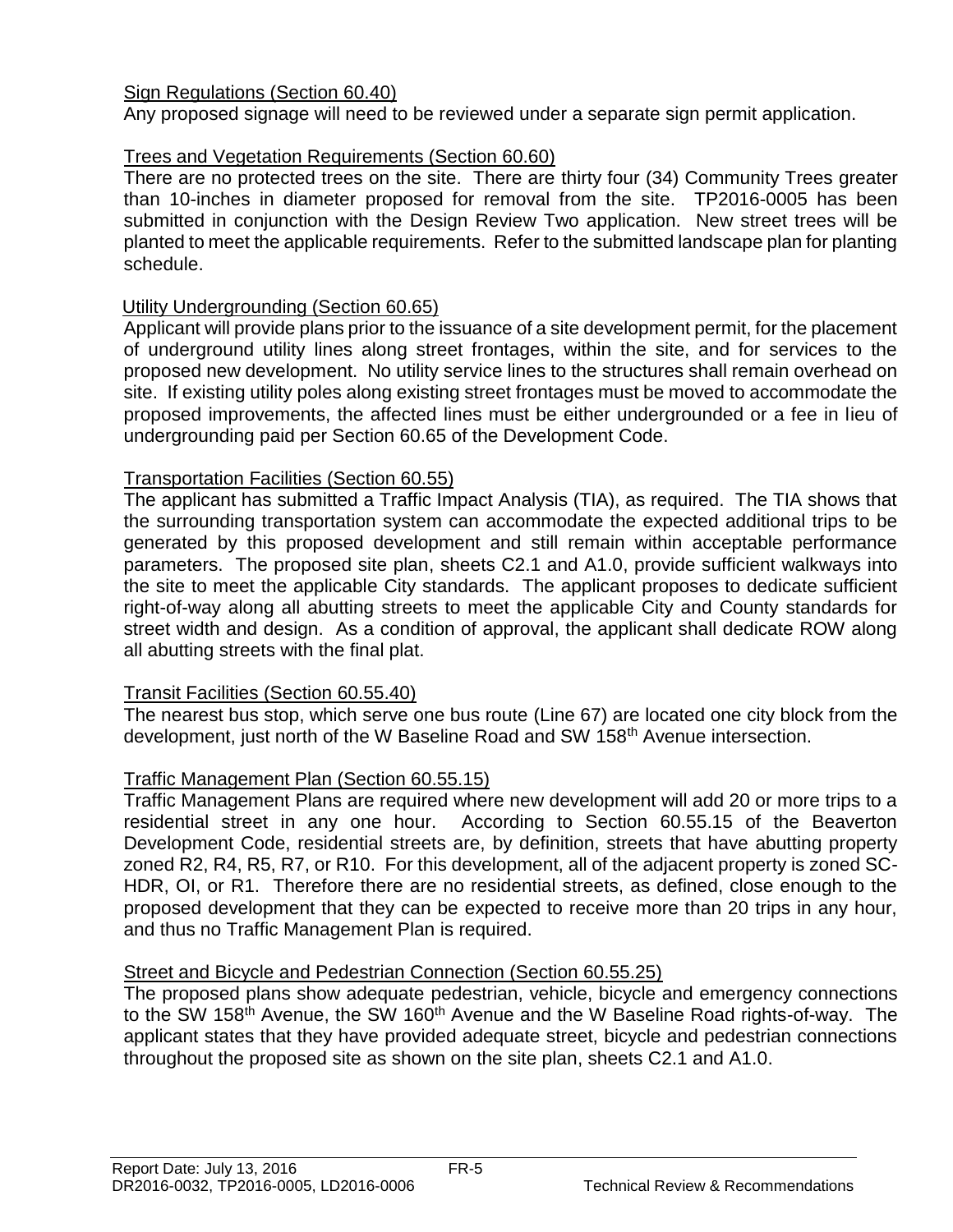Washington County has approved the applicant's design exception to allow a vehicle connection to SW 158<sup>th</sup> Avenue for the proposed development only, as described below under

## Access Standards.

Beaverton Development Code (BDC) Section 60.55.35.3.C.2 states:

"*Shared Driveway Access. Whenever practical, access to Arterials and Collectors shall serve more than one site through the use of driveways common to more than one development or to an on-site private circulation design that furthers this requirement.*

*Consideration of shared access shall take into account at a minimum property ownership, surrounding land uses, and physical characteristics of the area."*

The adjacent properties to the south of the proposed development, identified as tax lots 500 and 600 on the Washington County Tax Assessor's Map 1S105CB, currently have access to SW 158<sup>th</sup> Avenue and will continue to have temporary access to SW 158<sup>th</sup> Avenue in the event the lots are developed in the future, until such time that permanent access to SW Mortondale Lane shall be fully established. When fully developed, both adjacent lots to the south are expected to gain access from SW Mortondale Lane, which is currently stubbed to their western property lines.

SW Mortondale Lane, was originally stubbed to the western property line of the both tax lots 1S105CB00500 and 1S105CB00600 as described on page two of attachment B of the Conditions of Approval from Washington County case file 00-084-S/D(R)/HRV stamped February 22, 2001, which has been included herein as exhibit 2.3. Per Section 210.21 of the Beaverton Engineering Design Manual and per Section 340.040 of Washington County's Road Design and Construction Standards, the purpose of stub streets is to allow for future extensions and where necessary to give access or permit a satisfactory future division of adjoining land. Street stubs are generally extended to the boundary lines of the tract to be developed. Extended streets or street stubs to adjoining properties are not considered to be cul-de-sacs since they are intended to continue as through streets at such time as the adjoining property is developed. If a road or street is not intended to be extended, a cul-de-sac or hammer head design is typically required of a developer.

The applicant has considered a potential shared access/crossover easement between the proposed development and the adjacent lots to the south, at a location directly opposite the entrance to the applicant's proposed parking garage, as shown on the site plan, sheets C2.1 and A1.0. Staff finds that in this case, the applicant's proposal does not warrant such an easement due to the combination of the proposed site design and density, the surrounding physical characteristics of the SW 158<sup>th</sup> Avenue arterial, the existing SW Mortondale Lane street stub, and because the adjacent properties are not owned or controlled by the applicant.

Therefore, Transportation staff finds that street connections between and among neighboring properties are not practical or necessary to enable reasonably direct access to the adjacent properties to the south. The neighboring properties are intended to be accessed by SW Mortondale Lane, a local road, which connects to SW 160th Avenue, which is a local road, in lieu of direct access on to SW 158<sup>th</sup> Avenue.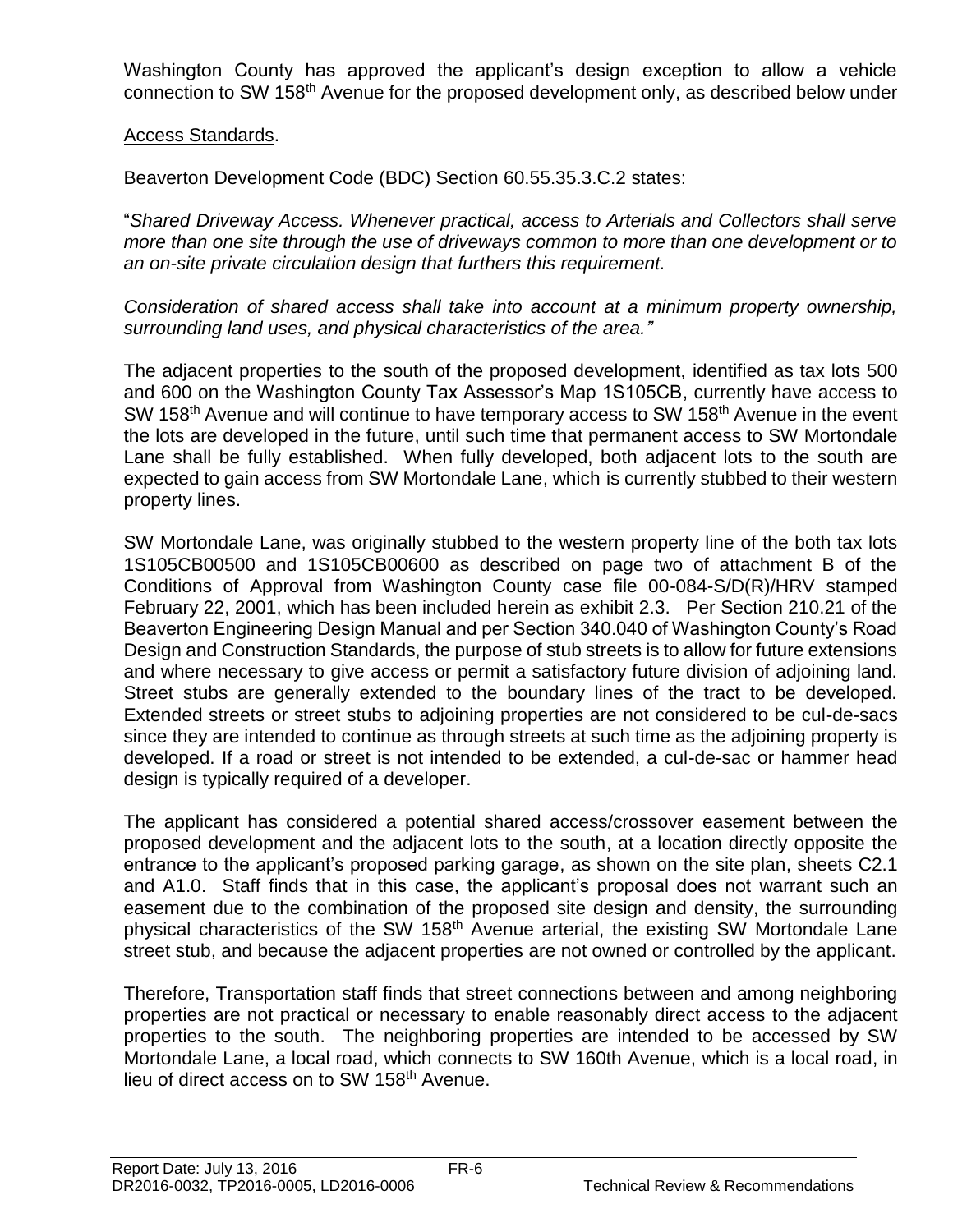# Access Standards (Section 60.55.35)

For local streets such as SW 160<sup>th</sup> Avenue, Engineering Design Manual (EDM) standards require a minimum distance of 25 feet as measured from the curb face between a driveway approach and intersection. The applicant has proposed a driveway approach on SW 160th Avenue that is approximately 180-feet from the SW 160th Avenue and W Baseline Road intersection.

SW 158<sup>th</sup> is a Washington County controlled and maintained arterial street. For arterial streets such as SW 158<sup>th</sup> Avenue, the county typically requires a minimum distance of 600-feet. However, the applicant has obtained an Access Spacing Design Exception, attached as Exhibit 2.2, for a proposed a right-in / right-out driveway on to SW 158th Avenue which is located approximately 290-feet south of W Baseline Road. Washington County has conditioned the proposed right-in / right-out driveway on to SW 158<sup>th</sup> Avenue, attached as Exhibit 2.1 herein. Condition No. 1 reads as follows:

*"Direct access to a street classified as an arterial must be from a collector or other arterial street. Additionally, if access is unavailable other than access to an arterial, it shall meet the minimum access spacing standard of 600 feet, measured between access points on each side of the road as required by Resolution and Order 86-95 (R&O 86-95) and Section 501-8.5.B of Washington County's Community Development Code (CDC). The minimum access spacing standard for SW 158th Avenue is 600 feet, measured between access points on each side of the road as required by Resolution and Order 86-95 (R&O 86-95) and Section 501-8.5.B of the CDC.* 

*The proposed right-in/right-out only access to SW 158th Avenue does not meet the access spacing standard for access to an Arterial. The applicant has submitted a Design Exception (February 4, 2016) request to the access standards indicated above for the proposed private access to SW 158th Avenue. Based on the analysis included in the Traffic Impact Analysis and Design Exception request, the access can be approved as a rightin/right-out only access by Washington County. The applicant will be required to record an access restriction for the remainder of the frontage of the subject site as part of the plat recordation."*

# Minimum Street Widths (Section 60.55.30)

The applicant has shown on the submitted plans how W Baseline Road and SW 160th Avenue frontage improvements and dedications will include sidewalk, trees in wells and curbs to meet the cross-section designs shown in the EDM Standard Drawings and Washington County's road standards for SW 158<sup>th</sup> Avenue.

## **Therefore, staff finds that by satisfying the conditions of approval the proposal will meet the criterion for approval.**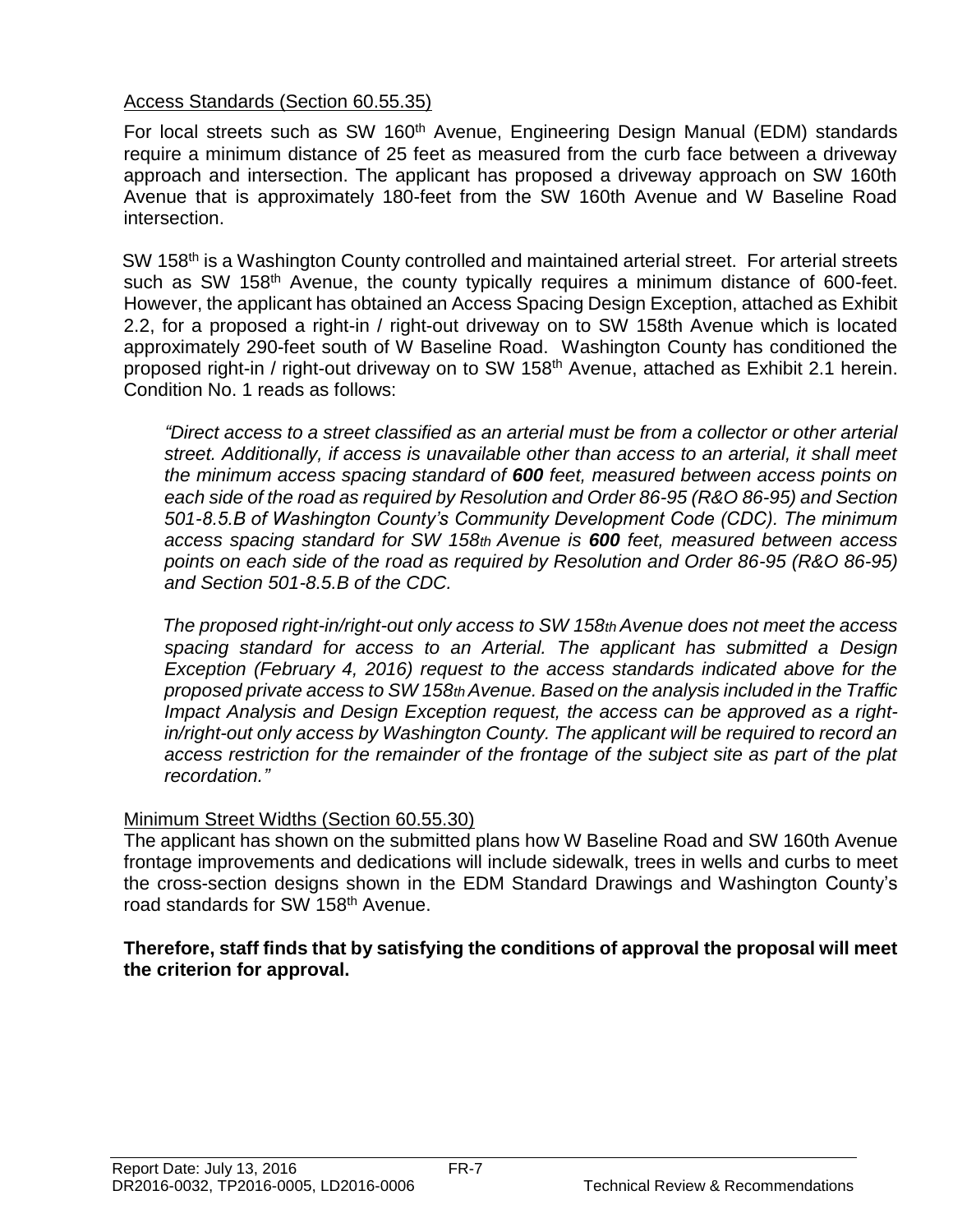*E. Adequate means are provided or can be provided to ensure continued periodic maintenance and necessary normal replacement of the following private common facilities and areas: drainage ditches, roads and other improved rights-of-way, structures, recreation facilities, landscaping, fill and excavation areas, screening and fencing, ground cover, garbage and recycling storage areas and other facilities, not subject to periodic maintenance by the City or other public agency;*

# **FACTS AND FINDINGS:**

The applicant states that a professional management company will be employed to ensure a high quality of standard for continued periodic maintenance of the property.

The proposal as represented does not present any barriers, constraints, or design elements that would prevent or preclude required maintenance of the private infrastructure and facilities on site. A standard condition of approval stating the property owner is responsible for the property's maintenance is included.

**Therefore, by meeting the conditions of approval, the Committee finds that the criterion for approval will be met.**

## *F. There are safe and efficient vehicular and pedestrian circulation patterns within the boundaries of the development.*

# **FACTS AND FINDINGS:**

The applicant states the proposed vehicular and pedestrian circulation has been designed to the minimum requirements and standards that facilitate safe, efficient, and direct travel.

The applicant has proposed on-site pedestrian walkways a minimum 5.5 feet in width, which connect the on-site building to the SW 158th Avenue, SW 160<sup>th</sup> Avenue and W Baseline Road rights-of-way.

The applicant states that the proposed internal pedestrian pathway system is efficient because pathways are located adjacent to buildings, between buildings, through parking areas, and adjacent to parking areas, all of which provide connection to the public street system. All internal pedestrian pathways that cross intersections or travel lanes include unique materials, color, or pattern which differentiate the pathway from the travel lane. This visual differentiation provides for improved safety as drivers are made aware of pedestrian crossings.

Staff concurs with the applicant's findings that the internal vehicular patterns provide efficient traffic flow from and between SW 160<sup>th</sup> Avenue and SW 158<sup>th</sup> Avenue rights-of way, as shown on the site plan sheets C2.1 and A1.0.

## **Therefore, by meeting the conditions of approval, the Committee finds that the criterion for approval will be met.**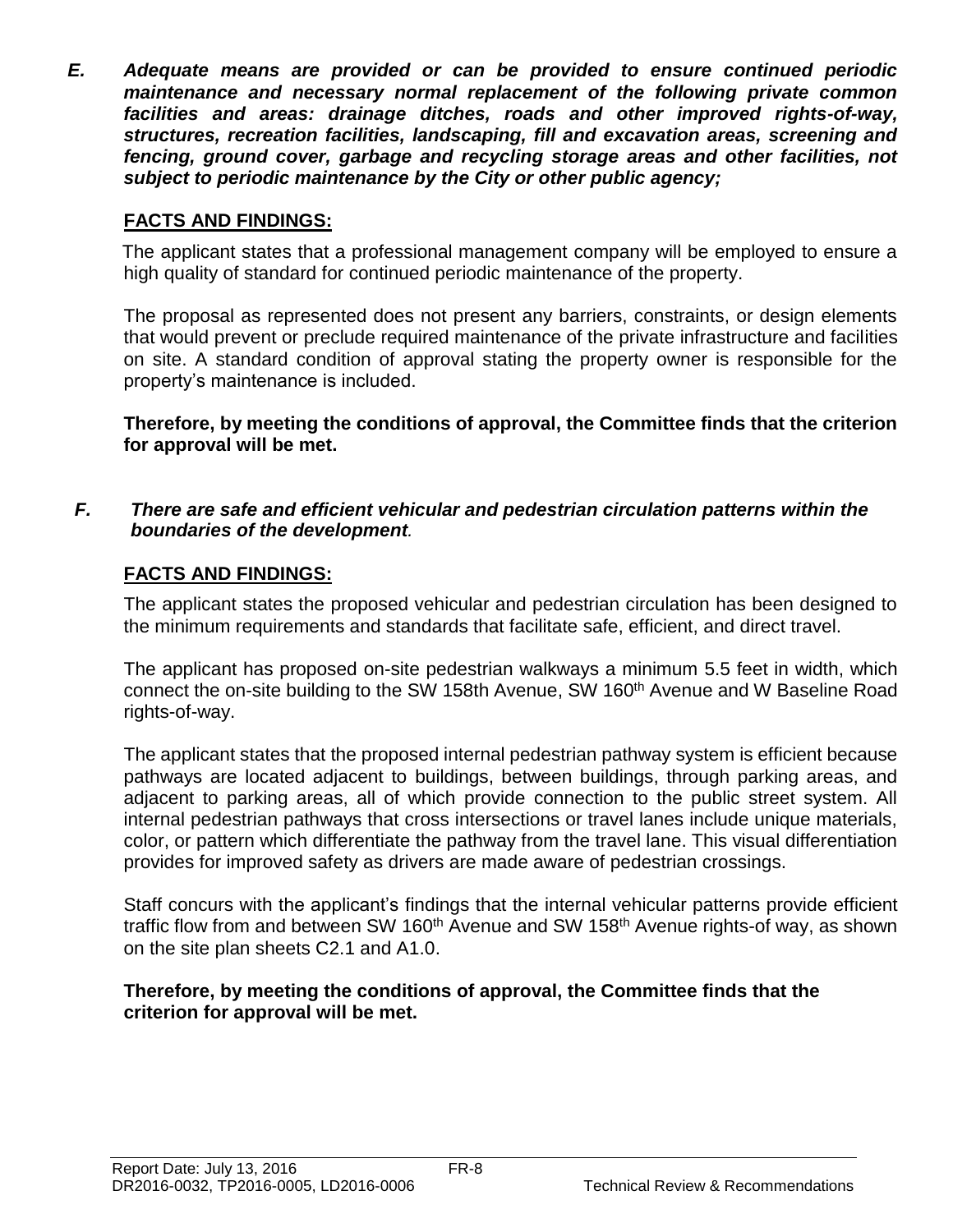*G. The development's on-site vehicular and pedestrian circulation systems connect to the surrounding circulation systems in a safe, efficient, and direct manner.*

# **FACTS AND FINDINGS:**

The applicant states the proposal's on-site vehicular and pedestrian circulation systems connect to the surrounding vehicular and pedestrian right-of-way circulation systems in a safe, efficient, and direct manner, as shown on the site plan sheets C2.1 and A1.0.

Staff concurs with the applicant's finding that the internal vehicular and pedestrian patterns provide efficient flow from and between SW 160<sup>th</sup> Avenue, SW 158<sup>th</sup> Avenue and W Baseline Road rights-of way. The Fire Marshal has also reviewed the applicant's proposal and has provided conditions of approval attached as Exhibit 2.4 herein.

Refer to section F above for additional findings in response to this criterion.

**Therefore, by meeting the conditions of approval, the Committee finds that the criterion for approval will be met.**

*H. Structures and public facilities and services serving the development are designed in accordance with adopted City codes and standards and provide adequate fire protection, including, but not limited to, fire flow.*

# **FACTS AND FINDINGS:**

The applicant indicates that public facilities serving the site will meet City codes and standards that provide adequate fire protection and emergency vehicle access to the parking area. The applicant has stated that they are currently in discussion with the Fire Marshal regarding the required aerial fire access. TVF&R has provided conditions of approval herein as Exhibit 2.4. TVF&R will review the plans submitted for the site development permit process prior to the issuance of the building permit.

**Therefore, staff finds that by satisfying the conditions of approval, the proposal meets the criterion for approval.**

*I. Structures and public facilities serving the development site are designed in accordance with adopted City codes and standards and provide adequate protection from crime and accident, as well as protection from hazardous conditions due to inadequate, substandard or ill-designed development.*

The conditions of approval stated at the end of this document, provide requirements of the applicant to obtain a Site Development and Building Permit through the City to ensure that structures and public facilities will be designed and built in according to the applicable codes and standards.

**Therefore, staff finds that by satisfying the conditions of approval, the proposal meets the criterion for approval.**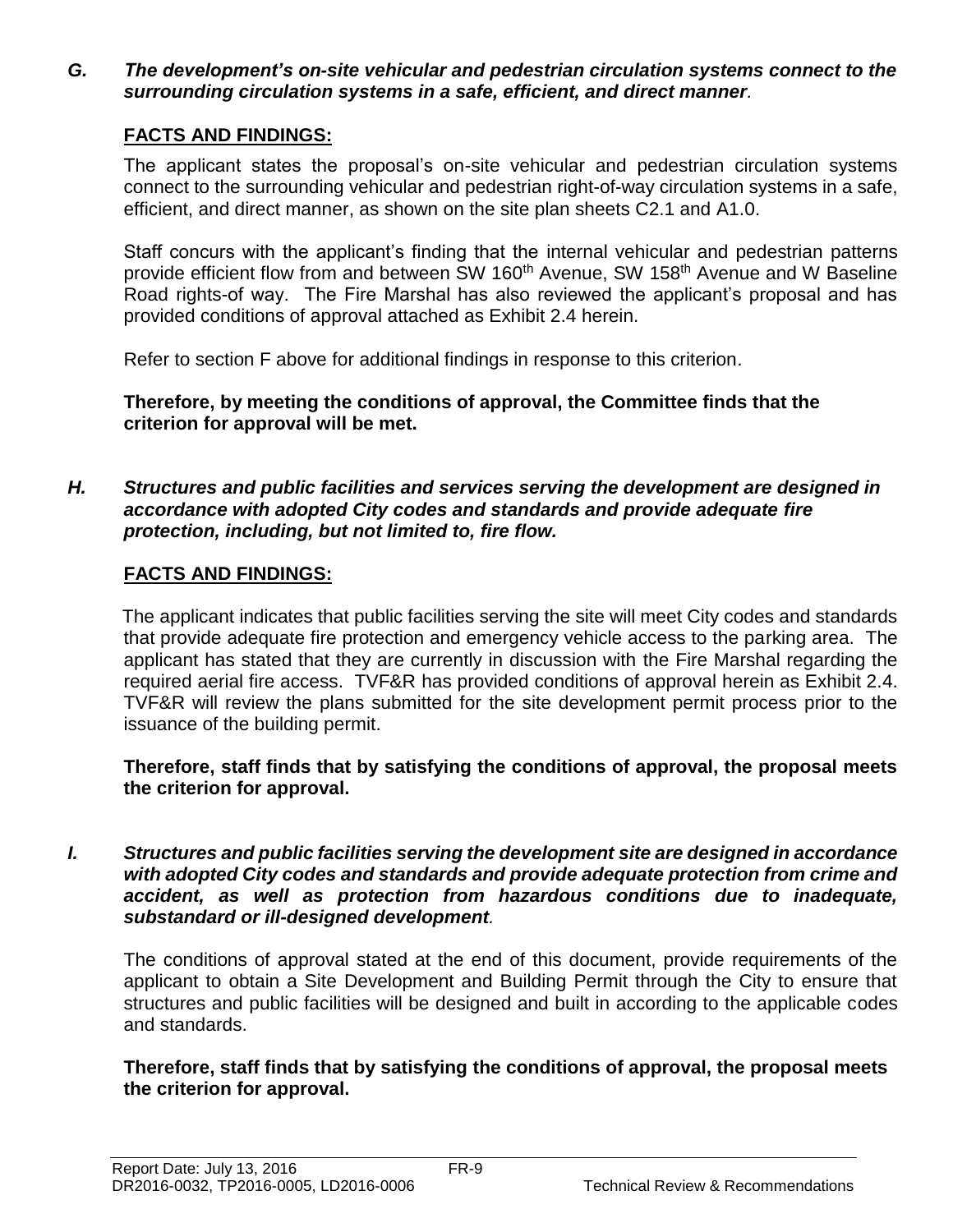*J. Grading and contouring of the development site is designed to accommodate the proposed use and to mitigate adverse effect(s) on neighboring properties, public rightof-way, surface drainage, water storage facilities, and the public storm drainage system.*

# **FACTS AND FINDINGS:**

The committee notes the proposed grading plan for the site appears relatively flat and minimal grading is anticipated. City Site Development Division staff has recommended conditions of approval to ensure that any proposed grading will comply with City standards.

**Therefore, staff finds that by satisfying the conditions of approval, the proposal meets the criterion for approval.**

*K***.** *Access and facilities for physically handicapped people are incorporated into the development site and building design, with particular attention to providing continuous, uninterrupted access routes.*

# **FACTS AND FINDINGS:**

The applicant is required to meet all applicable accessibility standards of the International Building Code, the International Fire Code, and other standards as required by the American Disabilities Act (ADA). Conformance with the technical design standards for Code accessibility requirements are to be shown on the approved construction plans associated with Site Development and Building Permit approvals.

**Therefore, staff finds that by satisfying the conditions of approval, the proposal meets the criterion for approval.**

*L***.** *The proposal contains all required submittal materials as specified in Section 50.25.1 of the Development Code.* 

# **FACTS AND FINDINGS:**

The applicant has supplied all applicable submittal requirements, as specified in Section 50.25.1 of the Development Code.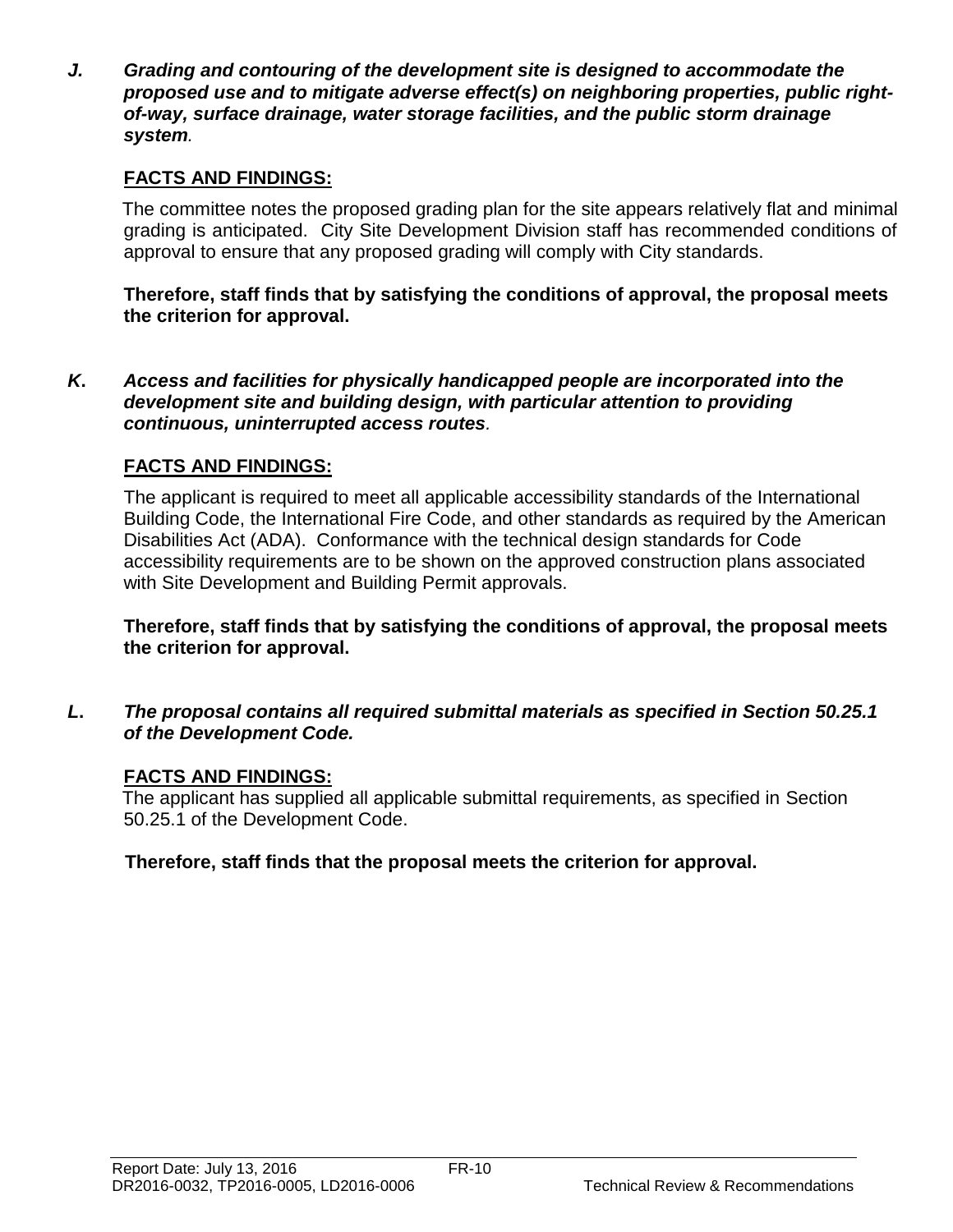# **Analysis & Findings for Design Review Two Approval Sunset Gardens Multi-Family DR2016-0032**

## **Section 40.20.15.2.C Approval Criteria**

*In order to approve a Design Review Two application, the decision making authority shall make findings of fact based on evidence provided by the applicant demonstrating that all the following criteria are satisfied:*

#### *1. The proposal satisfies the threshold requirements for a Design Review Two application.*

## Facts and Findings:

The applicant proposes to build 210 multi-family housing development and an approximately 304 vehicle parking garage, with associated landscaping and site improvements on six lots zoned SC-HDR, Station Community – High Density Residential, a multiple use zone. Adjacent properties are developed with single family residential, multifamily residential with commercial uses located across the street east of the project site. The proposal meets Threshold No. 3 of the Design Review Type 2 application:

> *"New construction of attached residential dwellings excluding duplexes, in any zone where attached dwellings are a permitted or conditional use."*

**Therefore, staff finds that the proposal meets the criterion for approval.**

## *2. All City application fees related to the application under consideration by the decision making authority have been submitted.*

#### **Facts and Findings:**

The applicant paid the required associated fee for a Design Review Two application.

**Therefore, staff finds that the proposal meets the criterion for approval.**

#### *3. The proposal contains all applicable application submittal requirements as specified in Section 50.25.1 of the Development Code.*

# **Facts and Findings:**

The applicant has submitted materials required by Section 50.25.1 of the Development Code.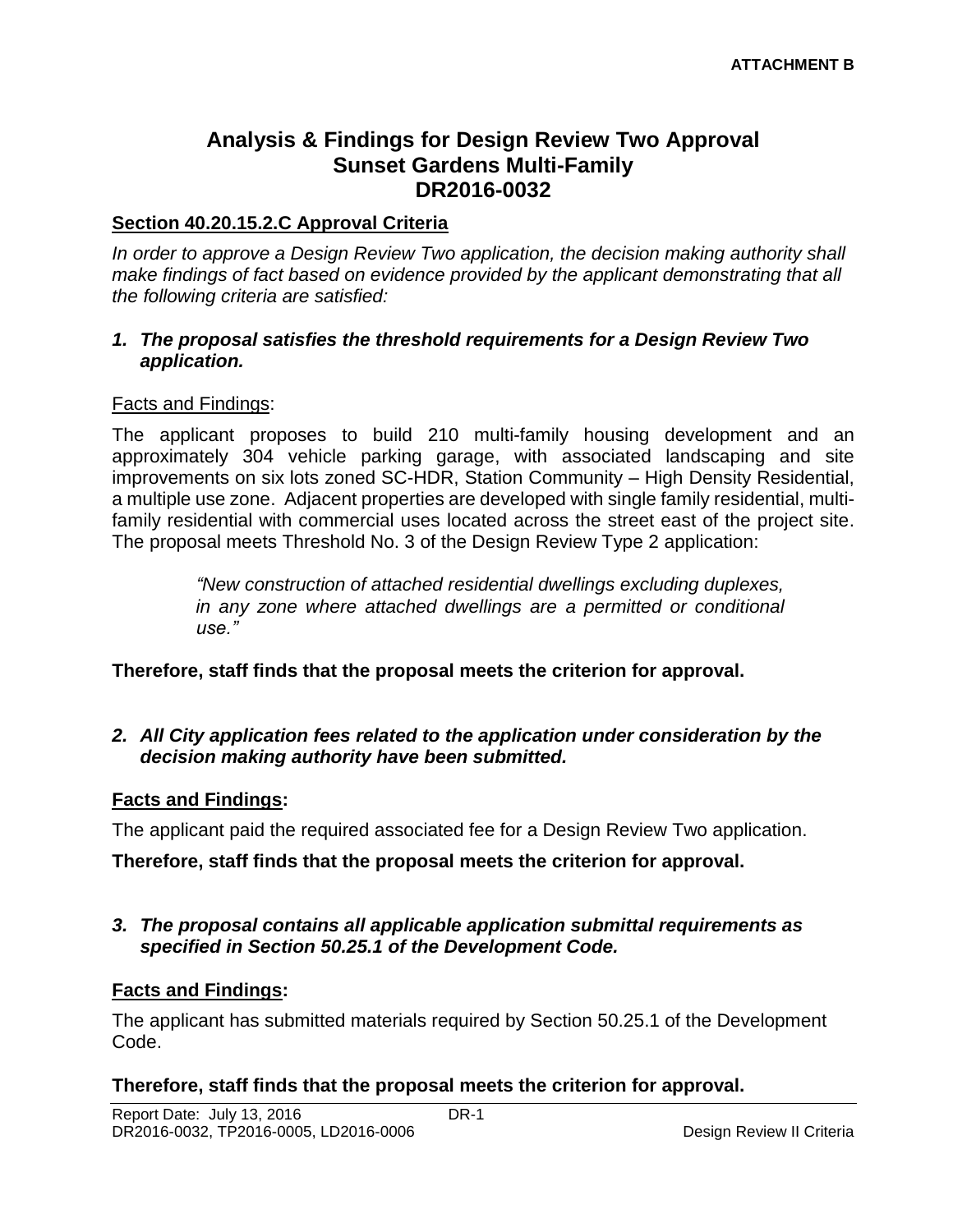# *4. The proposal is consistent with all applicable provisions of Sections 60.05.15 through 60.05.30 (Design Standards).*

# **Facts and Findings:**

Staff cites the findings in the Code Conformance Analysis chart further in this report, which evaluates the project as it relates the applicable Code requirements of Chapter 60. In part, the chart provides a summary response to design review standards determined to be applicable in this case. The applicant's plans and materials show compliance with these standards.

**Therefore, the Committee finds that the criterion for approval is met.**

- *5. For additions to or modifications of existing development, the proposal is consistent with all applicable provisions of Sections 60.05.15 through 60.05.30 (Design Standards) or can demonstrate that the additions or modifications are moving towards compliance of specific Design Standards if any of the following conditions exist:*
	- *a. A physical obstacle such as topography or natural feature exists and prevents the full implementation of the applicable guideline; or*
	- *b. The location of existing structural improvements prevent the full implementation of the applicable standard; or*
	- *c. The location of the existing structure to be modified is more than 300 feet from a public street.*

# **Facts and Findings:**

The proposed development is for new multi-family residential dwellings, not additions or modifications.

**Therefore, Staff finds that the criterion for approval is not applicable.**

# *6. Applications and documents related to the request, which will require further City approval, shall be submitted to the City in the proper sequence.*

# **Facts and Findings:**

Tree Plan Two and Lot Consolidation applications are being reviewed concurrently along with this application. No other applications are required of the applicant for this stage of City approvals.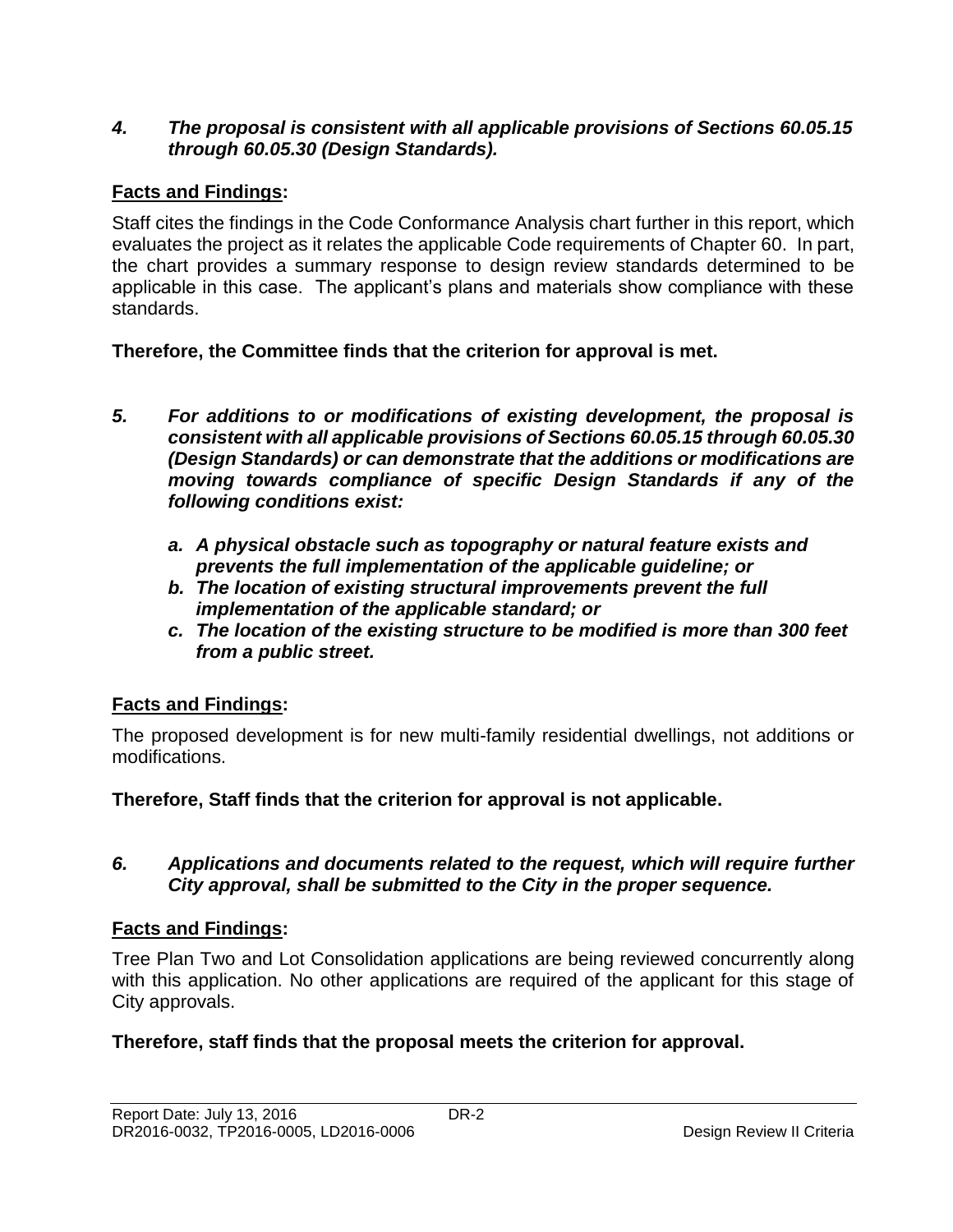# **Section 60.05 Design Review Standards Analysis DR2016-0032 - Sunset Gardens Multi-Family**

**Design Review Standards Analysis and Findings Chart** Section 60.05.15 Building Design & Orientation Standards

|    | <b>DESIGN STANDARD</b>                                                                                                                                                                                             | <b>PROJECT PROPOSAL</b>                                                                                                                                                                                                                                                                                                                                                                       | <b>MEETS</b><br><b>STANDARD?</b> |
|----|--------------------------------------------------------------------------------------------------------------------------------------------------------------------------------------------------------------------|-----------------------------------------------------------------------------------------------------------------------------------------------------------------------------------------------------------------------------------------------------------------------------------------------------------------------------------------------------------------------------------------------|----------------------------------|
|    | 60.05.15.1 Building Articulation and Variety                                                                                                                                                                       |                                                                                                                                                                                                                                                                                                                                                                                               |                                  |
|    | 60.05.15.1A Attached residential<br>buildings in residential<br>zones shall be limited in<br>length to two hundred<br>(200) feet.                                                                                  | Subject site is not in a<br>residential zone.                                                                                                                                                                                                                                                                                                                                                 | N/A                              |
|    | 60.05.15.1B Buildings visible from and<br>within 200 feet of an<br>have a minimum portion of<br>the elevation devoted to<br>permanent architectural<br>features designed to<br>provide articulation and<br>variety | According to the applicant, that<br>at least 46% of each elevation<br>adjacent public street shall visible from the right-of-way be<br>architecturally treated. In<br>addition, the applicant has<br>shown that the standard is<br>satisfied through variation in<br>material (metal paneling, fiber<br>cement siding,) window glazing,<br>color differentiation and vertical<br>landscaping. | <b>Yes</b>                       |
|    | 60.05.15.1C The maximum spacing<br>between permanent<br>architectural features shall<br>be no more than: 1. Forty<br>(40) feet in residential<br>zones, and all uses in<br>multiple-use, and<br>commercial zones   | The applicant states that, the<br>maximum spacing between<br>permanent architectural<br>features varies between 8 and<br>10-feet depending on the<br>elevation.                                                                                                                                                                                                                               | <b>Yes</b>                       |
|    | 60.05.15.2 Roof Forms as Unifying Elements                                                                                                                                                                         |                                                                                                                                                                                                                                                                                                                                                                                               |                                  |
| /B | 60.05.15.2A All sloped roofs exposed<br>to view from adjacent<br>public or private streets<br>and properties shall have<br>a minimum 4/12 pitch<br>have eaves, exclusive of<br>rain gutters                        | The applicant states that the<br>roof is relatively flat and that a<br>parapet wall has been<br>incorporated into the design of<br>the building with a variation of 1<br>to 4-feet in height.                                                                                                                                                                                                 | <b>Yes</b>                       |
|    |                                                                                                                                                                                                                    |                                                                                                                                                                                                                                                                                                                                                                                               |                                  |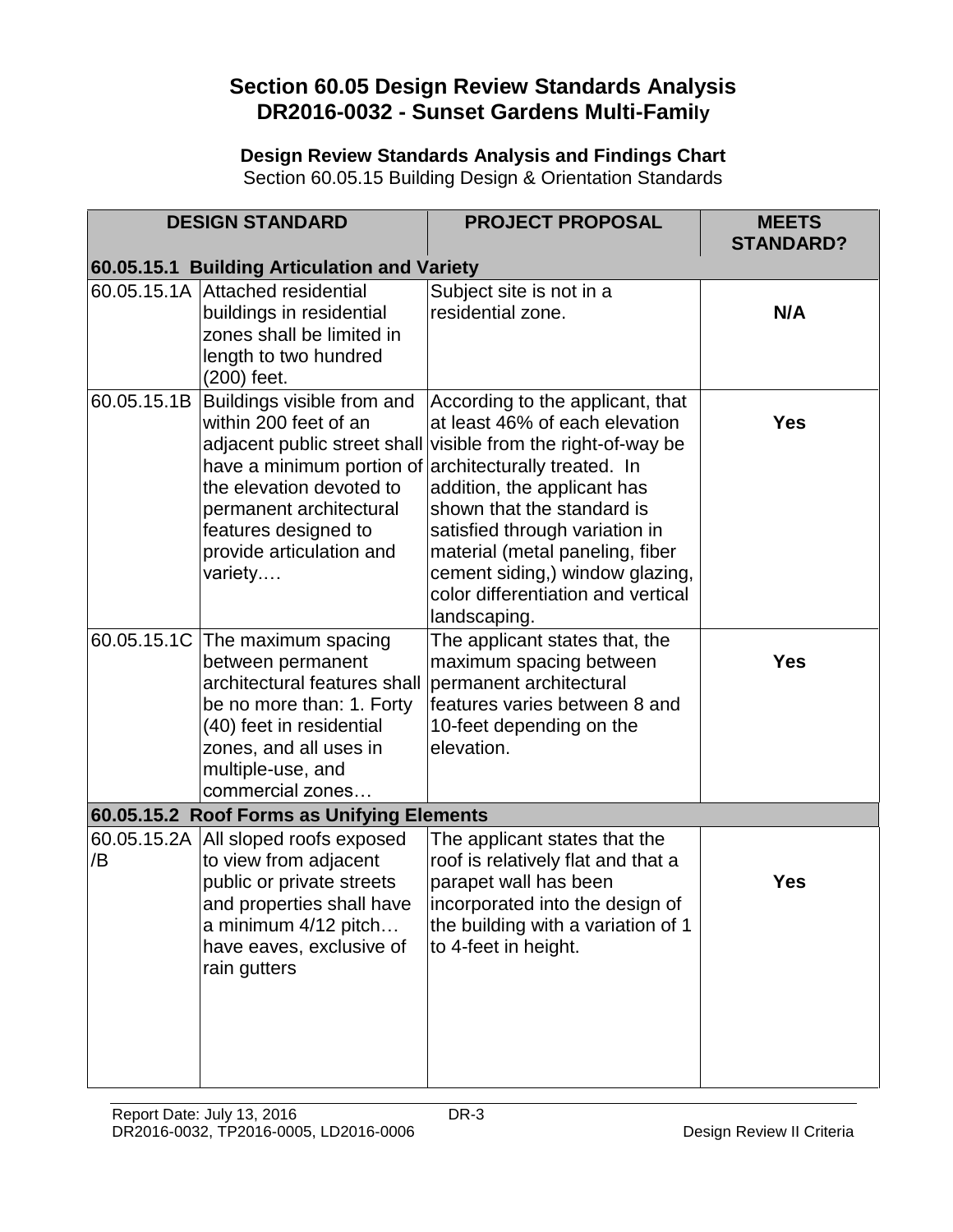|             | <b>DESIGN STANDARD</b>                                                                                                                                                                                                                                                                                                                                                                                                                                                                               | <b>PROJECT PROPOSAL</b>                                                                                                                                                                                                                                               | <b>MEETS</b><br><b>STANDARD?</b> |
|-------------|------------------------------------------------------------------------------------------------------------------------------------------------------------------------------------------------------------------------------------------------------------------------------------------------------------------------------------------------------------------------------------------------------------------------------------------------------------------------------------------------------|-----------------------------------------------------------------------------------------------------------------------------------------------------------------------------------------------------------------------------------------------------------------------|----------------------------------|
| 60.05.15.2D | 60.05.15.2C All flat roofs with a slope<br>of less than 4/12 pitch<br>shall be architecturally<br>treated or articulated with<br>a parapet wall that must<br>project vertically above<br>the roof line at least<br>twelve (12) inches.<br>When an addition to an<br>existing structure or a new<br>structure is proposed in an<br>existing development, the<br>roof forms for the new<br>structures shall have<br>similar slope and be<br>constructed of the same<br>materials as existing<br>roofs. | The applicant states that a<br>parapet wall has been<br>incorporated into the design of<br>the building with a variation of 1<br>to 4-feet in height.<br>The proposal is for a new<br>development not an addition to<br>an existing development.                      | <b>Yes</b><br>N/A                |
|             |                                                                                                                                                                                                                                                                                                                                                                                                                                                                                                      |                                                                                                                                                                                                                                                                       |                                  |
| 60.05.15.3  | 60.05.15.3 Primary Building Entrances<br>Primary entrances, which                                                                                                                                                                                                                                                                                                                                                                                                                                    |                                                                                                                                                                                                                                                                       |                                  |
|             | are the main point(s) of<br>entry where the majority of<br>building users will enter<br>and leave, shall be<br>covered, recessed, or<br>treated with a permanent<br>architectural feature in<br>such a way that weather<br>protection is provided. The<br>covered area providing<br>weather protection shall<br>be at least six (6) feet<br>wide and four (4) feet<br>deep.                                                                                                                          | The applicant states that the<br>proposed building design<br>provides canopies and<br>overhangs at all of the buildings<br>primary entrances, to protect<br>pedestrians from rain and sun<br>that meet the required<br>dimensions as shown on the<br>submitted plans. | <b>Yes</b>                       |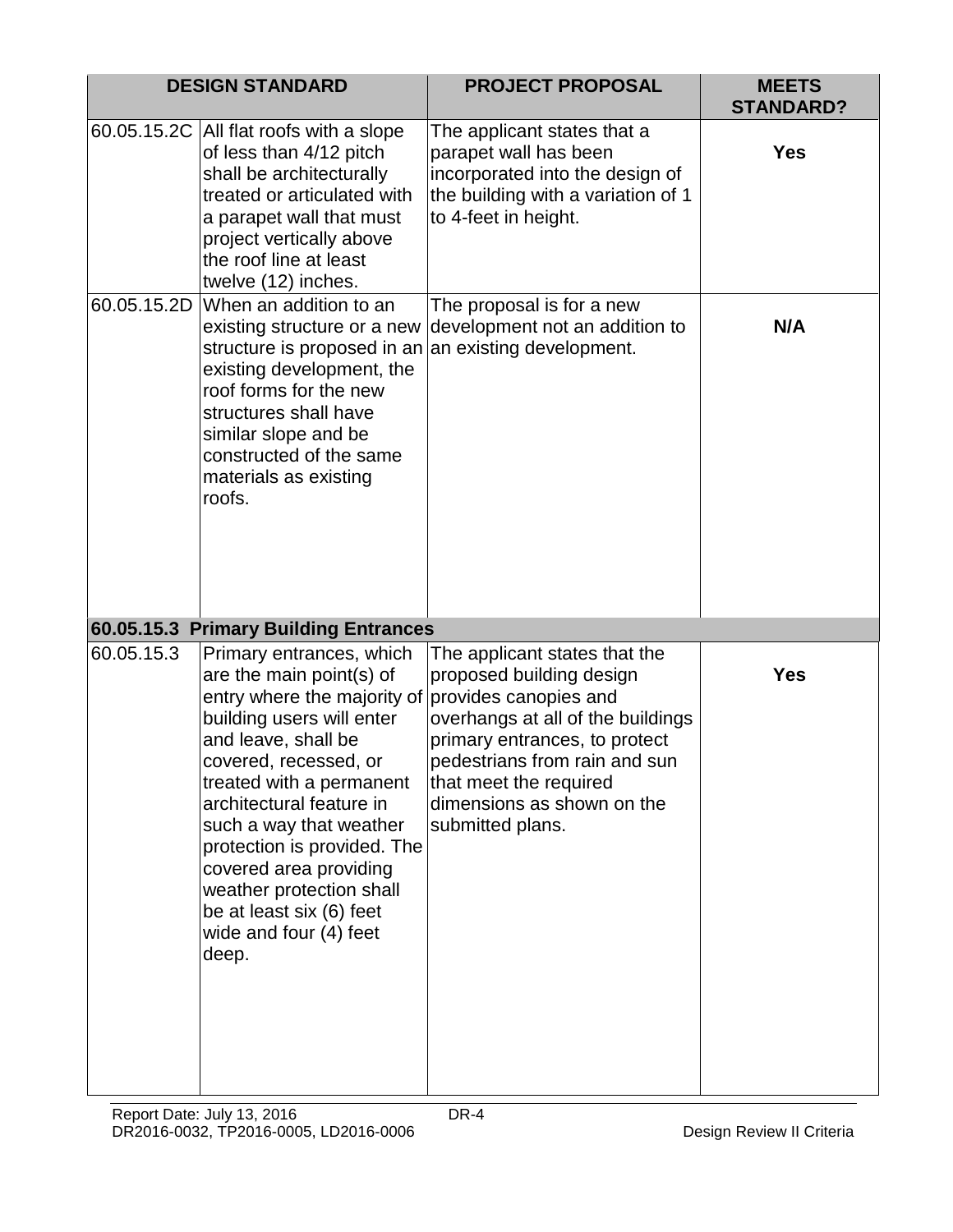|             | <b>DESIGN STANDARD</b>                                                                                                                                                                                                                                                                                                                                                                                                                                                                                                                      | <b>PROJECT PROPOSAL</b>                                                                                                                                                                                                                                                                                                                                                                                                                                                                                                                                                 | <b>MEETS</b><br><b>STANDARD?</b> |
|-------------|---------------------------------------------------------------------------------------------------------------------------------------------------------------------------------------------------------------------------------------------------------------------------------------------------------------------------------------------------------------------------------------------------------------------------------------------------------------------------------------------------------------------------------------------|-------------------------------------------------------------------------------------------------------------------------------------------------------------------------------------------------------------------------------------------------------------------------------------------------------------------------------------------------------------------------------------------------------------------------------------------------------------------------------------------------------------------------------------------------------------------------|----------------------------------|
|             | 60.05.15.4 Exterior Building Materials                                                                                                                                                                                                                                                                                                                                                                                                                                                                                                      |                                                                                                                                                                                                                                                                                                                                                                                                                                                                                                                                                                         |                                  |
|             | 60.05.15.4A   A minimum of seventy-five<br>(75) percent of each<br>elevation that is visible<br>from and within 200 feet of<br>a public street or a public<br>park, public plaza or other<br>public open space, and on<br>elevations that include a<br>primary building entrance<br>or multiple tenant<br>entrances shall be double<br>wall construction.                                                                                                                                                                                   | The applicant states that double<br>wall construction will be utilized<br>for all exterior wall framing.                                                                                                                                                                                                                                                                                                                                                                                                                                                                | <b>Yes</b>                       |
| 60.05.15.4B | <b>For conditional uses in</b><br>residential zones and all<br>uses in multiple-use and<br>commercial zones (except<br>residential uses fronting<br>common greens and<br>shared courts), a<br>maximum of thirty (30)<br>percent of each elevation<br>that is visible from and<br>within 200 feet of a public<br>street or a public park,<br>public plaza or other<br>public open space, and on<br>elevations that include a<br>primary building entrance<br>or multiple tenant<br>entrances may be plain,<br>smooth, unfinished<br>concrete | The applicant states that plain,<br>smooth, unfinished concrete,<br>concrete block, plywood and<br>sheet pressboard will not be<br>used for the proposed project.<br>The applicant has described the<br>building exterior as consisting of<br>a combination of metal panels<br>fiber cement siding and window<br>glazing to provide changes in<br>material texture and form. The<br>carport utilizes a combination of<br>steel framing, perforated metal<br>panels and a living green<br>screen on mesh panels to<br>provide changes in material,<br>texture and color. | <b>Yes</b>                       |
|             | 60.05.15.4C For conditional uses in<br>residential zones and all<br>uses in multiple use and<br>commercial districts, plain,<br>smooth, exposed concrete<br>and concrete block used<br>as foundation material<br>shall not be more than<br>three $(3)$ feet                                                                                                                                                                                                                                                                                 | The applicant states that the<br>concrete stem walls will be<br>covered completely by siding<br>and will not be exposed to view.                                                                                                                                                                                                                                                                                                                                                                                                                                        | <b>Yes</b>                       |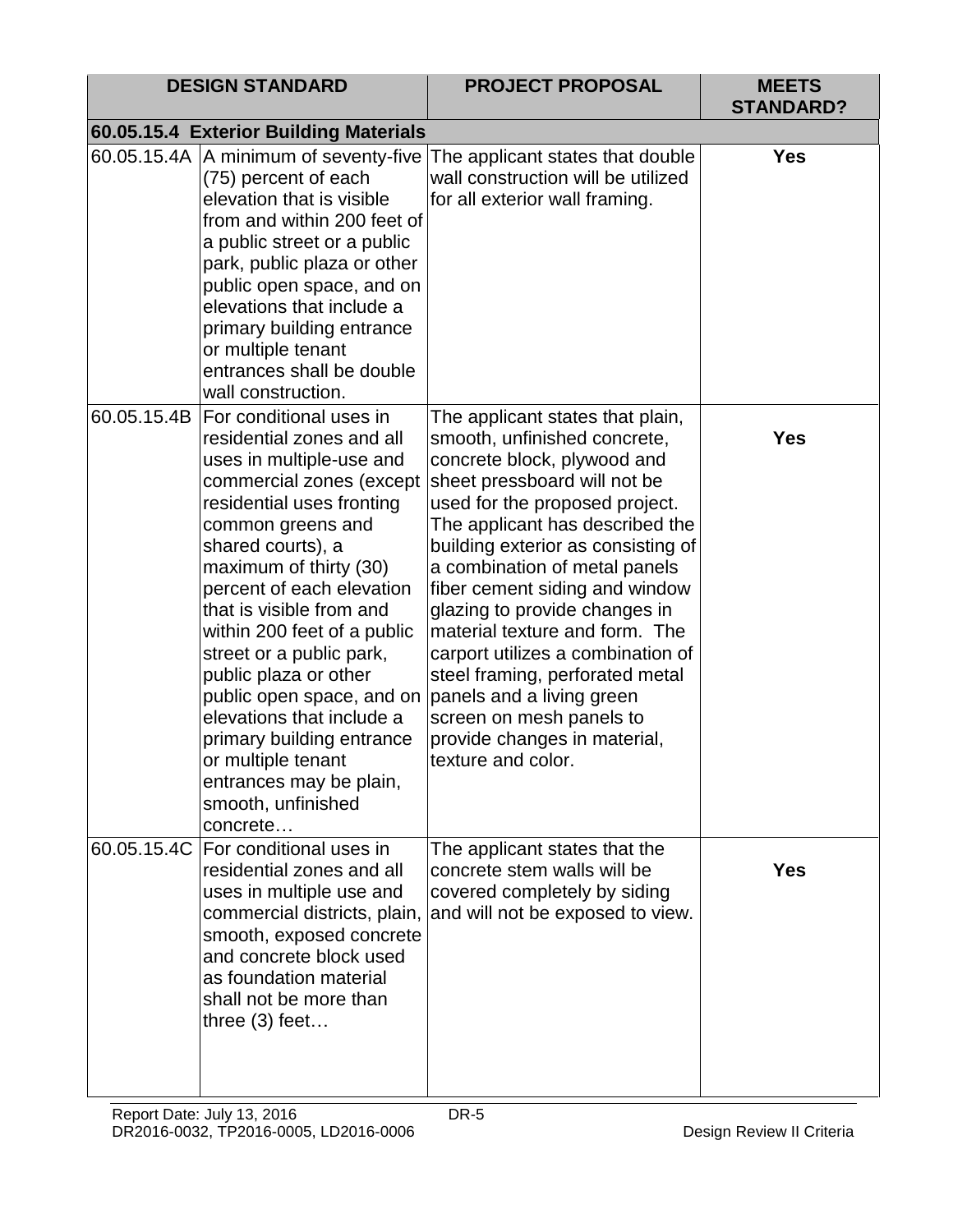|    | <b>DESIGN STANDARD</b>                                                                                                                                                                                                                                                                                                         | <b>PROJECT PROPOSAL</b>                                                                                                                                                                                                                                                                                                                                           | <b>MEETS</b><br><b>STANDARD?</b> |
|----|--------------------------------------------------------------------------------------------------------------------------------------------------------------------------------------------------------------------------------------------------------------------------------------------------------------------------------|-------------------------------------------------------------------------------------------------------------------------------------------------------------------------------------------------------------------------------------------------------------------------------------------------------------------------------------------------------------------|----------------------------------|
| /B | 60.05.15.5A All roof-mounted<br>equipment shall be<br>screened from view from<br>adjacent streets or<br>adjacent properties                                                                                                                                                                                                    | The applicant states that roof-<br>mounted equipment will be<br>placed strategically behind<br>parapet walls so that no<br>equipment is visible.                                                                                                                                                                                                                  | <b>Yes</b>                       |
|    | 60.05.15.6A Buildings in Multiple Use<br>zones shall occupy a<br>minimum public street<br>frontage as follows:<br>1. 50 percent of the street<br>frontage where a parcel<br>abuts a Class 1 Major<br>Pedestrian Route.<br>2. 35 percent of the street<br>frontage where a parcel<br>abuts a Class 2 Major<br>Pedestrian Route. | The applicant states that the<br>building frontage along SW<br>160th Avenue, occupies<br>approximately 80% of the street<br>frontage, the building frontage<br>along W Baseline Road,<br>occupies approximately 99% of<br>the street frontage and the<br>building frontage along SW<br>158th Avenue, and occupies<br>approximately 85% of the street<br>frontage. | <b>Yes</b>                       |
|    | 60.05.15.6C Buildings subject to the<br>street frontage standard<br>shall be located no further<br>than 20 feet from the<br>property line. The area<br>between the building and<br>property line shall be<br>landscaped to standards<br>found in Section<br>60.05.25.3.B                                                       | The applicant states that the<br>buildings/structures along SW<br>158th Avenue, SW 160th Avenue<br>and W Baseline Road, are less<br>than 20 feet from the property<br>line and the area between<br>landscaped as required.                                                                                                                                        | <b>Yes</b>                       |
|    | 60.05.15.6E All buildings on lots that<br>abut a Class 1 Major<br><b>Pedestrian Route shall</b><br>have at least one primary<br>building entrance oriented<br>toward, or with a direct<br>pedestrian connection to<br>an abutting street or<br>pedestrian way.                                                                 | The applicant states that the<br>proposed building has primary<br>entrances facing SW 160 <sup>th</sup><br>Avenue, SW 158 <sup>th</sup> Avenue and<br>W Baseline Road.                                                                                                                                                                                            | <b>Yes</b>                       |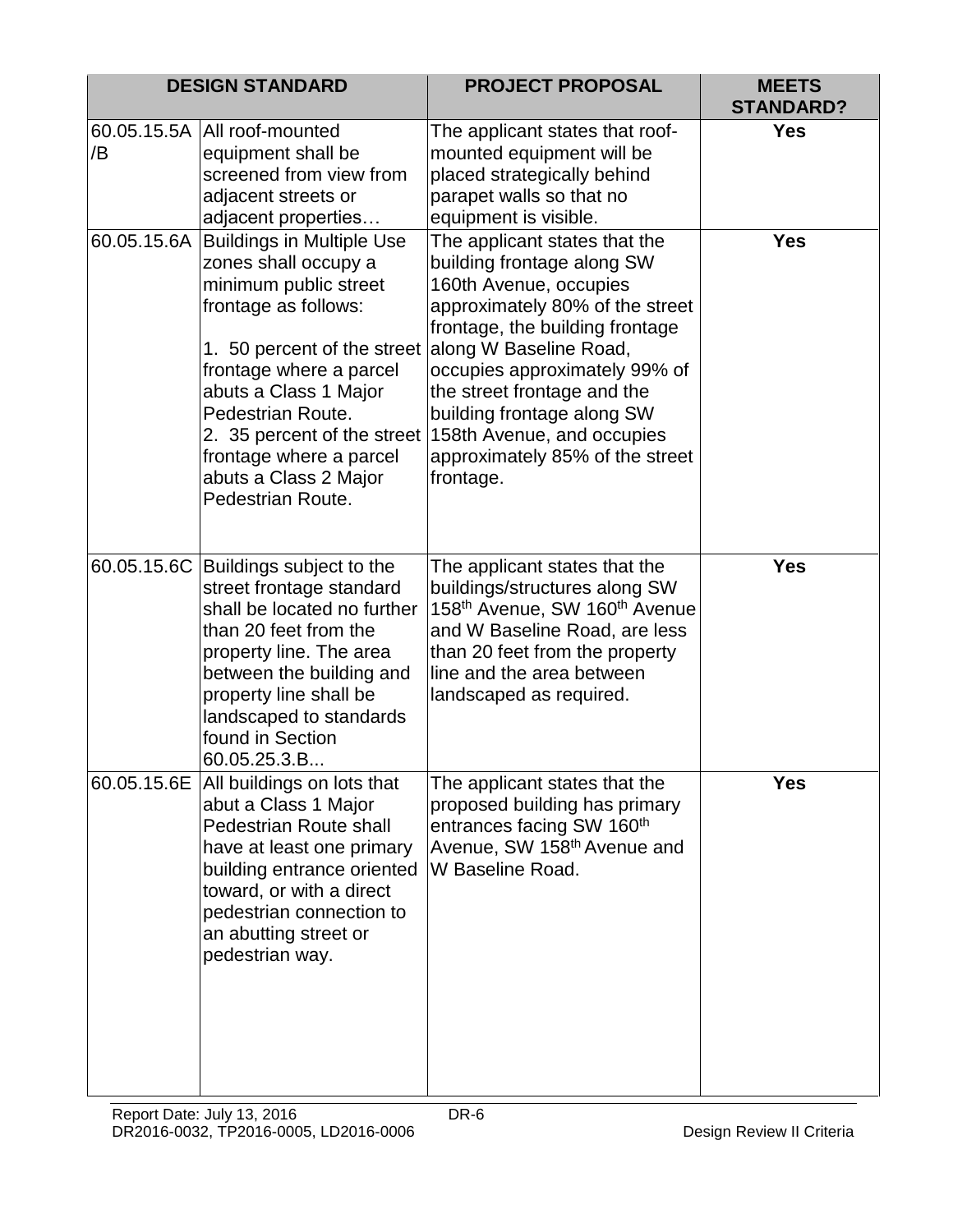|             | <b>DESIGN STANDARD</b>                                                                                                                                                                                                | <b>PROJECT PROPOSAL</b>                                                                                                                                                                                                                                                                                                                                                                                                                                                                                                                                                                                                                                                                                        | <b>MEETS</b><br><b>STANDARD?</b> |
|-------------|-----------------------------------------------------------------------------------------------------------------------------------------------------------------------------------------------------------------------|----------------------------------------------------------------------------------------------------------------------------------------------------------------------------------------------------------------------------------------------------------------------------------------------------------------------------------------------------------------------------------------------------------------------------------------------------------------------------------------------------------------------------------------------------------------------------------------------------------------------------------------------------------------------------------------------------------------|----------------------------------|
| 60.05.15.7A | The height of any portion<br>of a building at or within<br>20 feet of the property line<br>abutting a Major<br>Pedestrian Route shall be<br>a minimum of twenty-two<br>(22) feet and a maximum<br>of sixty (60) feet. | All three abutting streets are<br>Major Pedestrian Routes. The<br>applicant states that proposed<br>height is between 56 and 60-<br>feet. The height a portion of the<br>structure exceeds 60 feet but is<br>allowed under the "Integrated<br>Parking" Habitat Friendly<br>Development Practice outlined<br>in Section 60.12.40. The<br>proposed structure integrates<br>125,775 square feet of parking<br>structure within the multifamily<br>housing facility, allowing up to<br>2,515 square feet of building to<br>exceed the 60-foot height limit.<br>A total of 1,580 square feet on<br>the fifth floor is proposed to<br>exceed the height limit by<br>approximately 1.5 feet. This<br>standard is met. | <b>Yes</b>                       |
|             | 60.05.15.7C The maximum heights<br>specified in Section<br>20.20.50 shall not be<br>exceeded                                                                                                                          | The applicant states that the<br>majority of the building are less<br>than maximum 60-feet in height<br>as allowed in the SC-HDR<br>zoning district. The applicant<br>has incorporated structured<br>parking into the design and per<br>section 60.12.40, is entitled to<br>up to 2,515 square feet of the<br>building to exceed 60-feet. The<br>applicant states that the<br>proposal includes 1,580 square<br>feet that exceeds the maximum<br>height by 1.5-feet.                                                                                                                                                                                                                                           | <b>Yes</b>                       |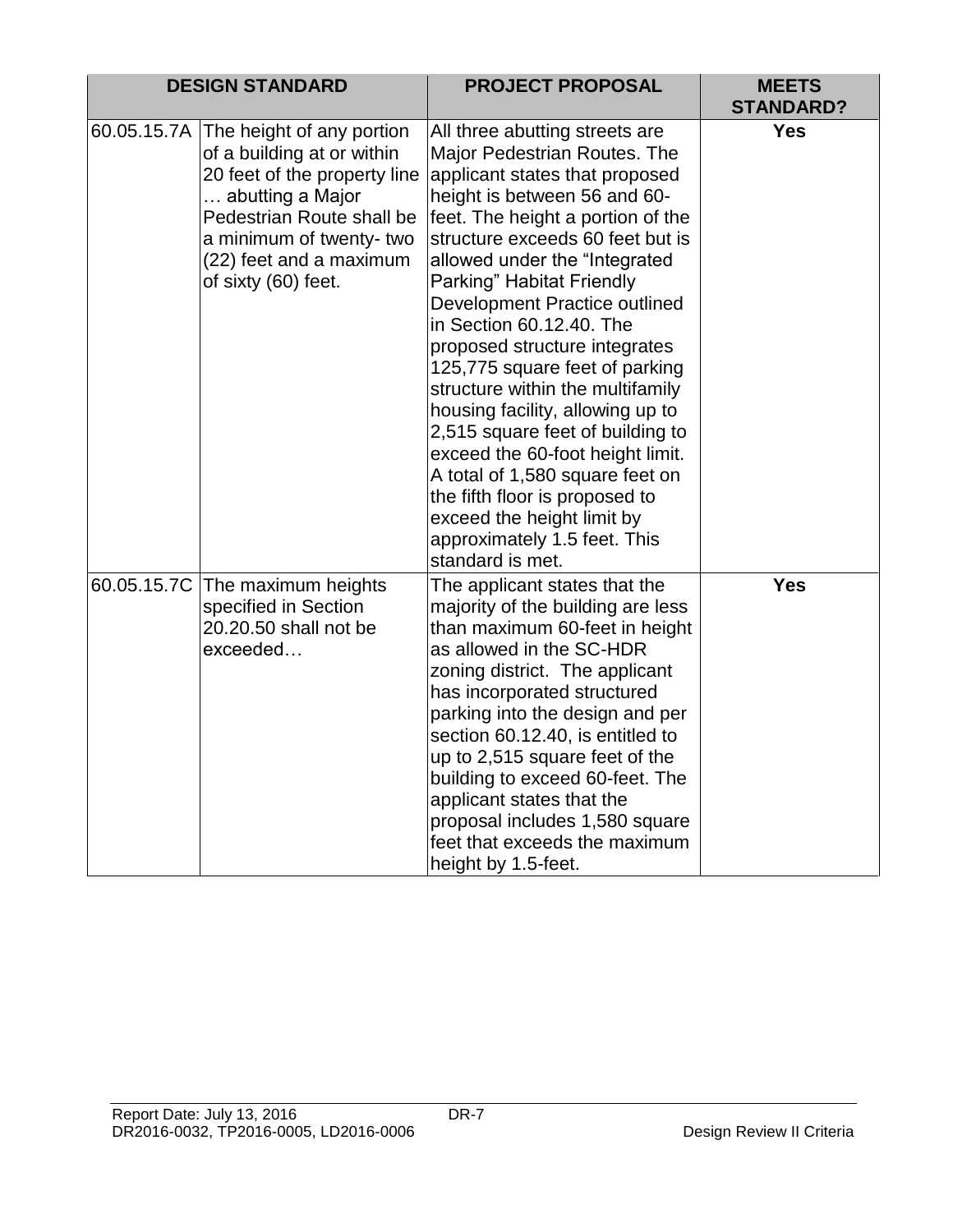## **Design Review Standards Analysis and Findings Chart**

Section 60.05.20 Circulation and Parking Lot Design Standards

|                  | <b>DESIGN STANDARD</b>                                                                                                                                                                                                                                                                                                                  | <b>PROJECT PROPOSAL</b>                                                                                                                                                                                                                                                                                                                                                                                                                     | <b>MEETS</b><br><b>STANDARD?</b> |
|------------------|-----------------------------------------------------------------------------------------------------------------------------------------------------------------------------------------------------------------------------------------------------------------------------------------------------------------------------------------|---------------------------------------------------------------------------------------------------------------------------------------------------------------------------------------------------------------------------------------------------------------------------------------------------------------------------------------------------------------------------------------------------------------------------------------------|----------------------------------|
|                  | 60.05.20.1 Connections to public street system                                                                                                                                                                                                                                                                                          |                                                                                                                                                                                                                                                                                                                                                                                                                                             |                                  |
| 60.05.20.1       | Pedestrian, bicycle, and<br>motor vehicle connections<br>shall be provided between<br>the on-site circulation<br>systems and adjacent<br>existing and planned<br>streets                                                                                                                                                                | The applicant pedestrian<br>connections are provided to all<br>three abutting streets.                                                                                                                                                                                                                                                                                                                                                      | <b>Yes</b>                       |
|                  |                                                                                                                                                                                                                                                                                                                                         | 60.05.20.2 Loading Areas, solid waste facilities and similar improvements                                                                                                                                                                                                                                                                                                                                                                   |                                  |
| /C               | 60.05.20.2A All on-site service areas,<br>outdoor storage areas,<br>waste storage, disposal<br>facilities, recycling<br>containers, transformer<br>and utility vaults and<br>similar activities shall be<br>located in an area not<br>visible from a public street,<br>or shall be fully screened<br>from view from a public<br>street. | The applicant states the trash<br>enclosure is provided within<br>the buildings and that the<br>electrical transformer will be<br>screened by a four-foot<br>wooden fence.                                                                                                                                                                                                                                                                  | <b>Yes</b>                       |
| 60.05.20.2.<br>Е | Screening of loading<br>zones may be waived in<br>commercial and multiple-<br>use districts if the applicant<br>demonstrates the type and<br>size of loading vehicles will<br>not detract from the<br>project's aesthetic<br>of loading will not conflict<br>with the hours or<br>operations of the expected<br>businesses.             | The applicant states that short-<br>term utility vehicle area is<br>anticipated to be used<br>sporadically by moving vans<br>and trucks when residents<br>move in or out of the building<br>as well as by trades people<br>servicing the building. The<br>appearance and the timing applicant states that the usage<br>is consistent with the<br>residential nature of the project<br>so as not to distract from the<br>overall appearance. | <b>Yes</b>                       |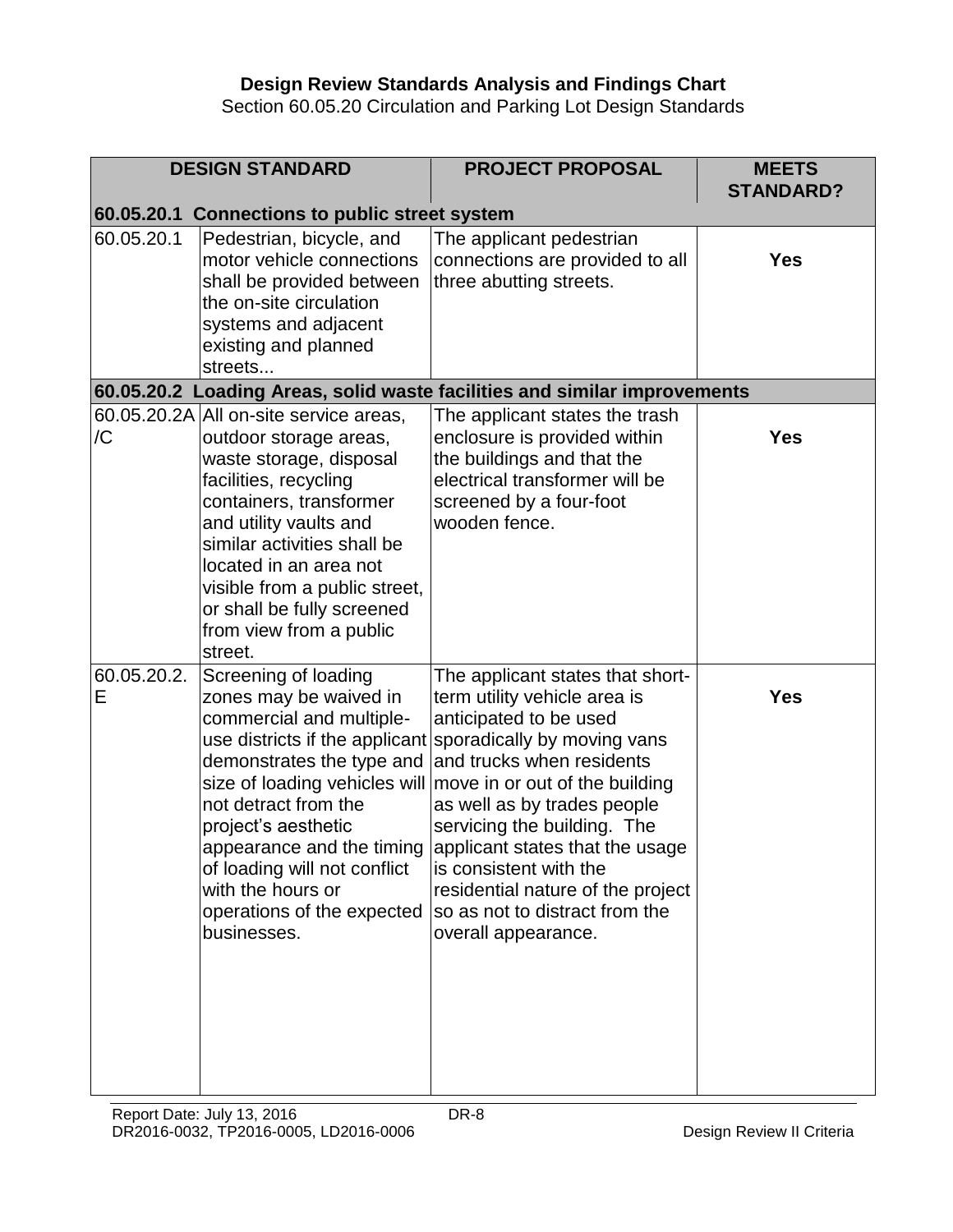|             | 60.05.20.3 Pedestrian Circulation                |                                                                 |            |
|-------------|--------------------------------------------------|-----------------------------------------------------------------|------------|
| 60.05.20.3. | Pedestrian connections                           | The applicant states that the                                   |            |
| A           | shall be provided that link                      | on-site pedestrian, bicycle and                                 | <b>Yes</b> |
|             | to adjacent existing and                         | motor vehicle circulation                                       |            |
|             | planned pedestrian                               | system provides efficient                                       |            |
|             | facilities                                       | access to the abutting streets.                                 |            |
| 60.05.20.3. | A reasonably direct                              | The applicant states that                                       |            |
| B           | walkway connection is                            | proposed pedestrian                                             | <b>Yes</b> |
|             | required between primary                         | circulation connects the main                                   |            |
|             | entrances, which are the                         | entrances of the building.                                      |            |
|             | main point(s) of entry                           |                                                                 |            |
|             | where the majority of                            |                                                                 |            |
|             | building users will enter                        |                                                                 |            |
|             | and leave, and public and                        |                                                                 |            |
|             | private streets, transit                         |                                                                 |            |
|             | stops, and other                                 |                                                                 |            |
|             | pedestrian destinations.                         |                                                                 |            |
| 60.05.20.3. | A reasonably direct                              | The applicant states that on-                                   |            |
| С           | pedestrian walkway into a                        | site walkways connect the                                       | <b>Yes</b> |
|             | site shall be provided for                       | courtyard and building                                          |            |
|             | every 300 feet of street<br>frontage             | entrance through the parking<br>lot to the public sidewalks.    |            |
|             |                                                  |                                                                 |            |
| 60.05.20.3. | Pedestrian connections                           | The applicant states that on-                                   | <b>Yes</b> |
| D           | through parking lots shall                       | site walkways through the                                       |            |
|             | be physically separated<br>from adjacent vehicle | parking lot is located between<br>two rows of parking in an 11- |            |
|             | parking and parallel                             | foot wide corridor separated                                    |            |
|             | vehicle traffic through the                      | from the parking spaces by a                                    |            |
|             | use of curbs, landscaping,                       | curb.                                                           |            |
|             | trees, and lighting, if not                      |                                                                 |            |
|             | otherwise provided in the                        |                                                                 |            |
|             | parking lot design.                              |                                                                 |            |
| 60.05.20.3. | Where pedestrian                                 | The applicant states that on-                                   |            |
| Е           | connections cross                                | site walkways that connect the                                  | <b>Yes</b> |
|             | driveways or vehicular                           | courtyard and building                                          |            |
|             | access aisles a continuous                       | entrances through the parking                                   |            |
|             | walkway shall be provided,                       | lots and that cross drive aisles                                |            |
|             | and shall be composed of                         | are proposed to be concrete                                     |            |
|             | a different paving                               | which differentiates from the                                   |            |
|             |                                                  | asphalt of the parking lot.                                     |            |
| 60.05.20.3. | Pedestrian walkways shall                        | The applicant states that all                                   |            |
| F           | have a minimum of five (5)                       | pedestrian facilities consists of                               | <b>Yes</b> |
|             | foot wide unobstructed                           | 11-foot wide scored concrete                                    |            |
|             | clearance and shall be                           | sidewalks with a running slope                                  |            |
|             | paved with scored                                | and cross slope conforming to                                   |            |
|             | concrete                                         | ADA requirements.                                               |            |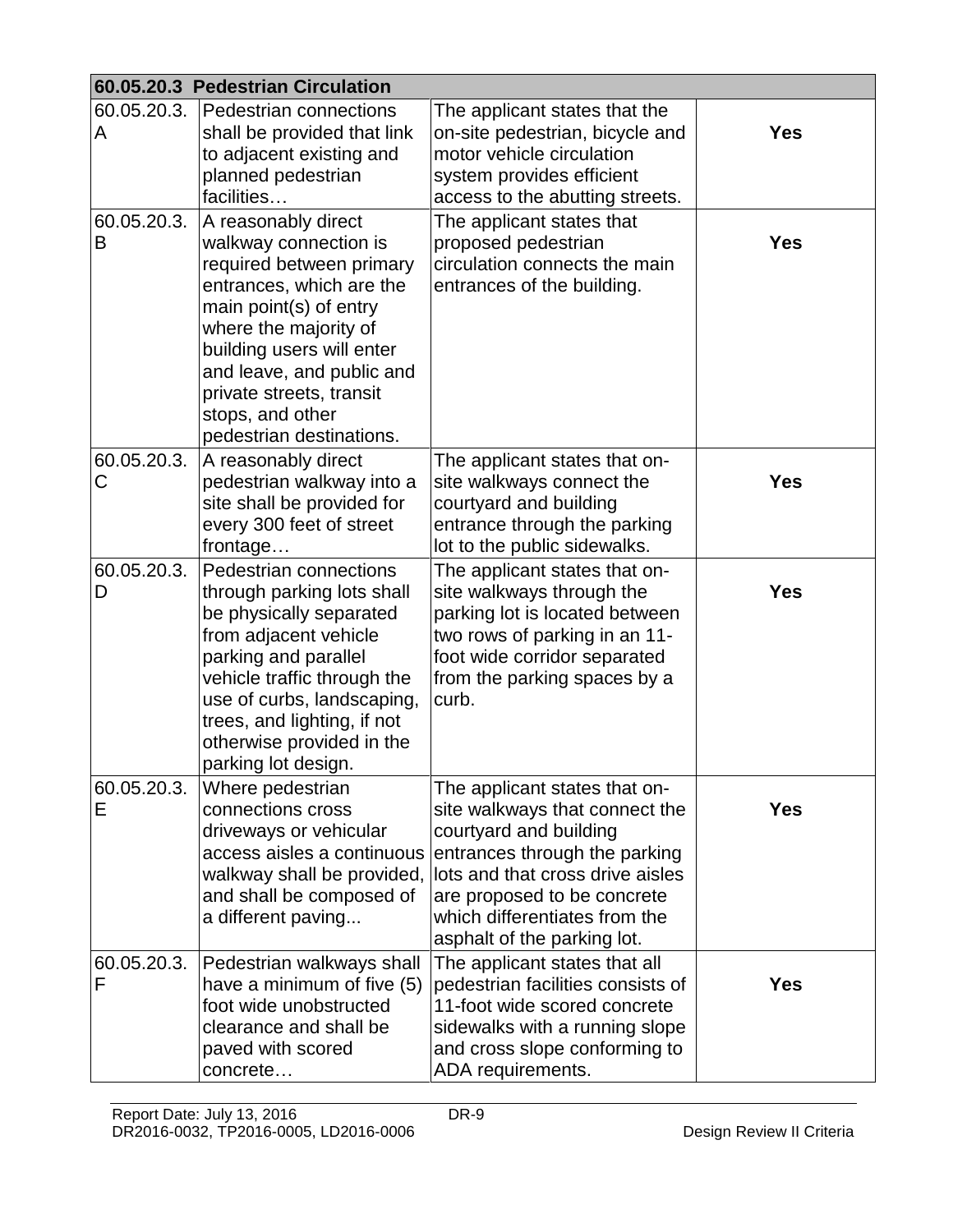|                        | 60.05.20.4 Street Frontages and Parking Areas                                                                                                                                        |                                                                                                                                                                                                                                                                                                                                                                                                                                                                                                                      |                 |
|------------------------|--------------------------------------------------------------------------------------------------------------------------------------------------------------------------------------|----------------------------------------------------------------------------------------------------------------------------------------------------------------------------------------------------------------------------------------------------------------------------------------------------------------------------------------------------------------------------------------------------------------------------------------------------------------------------------------------------------------------|-----------------|
| 60.05.20.4             | Surface parking areas<br>abutting a public street<br>shall provide perimeter<br>parking lot landscaping<br>which meets one of the<br>following standards                             | The applicant states that<br>surface parking areas do not<br>abut a public street.                                                                                                                                                                                                                                                                                                                                                                                                                                   | N/A             |
| 60.05.20.5.<br>A/B/C/D | Landscaped planter<br>islands shall be required<br>according to the<br>following all commercial<br>and multiple use zones,<br>one for every ten (10)<br>contiguous parking<br>spaces | The applicant states that<br>landscape planter islands are<br>provided at either end of the<br>five surface parking spaces<br>provided (all other spaces are<br>within the parking structure)<br>are curbed and are a minimum<br>of six feet in width and a<br>minimum of 70 square feet<br>with a tree having a mature<br>height of at least 20 feet and<br>that is listed on the City's<br>approved street tree list.                                                                                              | <b>Yes</b>      |
| 60.05.20.6             | Off-street surface parking<br>areas shall be located to<br>the rear or side of<br>buildings                                                                                          | The applicant states that small<br>amount of surface parking area<br>are separated from all public<br>streets.                                                                                                                                                                                                                                                                                                                                                                                                       | <b>Yes</b>      |
|                        | 60.05.20.7A A sidewalk is required on<br>all streets.                                                                                                                                | The applicant states that right-<br>of-way dedication will be<br>completed prior to building<br>permit approval but prefers the<br>right-of-way improvements will<br>be completed by Washington<br>County, constructed to City<br>Standards, which require<br>providing a 10 foot wide<br>sidewalk along SW 158th<br>Avenue, W Baseline Road and<br>SW 160th Avenue. Staff is<br>requiring sidewalks to be<br>completed prior to issuance of<br>any Certificate of Final<br>Occupancy by the Building<br>Department. | Yes with C of A |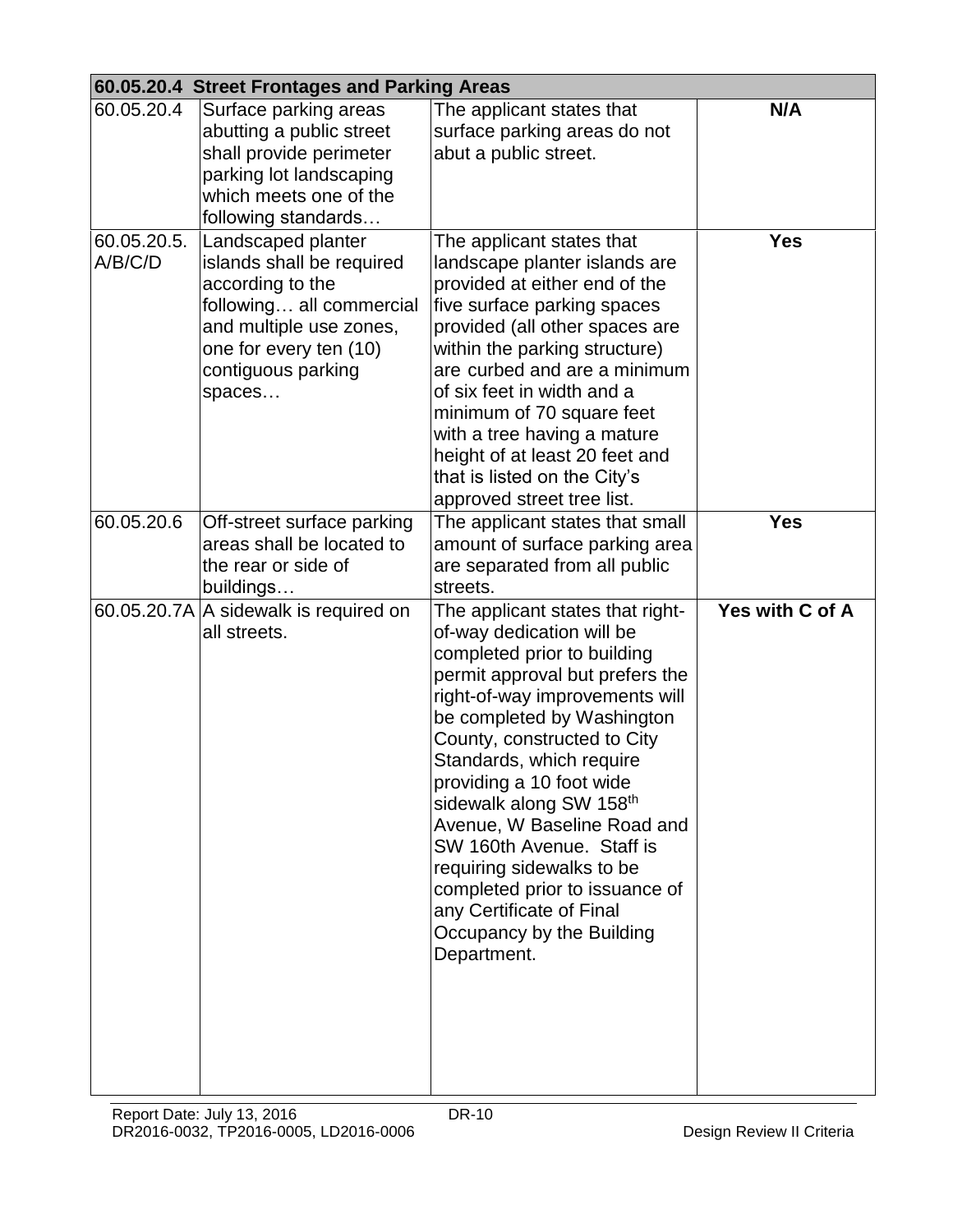|                          | 60.05.20.7B A sidewalk or walkway<br>internal to the site is<br>required along building<br>elevations that include a<br>primary building entrance,<br>multiple tenant entrances<br>or display windows. The<br>sidewalk shall be a<br>minimum of ten (10) feet<br>wide | The applicant states that the<br>building s primary entrances<br>are at the lobbies at the<br>northwest and northeast<br>building corners and that on-<br>site sidewalks connect these<br>entrances to the parking area<br>and to the public rights-of-way.                                                                                                                                                                                                               | <b>Yes</b> |
|--------------------------|-----------------------------------------------------------------------------------------------------------------------------------------------------------------------------------------------------------------------------------------------------------------------|---------------------------------------------------------------------------------------------------------------------------------------------------------------------------------------------------------------------------------------------------------------------------------------------------------------------------------------------------------------------------------------------------------------------------------------------------------------------------|------------|
| 60.05.20.8<br>Districts. |                                                                                                                                                                                                                                                                       | Connect on-site buildings, parking, and other improvements with<br>identifiable streets and drive aisles in Residential, Multiple-Use, and Commercial                                                                                                                                                                                                                                                                                                                     |            |
| 60.05.20.8.<br>A         | Connect on-site buildings,<br>parking, and other<br>improvements with<br>identifiable streets and<br>drive aisles in Residential,<br>Multiple-Use, and<br><b>Commercial Districts.</b>                                                                                | The applicant states that the<br>building s primary entrances<br>are at the lobbies at the<br>northwest and northeast<br>building corners and that on-<br>site sidewalks connect these<br>entrances to the parking area<br>and to the public rights-of-way.                                                                                                                                                                                                               | <b>Yes</b> |
|                          |                                                                                                                                                                                                                                                                       | 60.05.25 Landscape, Open Space, and Natural Areas Design Standards.                                                                                                                                                                                                                                                                                                                                                                                                       |            |
| 60.05.25.3A              | Common open space<br>shall consist of active,<br>passive, or both open<br>space areas.<br>A minimum of 15% of the<br>gross site area shall be<br>landscaped                                                                                                           | Greater than 15 percent of the<br>gross site area is landscaped.<br>The site has approximately<br>16.2% of the total acreage as<br>landscaping, excluding<br>sidewalks, buildings, and<br>parking areas.                                                                                                                                                                                                                                                                  | <b>Yes</b> |
| 60.05.25.3B              | At least twenty-five (25)<br>percent of the total<br>required open space area<br>shall be active open<br>space.                                                                                                                                                       | The applicant states that<br>greater than 25 percent of the<br>total open space is active open<br>space. The site is<br>approximately 119,000 sq. ft.<br>15% is approximately 17,891<br>sq. ft. of required landscape<br>area. 25% of the required 15%<br>is approximately 4,473 sq. ft. of<br>active open space is required.<br>The proposed pedestrian<br>plaza/courtyard is 8,000 sq. ft.<br>and serves as the common<br>open space, which exceeds<br>the requirement. | <b>Yes</b> |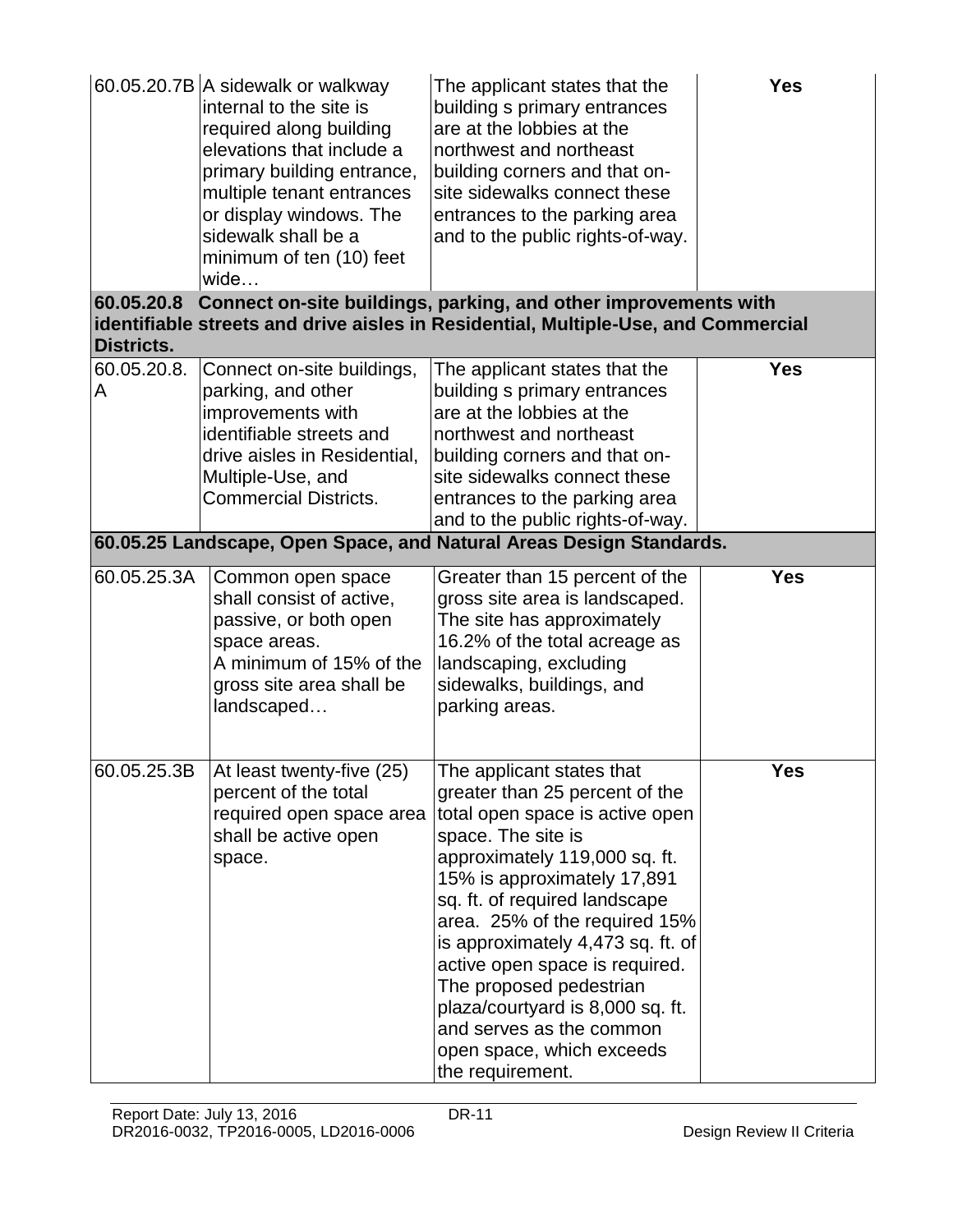|             | 60.05.25 Landscape, Open Space, and Natural Areas Design Standards.                                                                                                                                                                                                                                 |                                                                                                                                                                             |            |  |  |
|-------------|-----------------------------------------------------------------------------------------------------------------------------------------------------------------------------------------------------------------------------------------------------------------------------------------------------|-----------------------------------------------------------------------------------------------------------------------------------------------------------------------------|------------|--|--|
| 60.05.25.3C | For the purposes of this<br>Section, environmentally<br>sensitive areas shall be<br>counted towards the<br>minimum common open<br>space requirement.<br>Aboveground landscaped<br>water quality treatment<br>facilities shall be counted<br>toward the minimum<br>common open space<br>requirement. | The proposed site has no<br>environmentally sensitive<br>areas. The applicant states<br>that water quality swales are<br>included in the minimum open<br>space calculation. | <b>Yes</b> |  |  |
| 60.05.25.3D | For the purposes of this<br>Section, vehicular<br>circulation areas and<br>parking areas, unless<br>provided as part of a<br>common green or shared<br>court, shall not be<br>considered common open<br>space.                                                                                      | The applicant states that<br>vehicular circulation and<br>parking areas are not included<br>in the minimum open space<br>calculation.                                       | <b>Yes</b> |  |  |
| 60.05.25.3E | Individual exterior spaces<br>such as outdoor patios<br>and decks constructed to<br>serve individual units shall<br>count toward the common<br>open space<br>requirement                                                                                                                            | The applicant states that<br>individual exterior spaces are<br>not incorporated in this project.                                                                            | <b>Yes</b> |  |  |
| 60.05.25.3F | Common open space<br>shall not abut a Collector<br>or greater classified<br>street                                                                                                                                                                                                                  | Common open space is<br>separated from all public<br>rights-of-way by the building so<br>does not abut a collector<br>directly.                                             | <b>Yes</b> |  |  |
| 60.05.25.3G | Common open space<br>shall be no smaller than<br>640 square feet in area,<br>shall not be divided into<br>areas smaller than 640<br>square feet, and shall<br>have minimum length and<br>width dimensions of 20<br>feet.                                                                            | The applicant states that all<br>common open space is greater<br>than 640 square feet in area<br>and at least 20 feet wide and<br>long.                                     | <b>Yes</b> |  |  |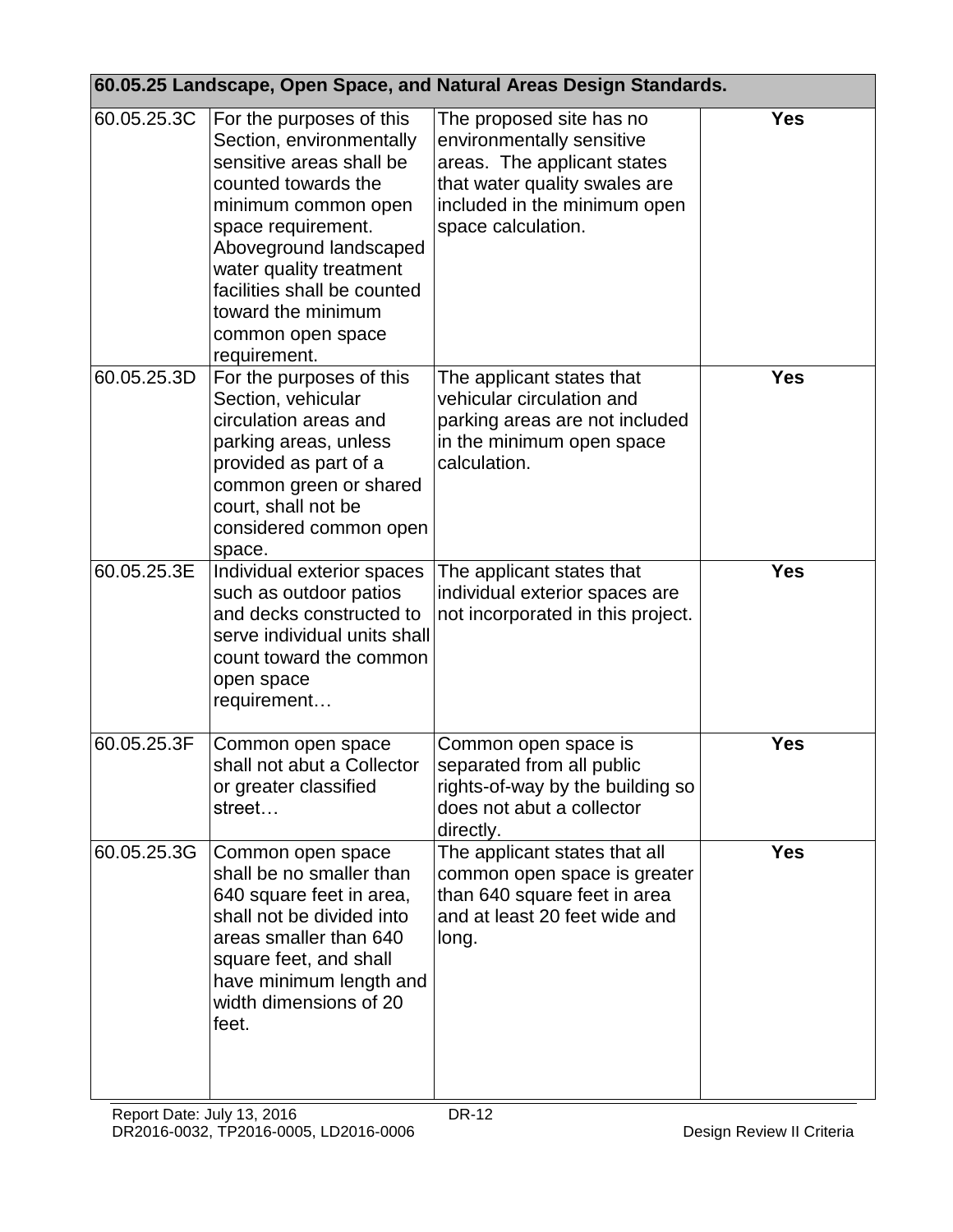| 60.05.25 Landscape, Open Space, and Natural Areas Design Standards. |                                                                                                                                                                                                                                                              |                                                                                                                                        |            |
|---------------------------------------------------------------------|--------------------------------------------------------------------------------------------------------------------------------------------------------------------------------------------------------------------------------------------------------------|----------------------------------------------------------------------------------------------------------------------------------------|------------|
| 60.05.25.31                                                         | Active common open<br>spaces shall be included<br>in all developments, and<br>shall include at least two<br>(2) of the following<br>improvements                                                                                                             | The applicant states that active<br>common space includes<br>benches with walkways and a<br>plaza with a gas fire pit and<br>barbecue. | <b>Yes</b> |
| 60.05.25.3J                                                         | The decision-making<br>authority shall be<br>authorized to consider<br>other improvements in<br>addition to those provided<br>under subsection I,<br>provided that these<br>improvements provide a<br>similar level of active<br>common open space<br>usage. | The applicant states that<br>additional active common<br>space includes a barbeque<br>and gas fire pit.                                | <b>Yes</b> |
| 60.05.25.4.A                                                        | All front yard areas and all<br>required open space<br>areas not occupied by<br>structures, walkways,<br>driveways, plazas or<br>parking spaces shall be<br>landscaped.                                                                                      | The applicant states that front<br>yards and all required open<br>space areas are landscaped.                                          | <b>Yes</b> |
| 60.05.25.4.B                                                        | Landscaping shall include<br>live plants or landscape<br>features such as<br>fountains, ponds or other<br>landscape elements                                                                                                                                 | The applicant states that all<br>open space is comprised of<br>live plantings or active open<br>space.                                 | <b>Yes</b> |
| 60.05.25.4.C                                                        | For the purposes of this<br>Section, vehicular<br>circulation areas and<br>parking areas, unless<br>provided as part of a<br>shared court, shall not be<br>considered landscape<br>area.                                                                     | The applicant states that<br>vehicular circulation and<br>parking are not considered<br>landscaped areas.                              | <b>Yes</b> |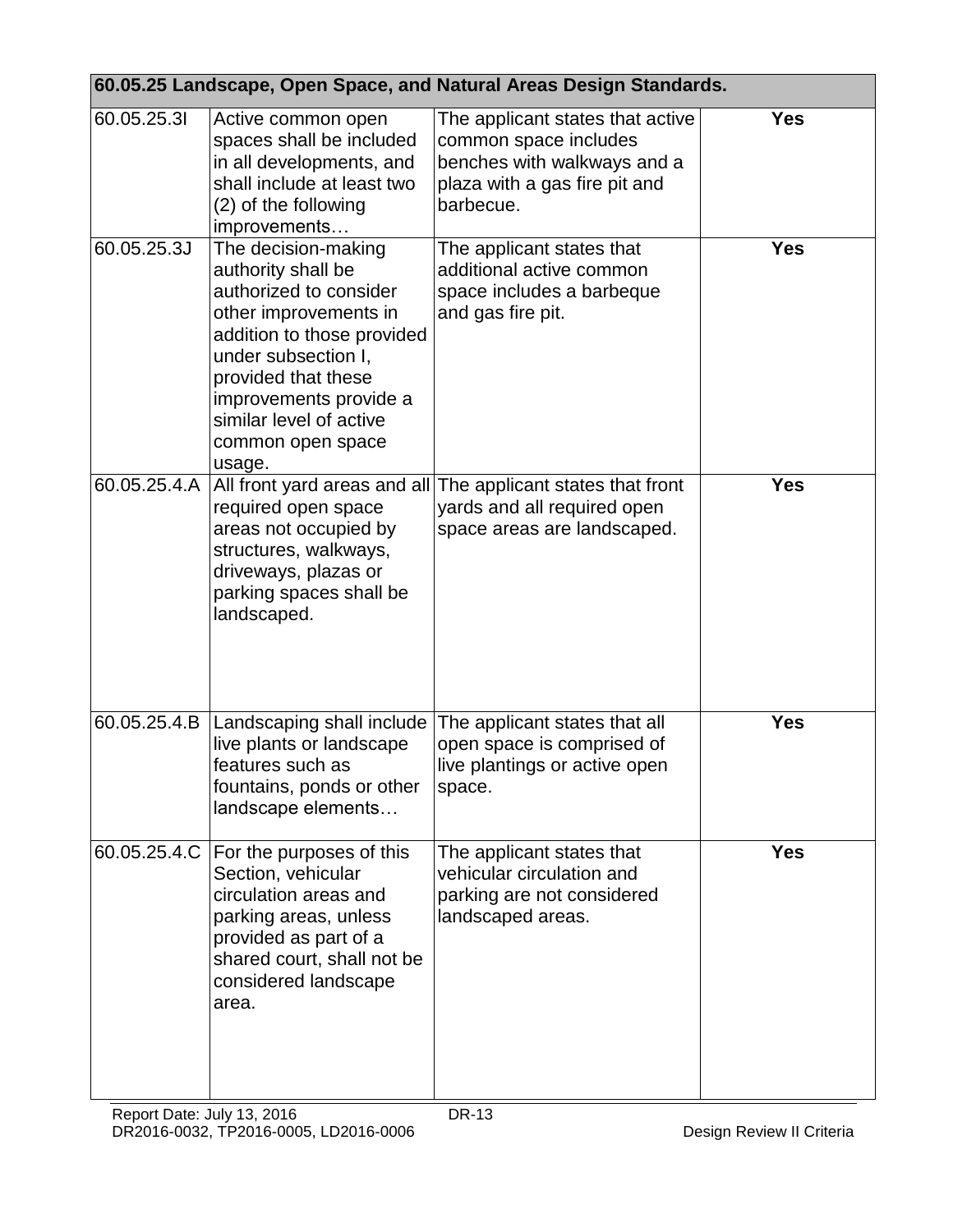| 60.05.25 Landscape, Open Space, and Natural Areas Design Standards. |                                                                                                                                                                                                   |                                                                                                                                                                                                      |                 |
|---------------------------------------------------------------------|---------------------------------------------------------------------------------------------------------------------------------------------------------------------------------------------------|------------------------------------------------------------------------------------------------------------------------------------------------------------------------------------------------------|-----------------|
| 60.05.25.4.D                                                        | All street-facing building<br>elevations shall have<br>landscaping along their<br>foundation                                                                                                      | The applicant states that a<br>minimum 3 foot wide<br>landscape area is provided<br>along the front of all street<br>facing buildings with spacing of<br>groundcover and shrubs of 2.5<br>to 3-feet. | <b>Yes</b>      |
| 60.05.25.4.E                                                        | The following minimum<br>planting requirements for<br>required landscaped<br>areas shall be complied<br>with                                                                                      | The applicant states that trees,<br>evergreen shrubs, and ground<br>cover are provided in excess of<br>the requirement and therefore<br>are in compliance with the this<br>section.                  | <b>Yes</b>      |
| 60.05.25.4.F                                                        | A hard surface pedestrian<br>plaza or combined hard<br>surface and soft surface<br>pedestrian plaza, if<br>proposed shall be<br>counted towards meeting<br>the minimum landscaping<br>requirement | The applicant states that<br>pedestrian plazas are provided<br>and will be constructed of<br>scored concrete, tree, and<br>benches. Pedestrian style<br>lighting is also provided.                   | <b>Yes</b>      |
| 60.05.25.9.A                                                        | Fences and walls shall be<br>constructed of any<br>materials commonly used<br>in the construction of<br>fences and walls such as<br>wood, stone, rock, or<br>brick                                | The applicant states that a<br>modular block retaining wall is<br>proposed along the southern<br>site boundary.                                                                                      | Yes with C of A |
| 60.05.25.9.B                                                        | Chain link fences are<br>acceptable as long as the<br>fence is coated and<br>includes slats made of<br>vinyl, wood or other<br>durable material.                                                  | Black, vinyl coated chain link<br>will not be used on top of the<br>proposed retaining wall                                                                                                          | <b>Yes</b>      |
| 60.05.25.9.C                                                        | Masonry walls shall be a<br>minimum of six inches<br>thick. All other walls shall<br>be a minimum of three<br>inches thick.                                                                       | The applicant states that the<br>proposed retaining wall along<br>the south property line will be<br>constructed of modular blocks<br>a minimum of 6-inches wide.                                    | <b>Yes</b>      |
| 60.05.25.9.E                                                        | Fences and walls                                                                                                                                                                                  | No fences or walls are<br>proposed in any front yard.                                                                                                                                                | N/A             |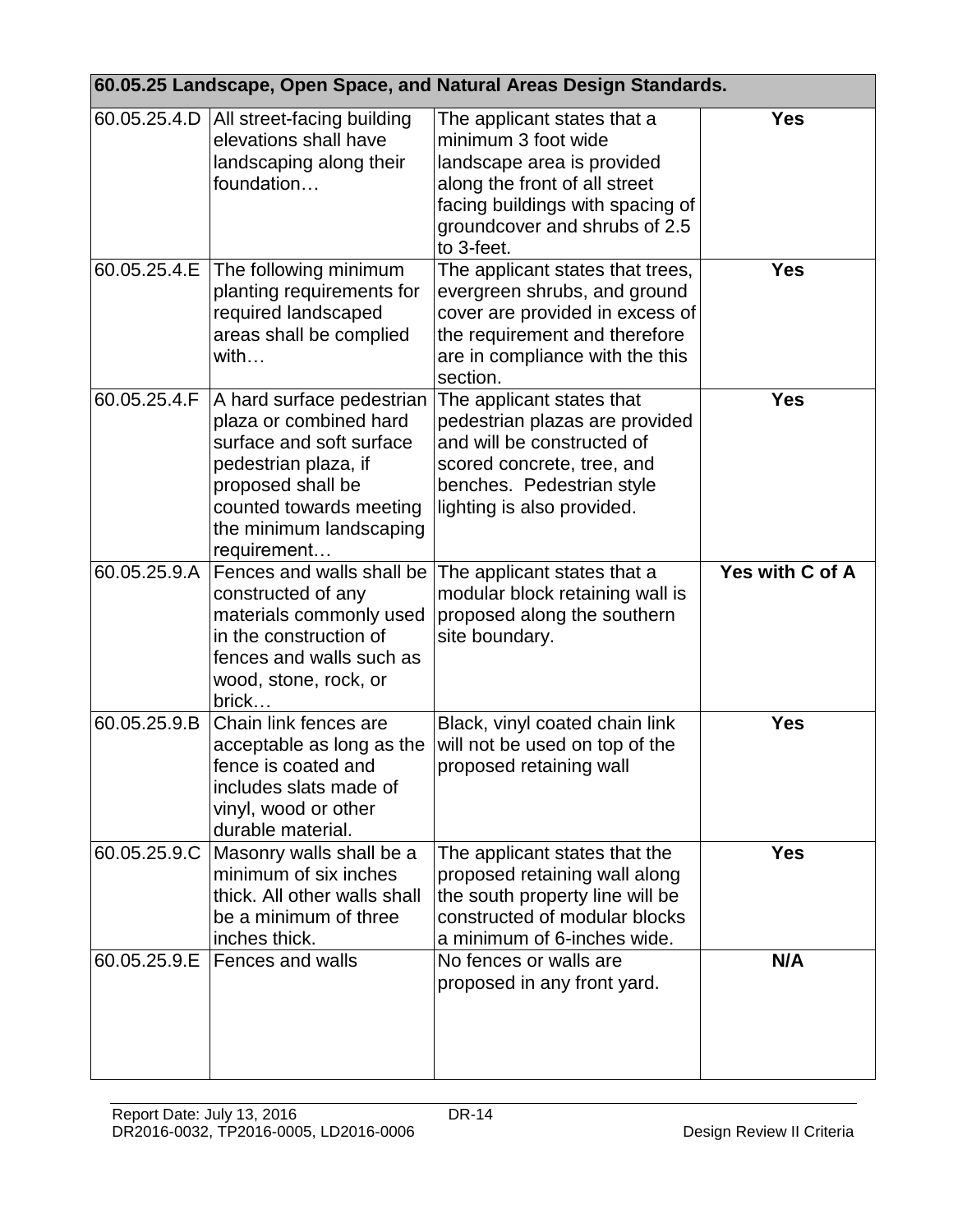| 60.05.25 Landscape, Open Space, and Natural Areas Design Standards. |                                                                                                                                                                                                          |                                                                                                                                                                                                                              |            |
|---------------------------------------------------------------------|----------------------------------------------------------------------------------------------------------------------------------------------------------------------------------------------------------|------------------------------------------------------------------------------------------------------------------------------------------------------------------------------------------------------------------------------|------------|
| 60.05.25.11.<br>A                                                   | Non-vaulted surface<br>stormwater detention and<br>treatment facilities having<br>a side slope greater than<br>2:1 shall not be located<br>between a street and the<br>front of an adjacent<br>building. | The applicant states that no<br>stormwater swales are located<br>between any street and<br>building.                                                                                                                         | Yes        |
| 60.05.25.13                                                         | All new development and<br>redevelopment in the City<br>subject to Design Review<br>shall comply with the<br>landscape buffering<br>requirements of Table<br>$60.05 - 2$                                 | A 10-foot B2 landscape buffer<br>is required along W Baseline<br>Road. The applicant states<br>that the required buffer is<br>shown on the plans with only<br>minor gaps in tree spacing to<br>provide for emergency access. | <b>Yes</b> |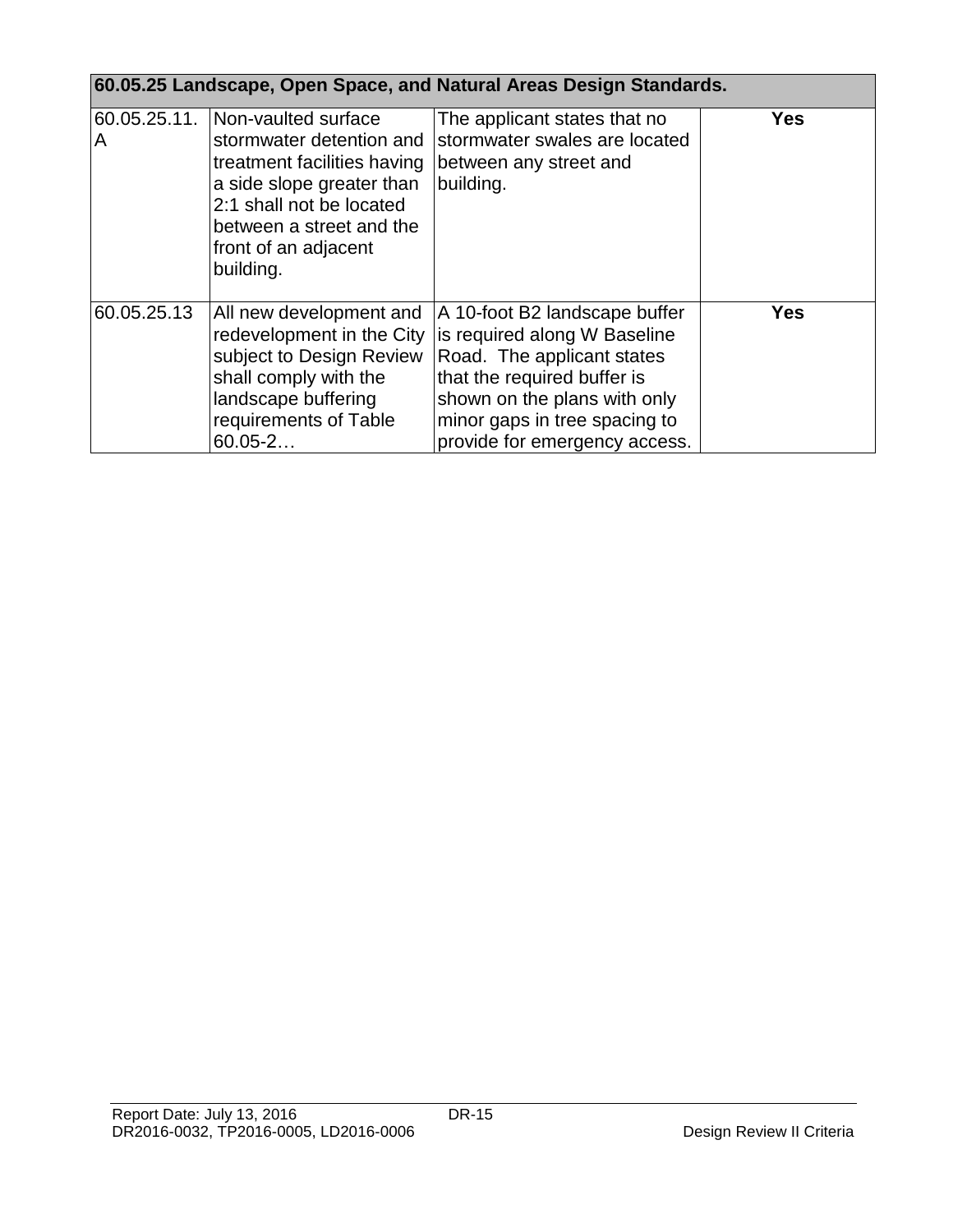## **Design Review Standards Analysis and Findings Chart**

Section 60.05.30 Lighting Design Standards

|              | <b>DESIGN STANDARD</b>                                                                                                                                                                                | <b>PROJECT PROPOSAL</b>                                                                                                                                                                                                                                                                                                                                                                                                                                                                                                                                                                                                                                                                                                                                                                                                          | <b>MEETS</b><br><b>STANDARD?</b> |
|--------------|-------------------------------------------------------------------------------------------------------------------------------------------------------------------------------------------------------|----------------------------------------------------------------------------------------------------------------------------------------------------------------------------------------------------------------------------------------------------------------------------------------------------------------------------------------------------------------------------------------------------------------------------------------------------------------------------------------------------------------------------------------------------------------------------------------------------------------------------------------------------------------------------------------------------------------------------------------------------------------------------------------------------------------------------------|----------------------------------|
| C/D/E        | 60.05.30.1.A/B/ Lighting shall be<br>provided at lighting<br>levels for development<br>and redevelopment in<br>all zoning districts<br>consistent with the<br>City's Technical<br>Lighting Standards. | The applicant states that all<br>lighting designs and fixtures for<br>this project comply with the<br>City's Technical Lighting<br>Standards. A combination of<br>pole mounted and building<br>mounted LED light fixtures will<br>be used to illuminate the<br>parking area. 37-inch tall<br>bollards will be used along the<br>pedestrian circulation. The<br>submitted photometric shows<br>that there will be adequate<br>lighting on site with no lighting<br>impact on adjoining properties.<br>Lighting is provided at all<br>building entrances using wall<br>mounted fixtures or fixtures<br>mounted under the roof or<br>ceiling of the entry depending<br>on the condition.<br>Lighting mounted under the<br>roof or ceiling of the entry will<br>be such that the bulb or lens is<br>not visible from the public way. | <b>Yes</b>                       |
| 60.05.30.2.A | Pole-mounted<br>Luminaires shall<br>comply with the City's<br><b>Technical Lighting</b><br>Standards, and shall<br>not exceed a maximum<br>of                                                         | The applicant states that pole<br>lighting for vehicular circulation<br>will be no greater than twenty-<br>feet high. The height of the<br>poles area measured from<br>finished grade. Finished<br>surfaces to be non-reflective.<br>Cut sheets of the fixtures and a<br>photometric chart are included<br>in the application showing<br>conformance with the<br>Standards.                                                                                                                                                                                                                                                                                                                                                                                                                                                      | <b>Yes</b>                       |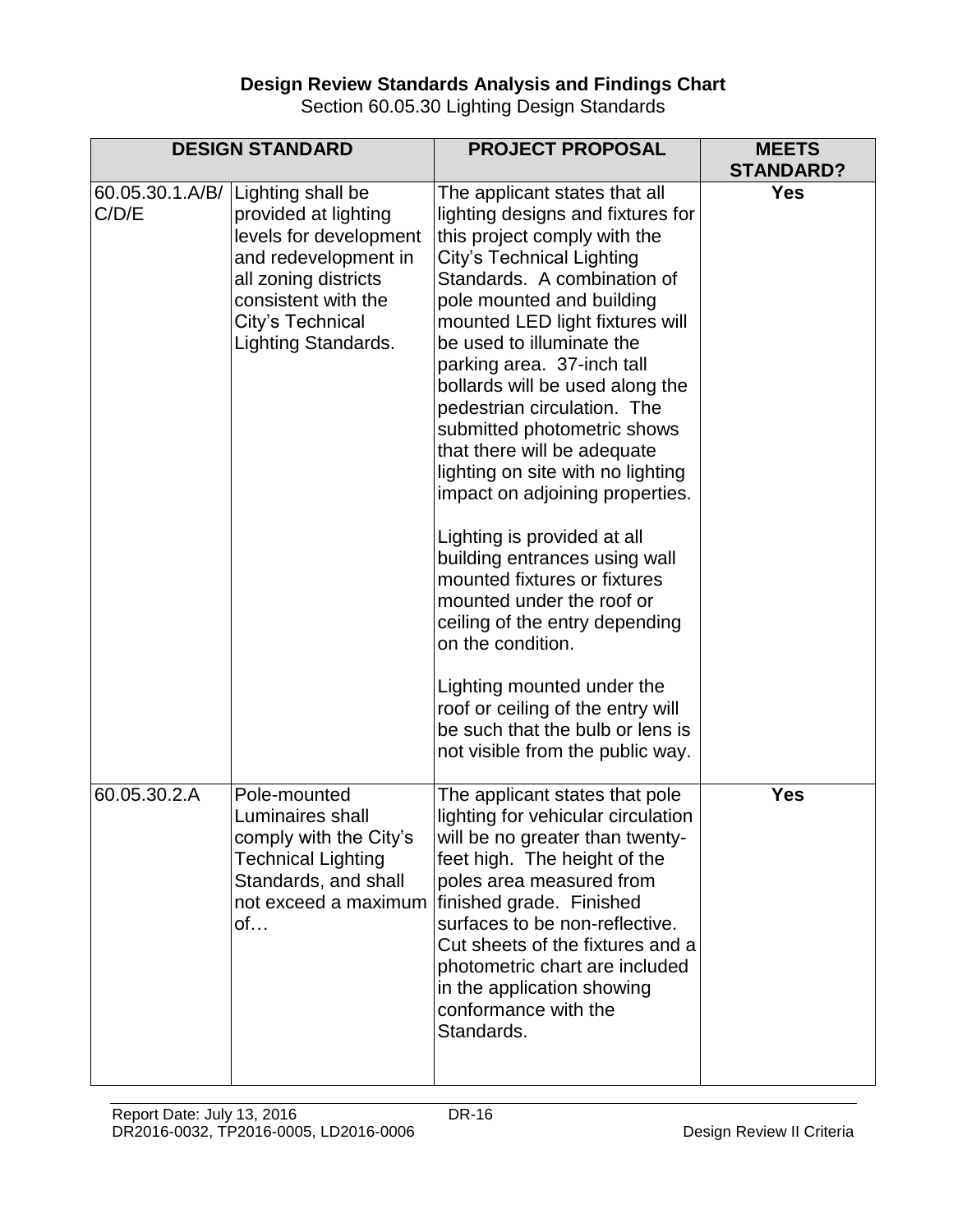|              | <b>DESIGN STANDARD</b>                                                                                                                                           | <b>PROJECT PROPOSAL</b>                                                                                                                                                                                                                                                                          | <b>MEETS</b><br><b>STANDARD?</b> |
|--------------|------------------------------------------------------------------------------------------------------------------------------------------------------------------|--------------------------------------------------------------------------------------------------------------------------------------------------------------------------------------------------------------------------------------------------------------------------------------------------|----------------------------------|
| 60.05.30.2.B | Non-pole-mounted<br>luminaires shall comply<br>with the City's<br><b>Technical Lighting</b><br>Standards.                                                        | The applicant states that<br>building mounted fixtures<br>illuminating the parking area<br>are mounted less than twenty<br>feet high on the buildings. Cut<br>sheets of the fixtures and a<br>photometric chart are included<br>in the application showing<br>conformance with the<br>Standards. | <b>Yes</b>                       |
| 60.05.30.2.C | Lighted bollards when<br>used to delineate on-<br>site pedestrian and<br>bicycle pathways shall<br>have a maximum<br>height of (48) inches.                      | The applicant states that all<br>light bollards on the pedestrian<br>circulation paths will be 37-<br>inches in height.                                                                                                                                                                          | <b>Yes</b>                       |
| 60.30.10.A   | Minimum Off-Street<br>Vehicular Parking<br>Spaces: 1 space per<br>unit.                                                                                          | A minimum of 210 parking<br>spaces are required. The<br>applicant has provided<br>approximately 304 standard,<br>as shown on the site plan,<br>sheets C2.1 and A1.0.                                                                                                                             | <b>Yes</b>                       |
| 60.30.10.B   | Minimum Off-Street<br><b>Bicycle Parking</b><br><b>Short Term:</b><br>2 spaces or 1 space<br>per 20 dwelling units<br>Long Term:<br>1 space per dwelling<br>unit | Twelve short term bicycle<br>spaces near the east and west<br>lobby.<br>210 Long term spaces are<br>provided, one within each unit<br>with additional spaces on the<br>first floor of the parking<br>structure.                                                                                  | <b>Yes</b>                       |
| 60.65        | <b>Utility Undergrounding</b>                                                                                                                                    | All utility undergrounding shall<br>be completed prior to issuance<br>of any Final Certificate of<br>occupancy from the Building<br>Department. Refer to facilities<br>review additional findings<br>herein.                                                                                     | <b>Yes with COA</b>              |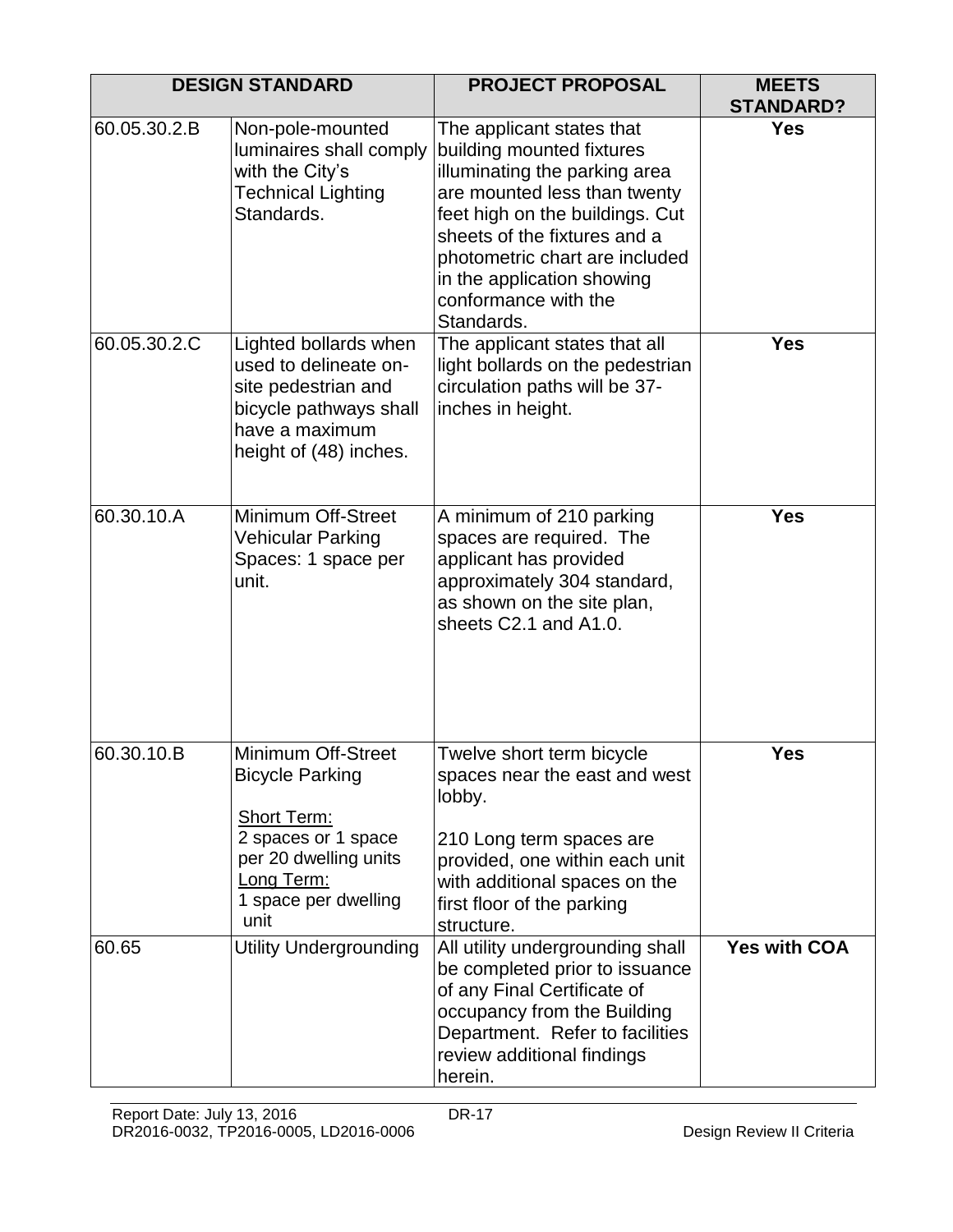# **Evaluation of Design Standards identified above**

Hereto, staff finds that the applicant has provided sufficient evidence to show how the plan proposal meets applicable Design Standards (identified in the table summary above).

# **RECOMMENDATION**

Based on the facts and findings presented, staff recommends **APPROVAL of DR2016- 0032 (SUNSET GARDENS MULTI-FAMILY)** subject to the conditions herein.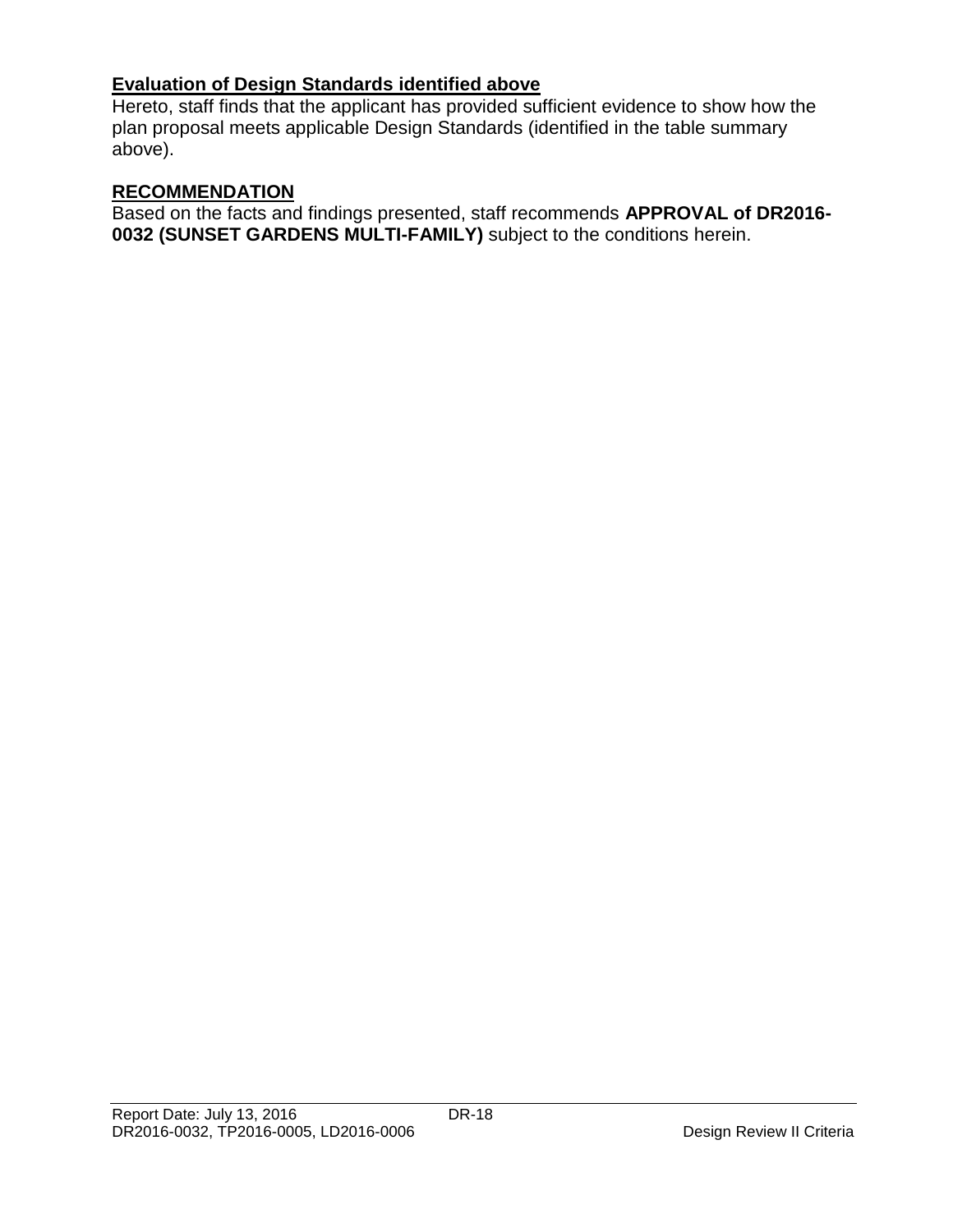# **Analysis & Findings for Tree Plan Two Approval Sunset Gardens Multi-Family TP2016-0005**

#### **Section 40.90.05 Purpose:**

Healthy trees and urban forests provide a variety of natural resource and community benefits for the City of Beaverton. Primary among those benefits is the aesthetic contribution to the increasingly urban landscape. Tree resource protection focuses on the aesthetic benefits of the resource. The purpose of a Tree Plan application is to provide a mechanism to regulate pruning, removal, replacement, and mitigation for removal of Protected Trees (Significant Individual Trees, Historic Trees, trees within Significant Groves and Significant Natural Resource Areas (SNRAs)), and Community Trees thus helping to preserve and enhance the sustainability of the City's urban forest. This Section is carried out by the approval criteria listed herein and implements the SNRA, Significant Grove, Significant Individual Tree, and Historic Tree designations as noted or mapped in Comprehensive Plan Volume III.

## **40.90.15.2.C Approval Criteria:**

In order to approve a Tree Plan Two application, the decision making authority shall make findings of fact based on evidence provided by the applicant demonstrating that all the following criteria are satisfied:

## *1. The proposal satisfies the threshold requirements for a Tree Plan Two application.*

#### Facts and Findings:

Staff finds the proposal meets Tree Plan Two Threshold #1:

*1. "Removal of five (5) or more Community Trees, or more than 10% of the number of Community Trees on the site, whichever is greater, within a one (1) calendar year period, except as allowed in 40.90.10.1."* 

Staff has reviewed the information submitted in the arborist report and compared this to the applicant's written information and has assessed that the applicant is proposing to remove thirty-four (34) community trees from the project site. Community Trees are healthy trees with diameters larger than 10 inches at breast height which are not fruit or nut trees.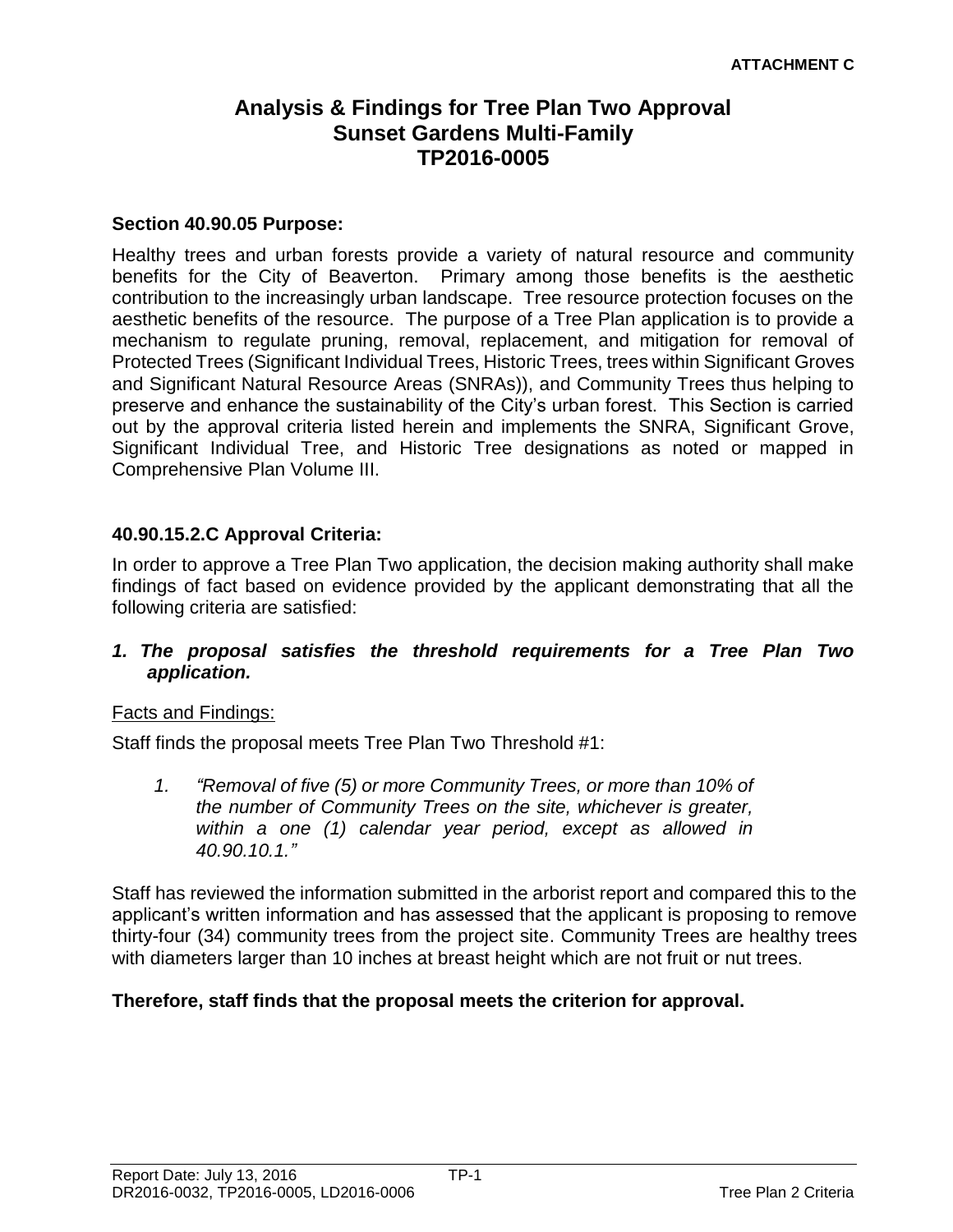# *2. All City application fees related to the application under consideration by the decision making authority have been submitted.*

#### Facts and Findings:

The City of Beaverton received the appropriate fee for a Tree Plan Two application.

## **Therefore, staff finds that the proposal meets the criterion for approval.**

*3. If applicable, removal of any tree is necessary to observe good forestry practices according to recognized American National Standards Institute (ANSI) A300- 1995 standards and International Society of Arborists (ISA) standards on the subject.*

## Facts and Findings:

The applicant states it is necessary to remove trees for the construction of the buildings and associated parking. No trees are proposed for removal in order to meet ANSI standards.

## **Therefore, staff finds that this approval criterion is not applicable.**

## *4. If applicable, removal of any tree is necessary to accommodate physical development where no reasonable alternative exists.*

#### Facts and Findings:

The applicant states that they have explored many options for development of the site and found that the proposed configuration is the most efficient for circulation and parking. The proposed removal of thirty four (34) community trees is necessary in order to accommodate the building, the landscaping, the required parking and driveway.

#### **Therefore, staff finds that the proposal meets the criterion for approval.**

#### *5. If applicable, removal of any tree is necessary because it has become a nuisance by virtue of damage to property or improvements, either public or private, on the subject site or adjacent sites.*

#### Facts and Findings:

The removal of trees shown on the plan is for the construction of the buildings and associated parking. No trees are proposed for removal in order to eliminate a nuisance.

# **Therefore, staff finds that this approval criterion is not applicable.**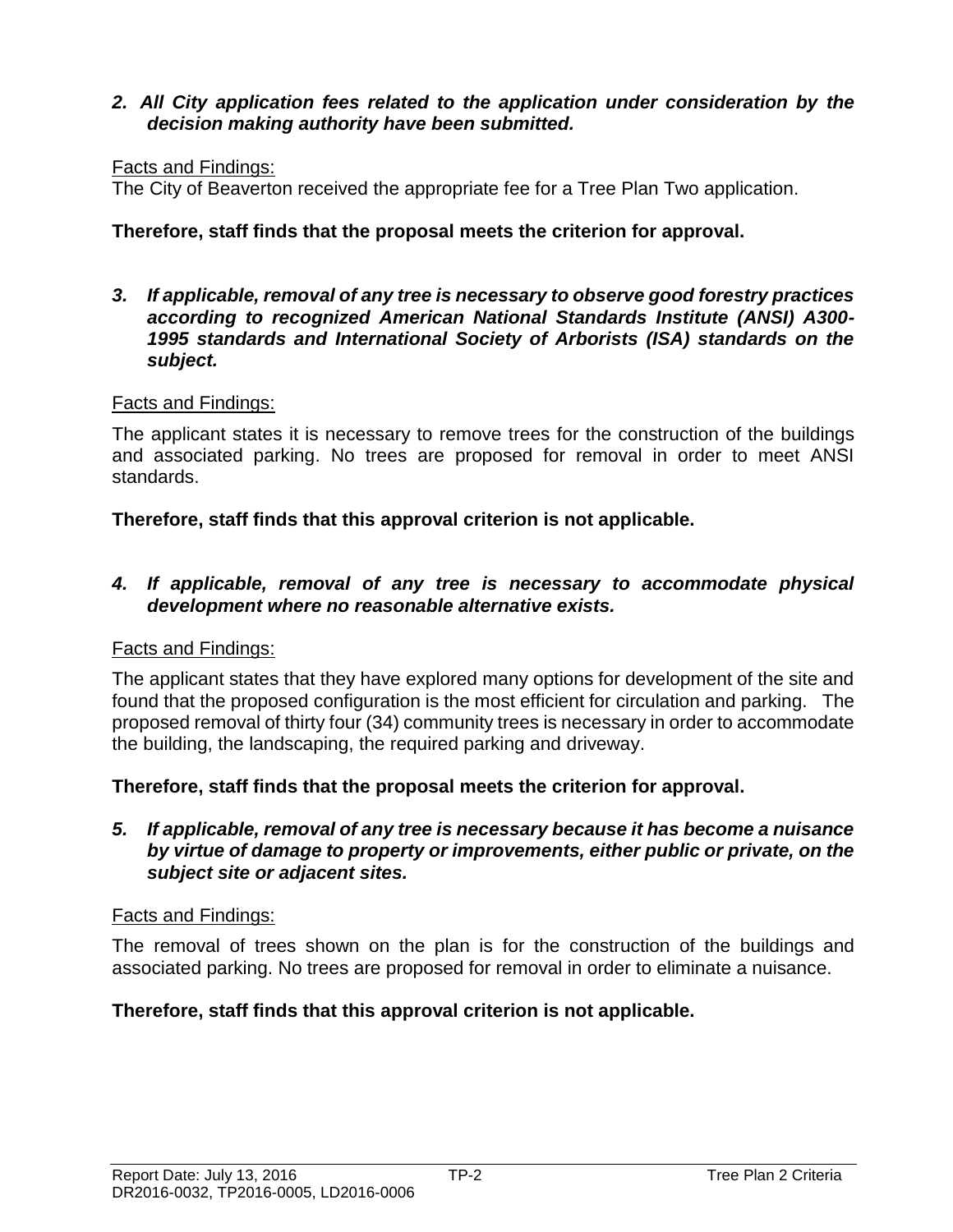*6. If applicable, removal is necessary to accomplish public purposes, such as installation of public utilities, street widening and similar needs, where no reasonable alternative exists without significantly increasing public costs or reducing safety.*

# Facts and Findings:

The removal of trees shown on the plan is for the construction of the buildings and associated parking. No trees are proposed for removal in order to accomplish public purposes.

**Therefore, staff finds that this approval criterion is not applicable.**

- *7. If applicable, removal of any tree is necessary to enhance the health of the tree, grove, SNRA, or adjacent trees to eliminate conflicts with structures or vehicles.*
- *8. If applicable, removal of a tree(s) within a SNRA or Significant Grove will not result in a reversal of the original determination that the SNRA or Significant Grove is significant based on criteria used in making the original significance determination.*
- *9. If applicable, removal of a tree(s) within a SNRA or Significant Grove will not result in the remaining trees posing a safety hazard due to the effects of wind throw.*

# Facts and Findings:

In response to criteria 7, 8, 9 above, staff finds that the site does not contain an SNRA area containing wetland, creek, and riparian habitat. The removal of trees shown on the plan is for the construction of the buildings and associated parking. No trees are proposed for removal in order to enhance health or to eliminate conflicts with structures or vehicles.

# **Therefore, staff finds that approval criteria 7, 8 and 9 are not applicable.**

# *10. The proposal is consistent with all applicable provisions of Section 60.60 Trees and Vegetation and Section 60.67 Significant Natural Resources.*

# Facts and Findings:

The site does not contain an SNRA area containing wetland, creek, and riparian habitat. The removal of trees shown on the plan is for the construction of the buildings and associated parking.

Section 60.60 contains regulations for trees and vegetation, including standards for protection, pruning, removal, replacement, and mitigation. All of the trees on the subject site are either exempt/dead or classified as Community Trees, which are defined as, "A healthy tree of at least ten inches (10") DBH located on developed, partially developed, or undeveloped land. Community Trees are not those trees identified as Significant, Historic, Landscape, or Mitigation Trees, trees within a Grove or a Significant Natural Resource Area, or trees that bear edible fruit or nuts grown for human consumption." Community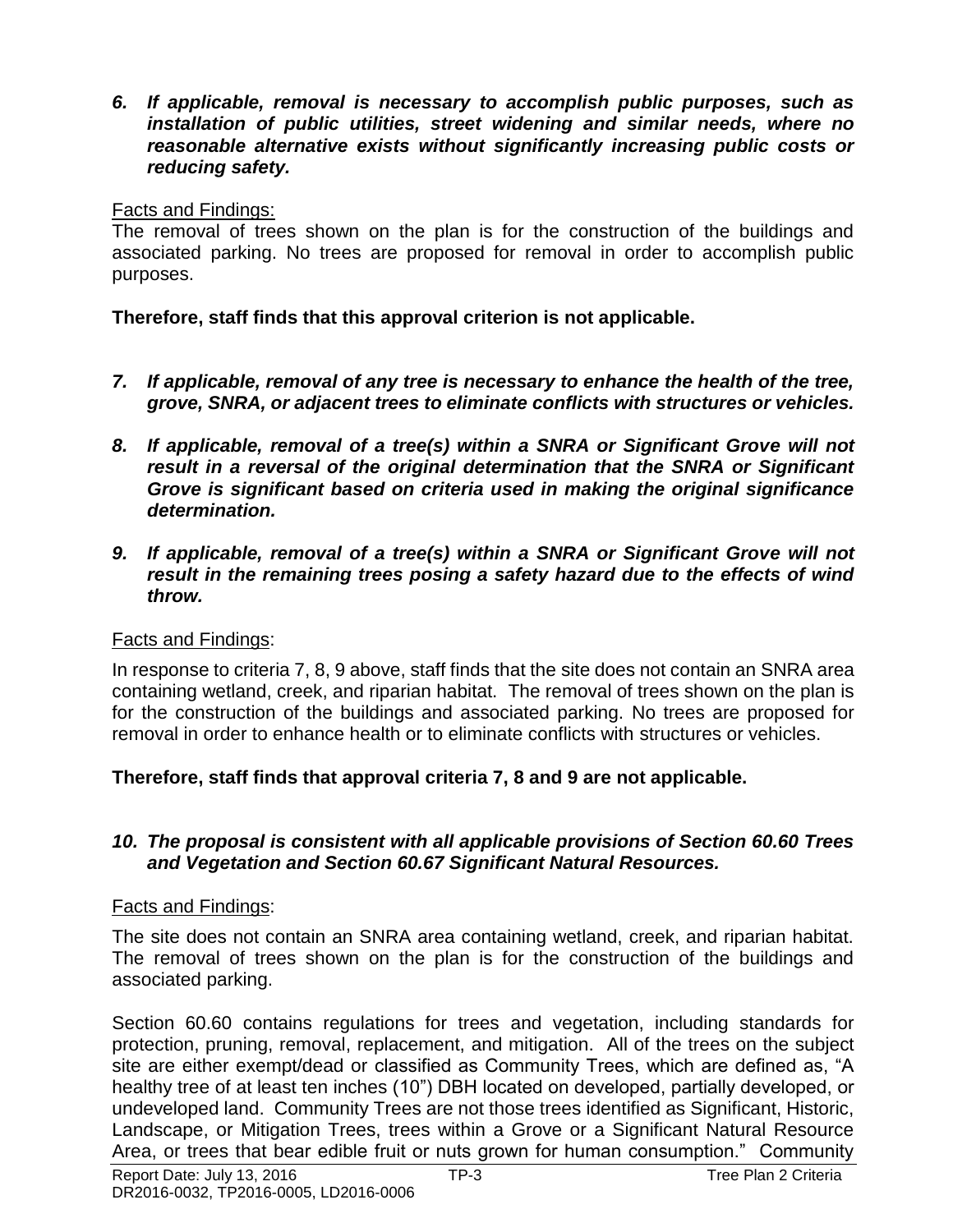Trees are required to be protected during development by utilizing fencing, limiting disturbance to the root zones, and not undertaking specific development activities within the protected root areas.

As stated in findings for Tree Plan Criteria 1-9, the applicant requests removal of all Community Trees on the subject site so that physical development may be accommodated. Accordingly, Section 60.60 standards regarding protection of these trees are not applicable.

# **Therefore, staff finds that this approval criterion is not applicable.**

*11. Grading and contouring of the site is designed to accommodate the proposed use and to mitigate adverse effect(s) on neighboring properties, public right-ofway, surface drainage, water storage facilities, and the public storm drainage system.*

# Facts and Findings:

Staff cites the findings for the Facilities Review *Criterion J* as it relates to this criterion.

**Therefore, staff finds that by meeting the conditions of approval, the proposal meets the criterion.** 

## *12. The proposal contains all applicable application submittal requirements as specified in Section 50.25.1 of the Development Code.*

# Facts and Findings:

The applicant submitted the application on March 01, 2016 and was deemed complete on March 16, 2016. In the review of the materials during the application review, the Committee found all applicable application submittal requirements, identified in Section 50.25.1 were contained within this proposal. During the time of the review period, the information given appeared to be sufficient.

# **Therefore, staff finds that the proposal meets the criterion for approval.**

# *13. Applications and documents related to the request, which will require further City approval, shall be submitted to the City in the proper sequence.*

# Facts and Findings:

The applicant has submitted this Tree Plan Two application and the associated Design Review II and Replat One for Lot Consolidation applications for this project. Concurrent review of the applications satisfies this criterion. No other applications are required of the applicant for this stage of City approvals.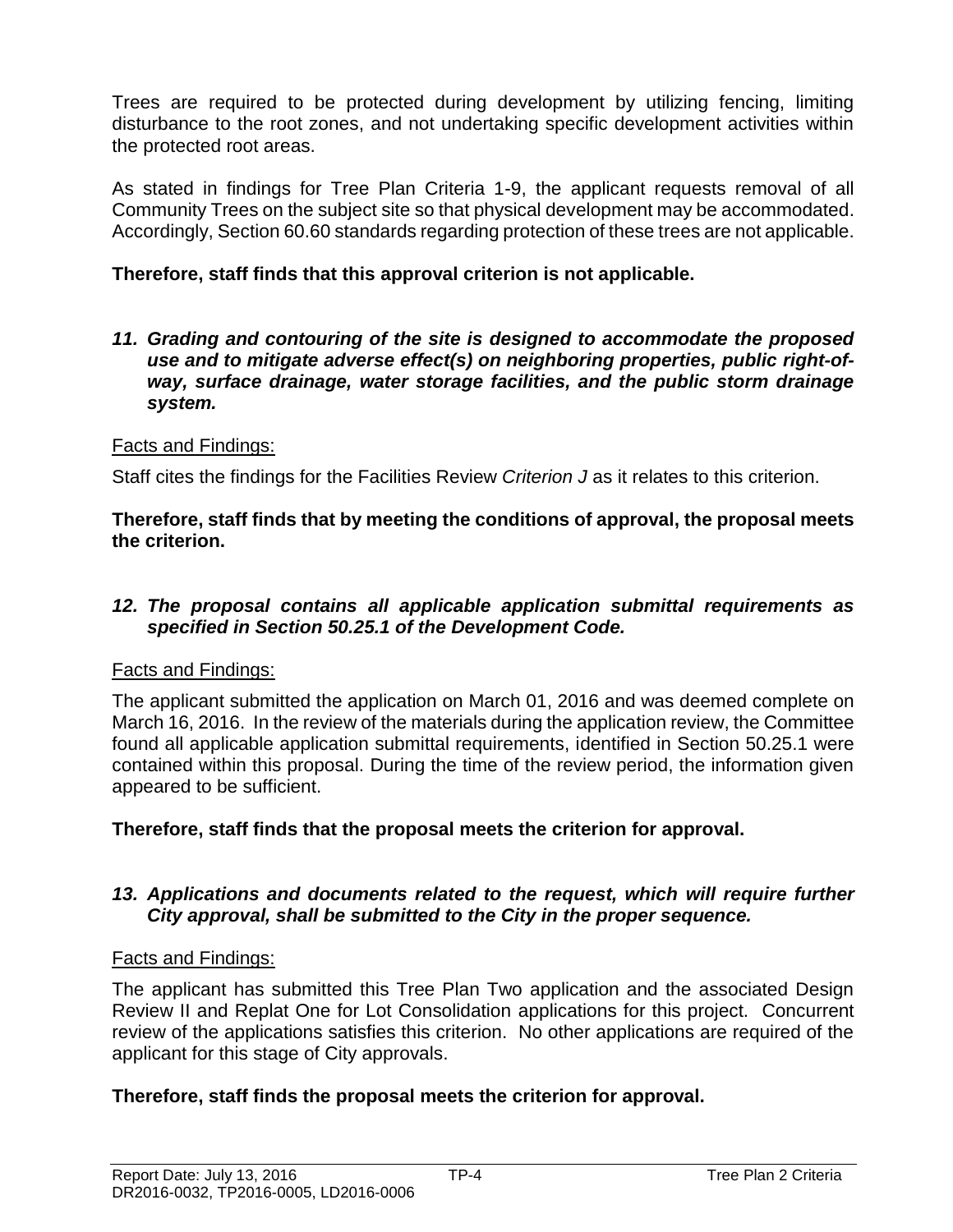# **RECOMMENDATION**

Based on the facts and findings presented, staff recommends **APPROVAL** of **TP2016- 0005 - Sunset Gardens Multi-Family** subject to the applicable conditions identified in Attachment E.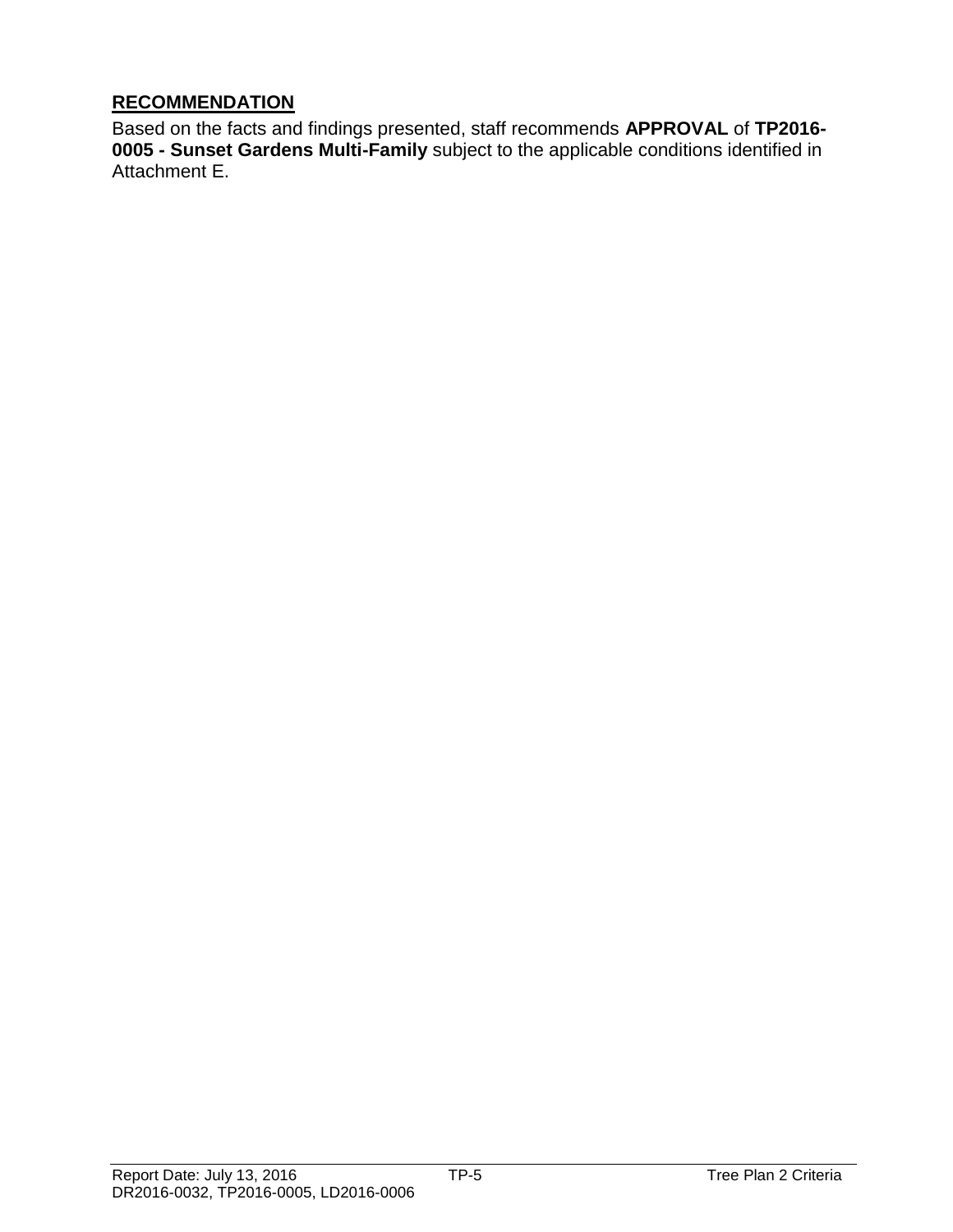# **Analysis & Findings for Replat One for Lot Consolidation Approval Sunset Gardens Multi-Family LD2016-0006**

## **Section 40.45.15.2.C Approval Criteria.**

*In order to approve a Replat One application, the decision making authority shall make*  findings based on evidence provided by the applicant demonstrating that all the following *criteria are satisfied.*

#### *1. The application satisfies the threshold requirements for a Replat One.*

#### Facts and Findings:

Section 40.45.15.2.A *Threshold: An application for a Replat One shall be required when any of the following thresholds apply:*

*"The reconfiguration of lots, parcels, or tracts within a single existing plat that decreases or consolidates the number of lots, parcels, or tracts in the plat."*

The applicant proposes to six (6) legal lots into one (1) legal lot of record.

#### **Therefore, staff finds the proposal meets the criterion for approval.**

## *2. All City application fees related to the application under consideration by the decision making authority have been submitted.*

#### Facts and Findings:

The applicant submitted the required fee for a Replat One application.

#### **Therefore, staff finds the proposal meets the criterion for approval.**

*3. The proposed Replat does not conflict with any existing City approval, except the City may modify prior approvals through the Replat process to comply with current Code standards and requirements.*

#### Facts and Findings:

The proposed replat does not conflict with any prior approvals.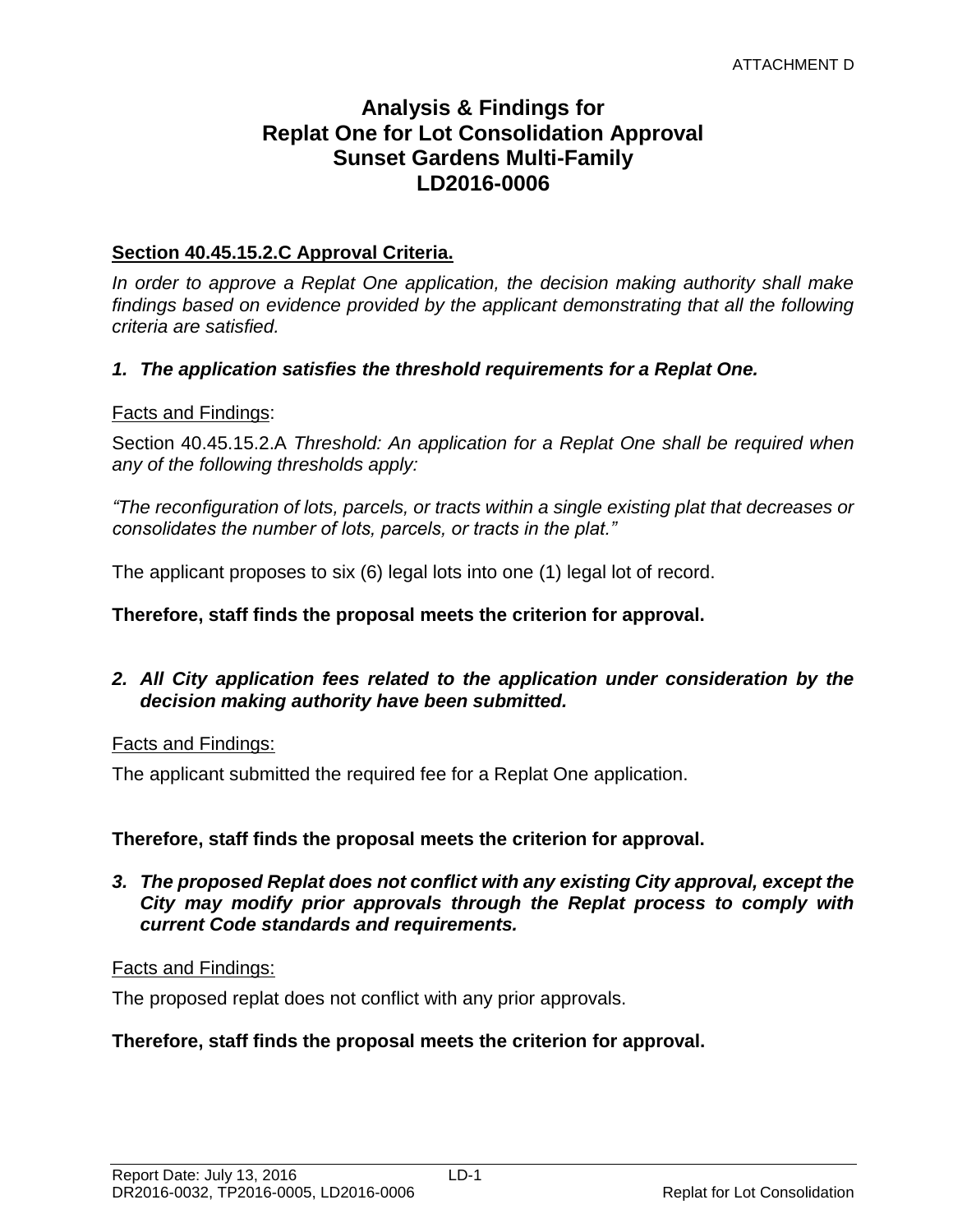*4. Oversized lots or parcels ("oversized lots") resulting from the Replat shall have a size and shape that facilitates the future potential partitioning or subdividing of such oversized lots in accordance with the requirements of the Development Code. In addition, streets, driveways, and utilities shall be sufficient to serve the proposed lots and future potential development on oversized lots. Easements and rights-of-way shall either exist or be proposed to be created such that future partitioning or subdividing is not precluded or hindered, for either the oversized lot or any affected adjacent lot.*

# Facts and Findings:

The SC-HDR zoning district does not specify a maximum lot size.

# **Therefore, staff finds the criterion for approval is not applicable.**

## *5. Applications that apply the lot area averaging standards of Section 20.05.15.D. shall demonstrate that the resulting land division facilitates the following:*

# Facts and Findings:

The subject sites are currently zoned SC-HDR and are not utilizing lot averaging. Lot averaging does not apply to this zone.

**Therefore, staff finds the criterion for approval is not applicable.**

# *6. Applications that apply the lot area averaging standards of Section 20.05.15.D. shall not require further Adjustment or Variance approvals for the Land Division.*

# Facts and Findings:

The subject sites are currently zoned SC-HDR and are not utilizing lot averaging. Lot averaging does not apply to this zone.

# **Therefore, staff finds the criterion for approval is not applicable.**

*7. If phasing is requested by the applicant, the requested phasing plan meets all applicable City standards and provides for necessary public improvements for each phase as the project develops.*

# Facts and Findings:

The proposed replat does not involve phasing.

# **Therefore, staff finds the criterion for approval is not applicable.**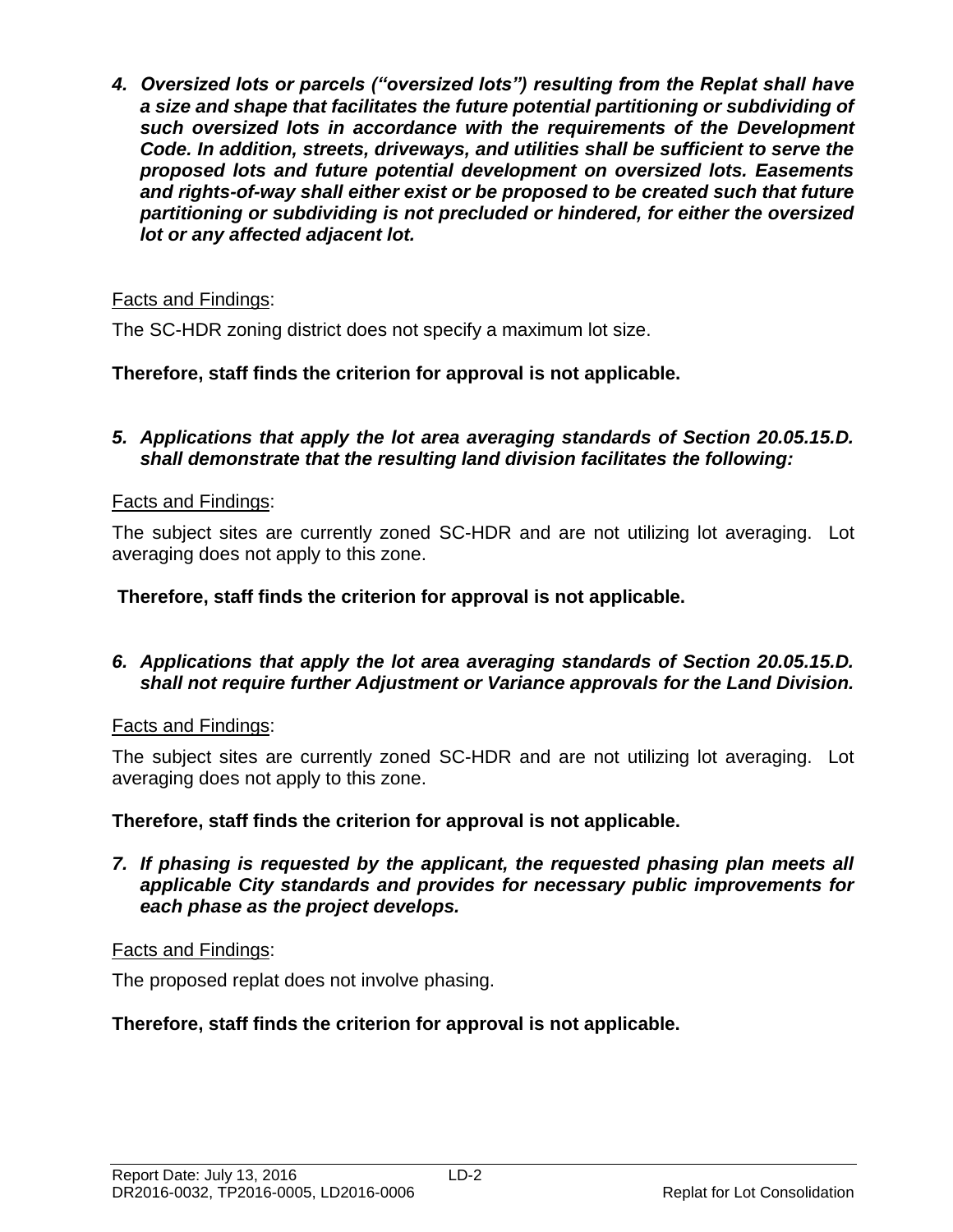# *8. The proposal will not eliminate pedestrian, utility service, or vehicle access to the affected properties.*

# Facts and Findings:

The applicant states that vehicular, pedestrian and utility to the site since the property will still maintain frontage on three rights-of-way and provide direct pedestrian access to the surrounding sidewalk system. The circulation systems of the adjacent parcels are not adversely affected.

# **Therefore, staff finds the proposal meets the criterion for approval.**

## *9. The proposal does not create a parcel or lot which will have more than one (1) zoning designation.*

# Facts and Findings:

The resulting lot will retain the SC-HDR zoning and will not have more than one (1) zoning designation.

# **Therefore, staff finds the proposal meets the criterion for approval.**

## *10. Applications and documents related to the request requiring further City approval shall be submitted to the City in the proper sequence.*

# Facts and Findings:

The applicant has submitted this Replat One application and the associated Design Review II and Tree Plan II applications for this project. Concurrent review of the applications satisfies this criterion. No other applications are required of the applicant for this stage of City approvals.

# **Therefore, staff finds the proposal meets the criterion for approval.**

# **RECOMMENDATION**

Based on the facts and findings presented, staff recommends **APPROVAL** of **LD2015- 0006 (Sunset Gardens Multi-Family)** subject to the applicable conditions identified in Attachment E.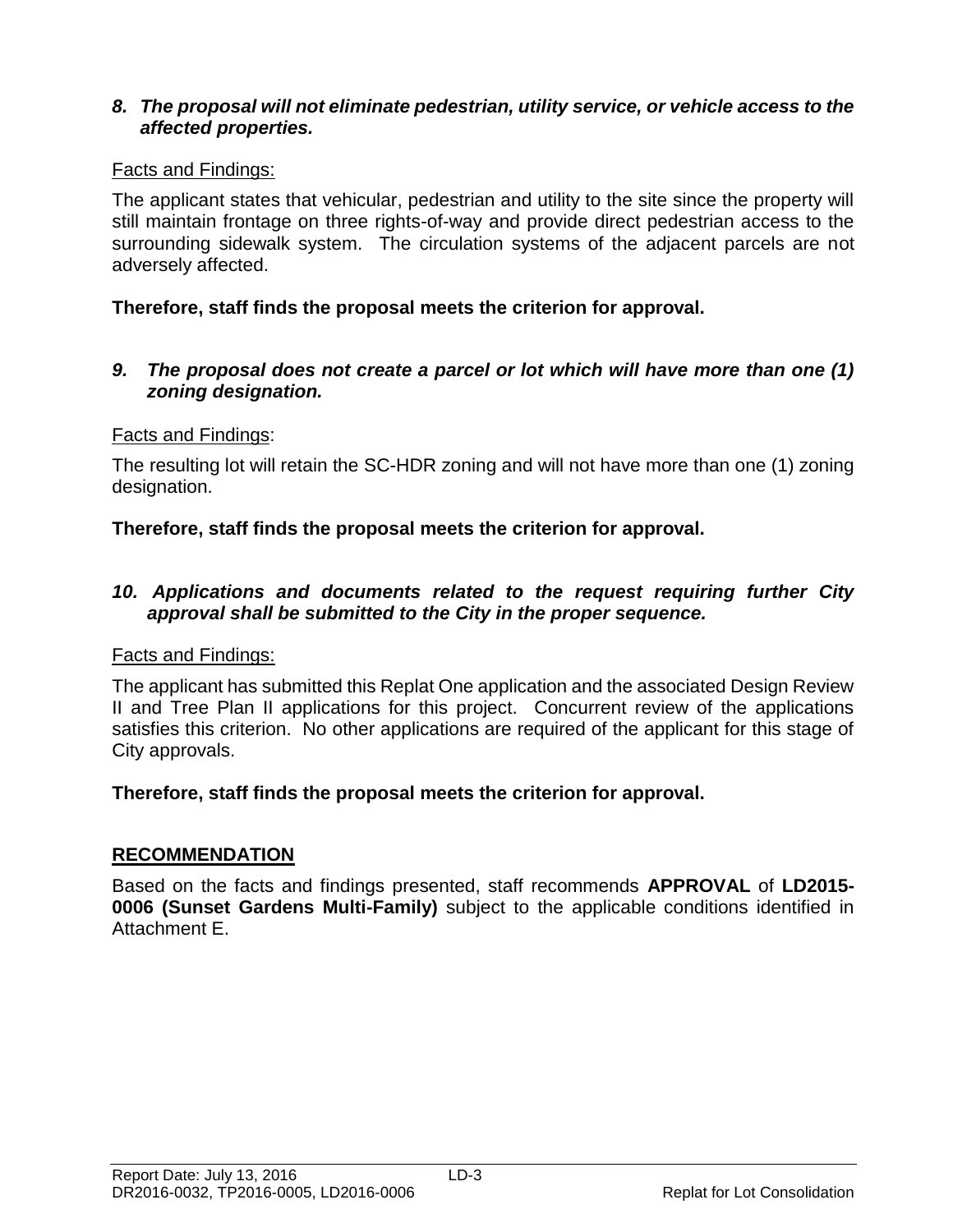# **CONDITIONS OF APPROVAL Sunset Gardens Multi-Family DR2016-0032, TP2011-0004, LD2015-0006**

#### **Prior to any on site work and issuance of the site development permit, the applicant shall:**

- 1. Provide a parking structure parking layout and circulation pattern for approval by the City's Traffic Engineer. (Planning/JST) (Traffic/JK,KR)
- 2. Provide a detailed time-line on frontage improvements along SW 158<sup>th</sup> Avenue that are in conjunction with Washington County's road widening and frontage improvement project. (Planning/JST)
- 3. Submit plans showing dedication and improvement of right-of-way (ROW) along SW 158th Avenue to Washington County standards from centerline to curb and to City standards from the curb to the back of the sidewalk. (Transportation / KR)
- 4. Submit plans showing dedication and improvement of ROW along SW 160th Avenue to City of Beaverton Local Street L1 standards from centerline to the back of the sidewalk. (Transportation / KR)
- 5. Submit plans showing dedication and improvement of ROW along W Baseline Road to City three lane Collector Street standards from centerline to the back of the sidewalk. (Transportation / KR)
- 6. Submit plans showing provision of at least 12 short-term bicycle parking spaces that meet the applicable standards of the Development Code and Engineering Design Manual. The plans shall include typical installation details for the bike racks and a layout of the proposed long-term bike parking room. Short-term bicycle racks shall be at least 30 inches wide and 36 inches tall, centered within an area at least 6 feet by 4 feet and not located closer than 2 feet to a wall or structure. (Transportation / KR)
- 7. Submit the required plans, application form, fee, and other items needed for a complete site development permit application per the applicable review checklist. (Site Development Div./JJD)
- 8. Contract with a professional engineer to design and monitor the construction for any work governed by Beaverton Municipal Code 9.05.020, as set forth in Ordinance 4417 (City Engineering Design Manual and Standard Drawings), Beaverton Development Code (Ordinance 2050, 4010 +rev.), the Clean Water Services District Design and Construction Standards (June 2007, Resolution and Ordinance 2007-020), and the City Standard Agreement to Construct and Retain Design Professionals in Oregon. (Site Development Div./JJD)
- 9. Submit a completed and executed City Standard Agreement to Construct Improvements and Retain Design Professional(s) Registered in Oregon. After the site development permit is issued, the City Engineer and the Planning Director must approve all revisions as set out in Ordinances 2050, 4010+rev., and 4417; however, any required land use action shall be final prior to City staff approval of the engineering plan revision and work commencing as revised. (Site Development Div./JJD)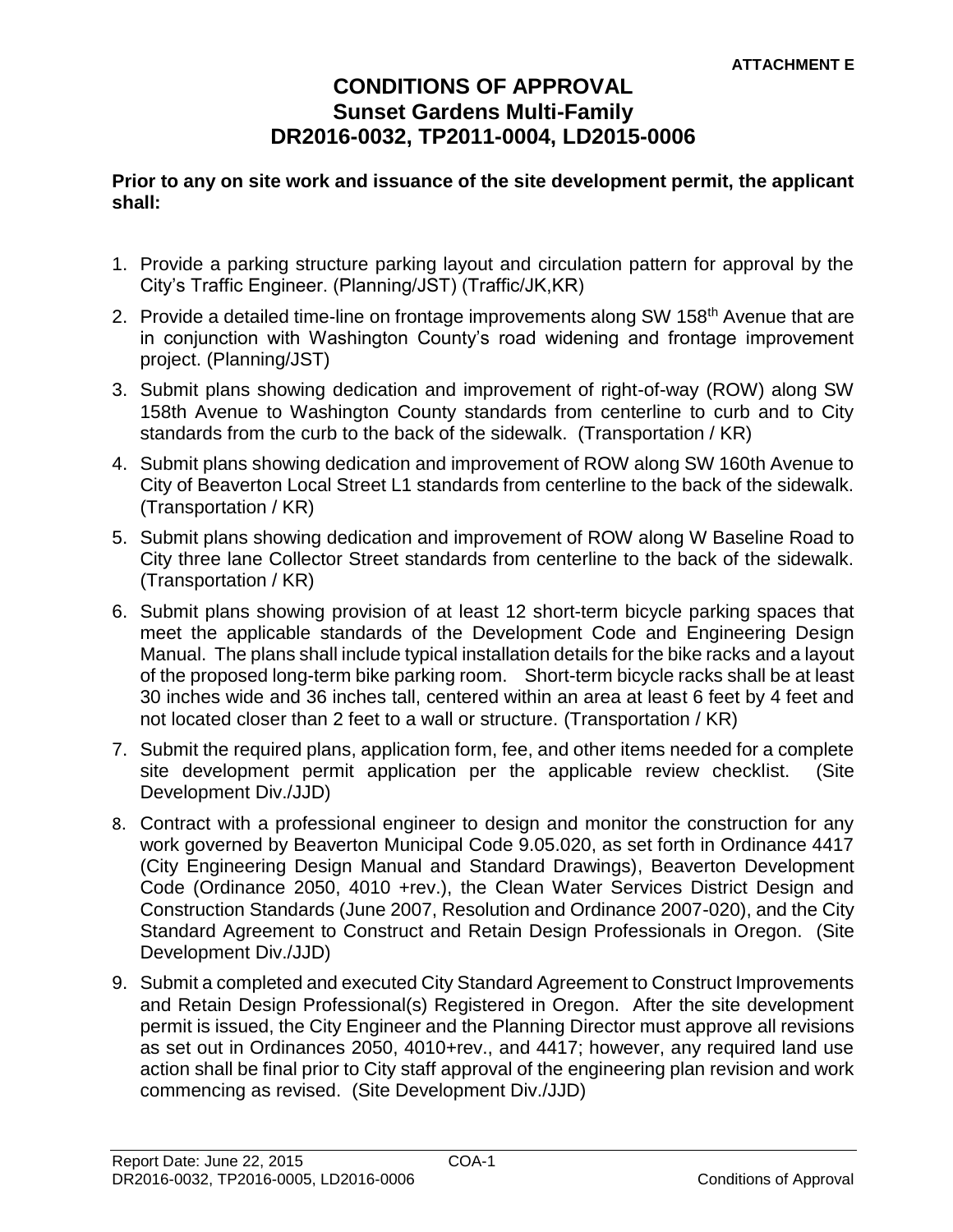- 10.Have the ownership of the subject property guarantee all public improvements, site grading, storm water management (quality and quantity) facilities, and emergency vehicle access driveway paving by submittal of a City-approved security. The security approval by the City consists of a review by the City Attorney for form and the City Engineer for amount, equivalent to 100 percent or more of estimated construction costs. (Site Development Div./JJD)
- 11.Submit any required off-site easements, executed and ready for recording, to the City after approval by the City Engineer for legal description of the area encumbered and City Attorney as to form. (Site Development Div./JJD)
- 12.Submit to the City a copy of issued permits or other approvals needed from Washington County for work within, and/or construction access to the 158<sup>th</sup> Avenue right of way. (Site Development Div./JJD)
- 13.Have obtained the Tualatin Valley Fire and Rescue District Fire Marshal's approval of the site development plans as part of the City's plan review process. (Site Development Div./JJD)
- 14.Submit, if needed by the City Building Official and TVF&R Fire Marshal an available fire flow analysis including an actual flow test of the existing water system and evaluation by a professional engineer meeting the standards as specified in the Engineering Design Manual Chapter 6, 610.L, using the anticipated maximum fire demand. The analysis shall provide the available water volume (GPM) at 20 psi residual pressure from the fire hydrant nearest to the proposed project. (Site Development Div./JJD)
- 15.Submit a copy of issued permits or other approvals needed from the Tualatin Valley Water District for public water system construction, backflow prevention facilities, and service extensions. (Site Development Div./JJD)
- 16.Have obtained approvals needed from the Clean Water Services District for storm system connections as a part of the City's plan review process. (Site Development Div./JJD)
- 17.Submit a copy of issued permits or other approvals as needed from the State of Oregon Division of State Lands and the United States Army Corps of Engineers (for work within or affecting a jurisdictional wetland). (Site Development Div./JJD)
- 18. Submit plans for erosion control per 1200-CN General Permit (DEQ/CWS/City Erosion Control Joint Permit) requirements to the City. The applicant shall use the 2006 plan format per requirements for sites between 1 and 4.99 acres adopted by DEQ and Clean Water Services. (Site Development Div./JJD)
- 19.Provide final construction plans and a final drainage report, as generally outlined in the submitted preliminary drainage report (March 1, 2016, by Ralph R. Henderson, P.E.) demonstrating compliance with City storm detention requirements (per Section 330, of City Ordinance 4417) and with CWS Resolution and Order 2007-020 in regard to water quality treatment. Please note that the submitted plans and preliminary report do not demonstrate compliance with City detention requirements and additional storage volume may need to be provided in storage pipes. (Site Development Div./JJD)
- 20.Provide a detailed drainage analysis of the subject site and prepare a final report prepared by a professional engineer meeting the standards set by the City Engineer. The analysis shall identify all contributing drainage areas and plumbing systems on and adjacent to the site with the site development permit application. The analysis shall also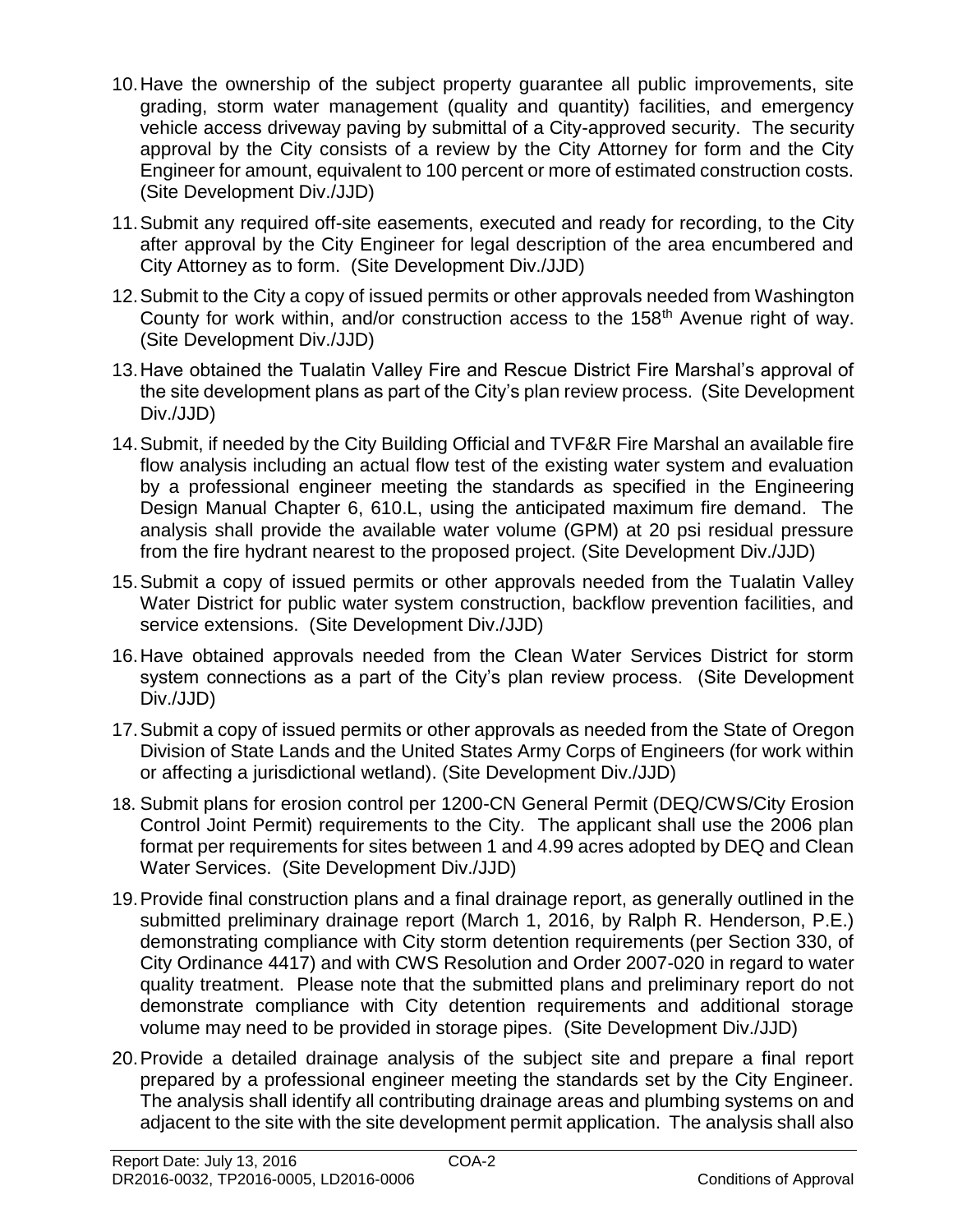delineate all areas on the site that are inundated during a 100-year storm event, including the safe overflow conveyance from proposed constructed stormwater management facilities. On all plan sheets that show grading and elevations, the 100 year inundation level shall be identified. (Site Development Div./JJD)

- 21.When or as required, have obtained the City Building Official's courtesy review approval of the proposed site utility plan for private plumbing needed to serve the development including private fire suppression systems, backflow prevention measures, and regulated utility service locations outside the proposed building pads. (Site Development Div./JJD)
- 22.Submit a revised grading plan showing that each proposed building has a minimum finished floor elevation that is at least one foot higher than the maximum possible high water elevation (emergency overflow) of the storm water management facilities. This land-use approval shall provide for minor grade changes less than four vertical feet variance to comply with this condition without additional land-use applications, as determined by the City Engineer and City Planning Director. (Site Development Div./JJD)
- 23.Submit to the City a certified impervious surface determination of the proposed project by the applicant's engineer, architect, or surveyor. The certification shall include an analysis and calculations of all impervious surfaces as a total on the site. Specific types of impervious area totals, in square feet, shall be given for buildings, parking lots/driveways, sidewalk/pedestrian areas, storage areas, and any gravel surfaces. Calculations shall also indicate the square footage of pre-existing impervious surface, the new impervious surface area created, and total final impervious surface area. (Site Development Div./JJD)
- 24.Pay a storm water system development charge (overall system conveyance) for the net new impervious area proposed that is not part of a fully-improved public street. (Site Development Div./JJD) (Site Development Div./JJD)
- 25. Submit an owner-executed, notarized, City/CWS standard private stormwater facilities maintenance agreement, with maintenance plan and all standard exhibits, ready for recording in County Records. (Site Development Div./JJD)
- 26.Provide plans for LED street lights (Illumination levels to be evaluated per City Design Manual, Option C requirements unless otherwise approved by the City Public Works Director) for all impacted public streets and for the placement of underground utility lines along street frontages, within the site, and for services to the proposed new development. If existing utility poles along existing street frontages must be moved to accommodate the proposed improvements, the affected lines must be either undergrounded or a fee in lieu of undergrounding paid per Section 60.65 of the Development Code. (Site Development Div./JJD)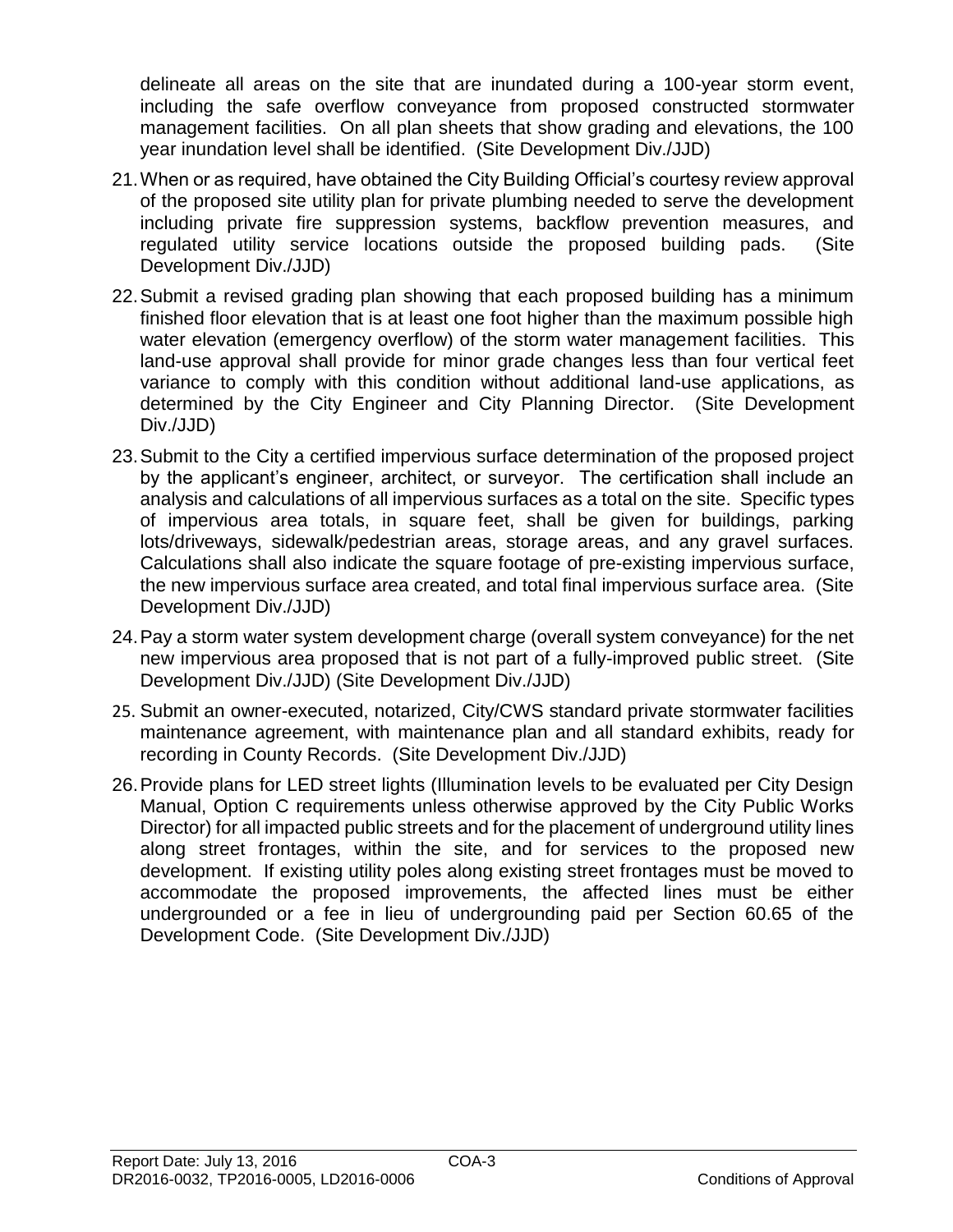# **Prior to building permit issuance, the applicant shall:**

- 27.Submit a complete site development permit application and obtain the issuance of site development permit from the Site Development Division. (Site Development Div./JJD)
- 28.Make provisions for installation of all mandated erosion control measures to achieve City inspector approval at least 24 hours prior to call for foundation footing form inspection from the Building Division. (Site Development Div./JJD)
- 29.The City offers phased permits, for foundation/slabs, structural frame, shell and interior build-out (TI). An applicant desiring to phase any portion of the project must complete the Tri-County Commercial Phased Project Matrix or each phased portion. This form is available at the Building Division counter or may be printed from the Forms/Fee Center at www.beavertonoregon.gov Note: Except private site utilities (potable water, sanitary and storm sewer lines), Excavation and Shoring, Site Utilities and Grading are not permits issued by the Building Division and therefore area not part of part of the City's phased permit process. (Building Division/BR)
- 30.Plan submittals may be deferred as outlined in the Tri-County Deferred Submittals list. Each deferred submittal shall be identified on the building plans. This list is available at the Building Division counter or may be printed from the Forms/Fee Center at www.beavertonoregon.gov. Permit applicants are responsible for ensuring that deferred plan review items listed on the plans are submitted for approval well in advance of the need to begin work on that portion of the project (anticipate a minimum of three weeks plan review turnaround time for tenant improvement and six weeks plan review turnaround for new construction projects). No work on any of the deferred items shall begin prior to the plans being submitted, reviewed and approved. (Building Division/BR)
- 31.Unless they are identified as a deferred submittal on the plans, building permits will not be issued until all related plans and permits have been reviewed, approved, and issued (i.e., mechanical, plumbing, electrical, fire sprinkler systems, fire alarm systems, etc. (City policy) (Building Division/BR)
- 32.A separate plumbing permit is required for installation of private on-site utilities (i.e., sanitary sewer, storm sewer, water service, catch basins, etc. If the applicant desires to install those types of private utilities during the same period as the "Site Development" work, a separate plumbing application must be submitted to the Building Services Division for approval. (Building Division/BR)
- 33.All ground floor units in buildings of four or more dwelling units shall be accessible and adaptable to persons with disabilities. (Section 1106, OSSC) (Building Division/BR)
- 34.All public and common use areas such as recreation facilities, offices, pools, accessory buildings, laundry facilities, garbage, recycling areas, and mailboxes shall be accessible to persons with disabilities. (Section 1106, OSSC) (Building Division/BR)
- 35.An accessible route shall be provided to persons with disabilities from the building to a public way. (Section 1103, OSSC) (Building Division/BR)
- 36.An accessible route shall be provided to persons with disabilities throughout the site. (Section 1103, OSSC) (Building Division/BR)Projects involving new buildings and additions are subject to System Development fees. A list of the applicable fees is available at the Building Division counter or may be printed from the Forms/Fee Center at [www.beavertonoregon.gov](http://www.beavertonoregon.gov/) . (Building Division/BR)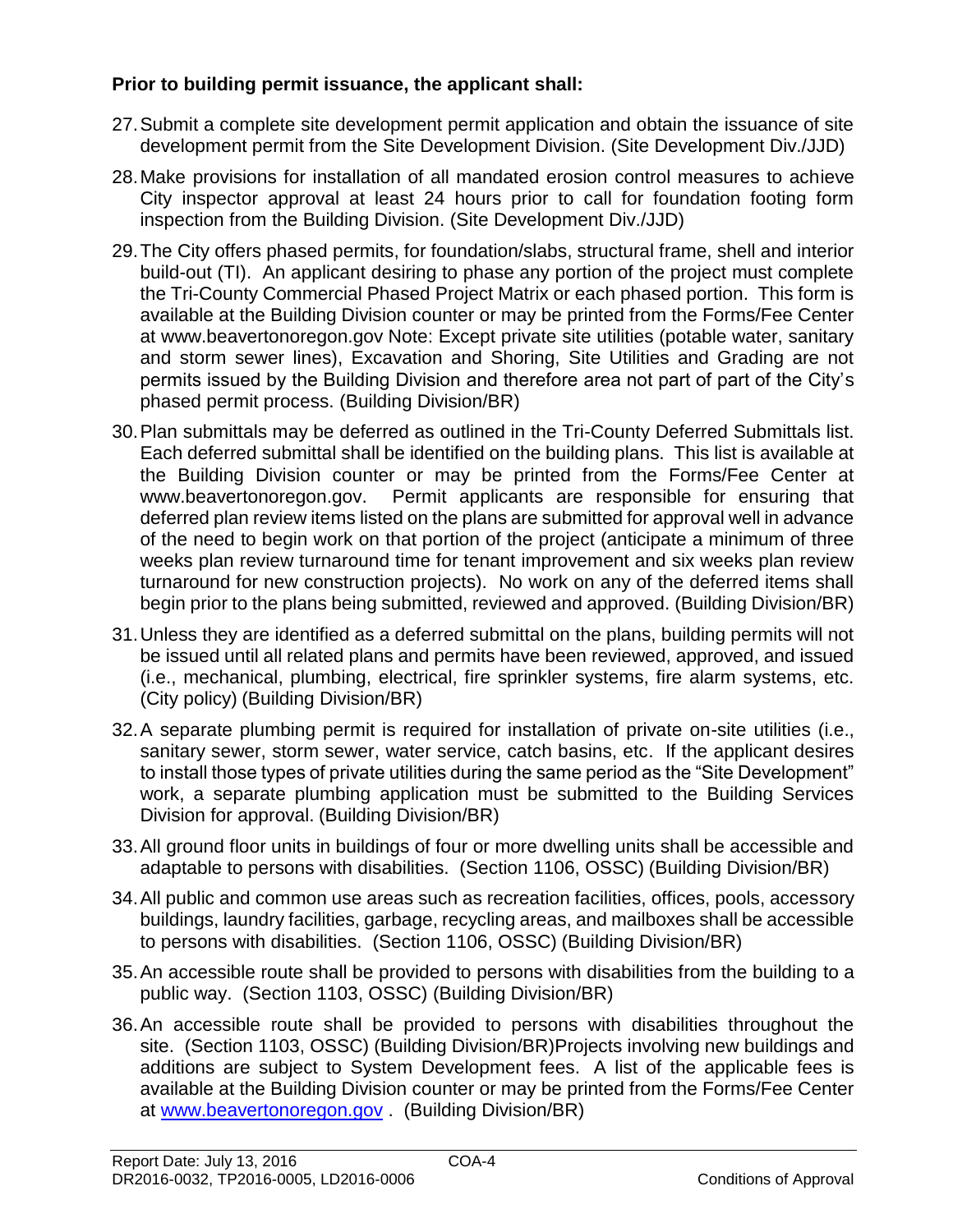- 37.The building code plans review can run concurrent with the Design Review (DR) and site development review. (Building Division/BR)
- 38.The proposed building(s) shall be accessible to persons with disabilities. (Chapter 11, OSSC) (Building Division/BR)
- 39.Install both deciduous and evergreen trees as shown on the proposed landscape plan. Deciduous trees shall have straight trunks, be fully branched, have a minimum caliper of 2 inches, and a minimum height of 8 feet at the time of planting. Deciduous trees may be supplied bare root provided the roots are protected against damage. Evergreen trees shall have straight trunks, be fully branched and a minimum height of 6 feet at the time of planting. Ensure coniferous trees have been balled and burlapped or grown within suitable containers and are adequately staked at the time of planting. (Planning Division/JST)
- 40.Ensure ground cover plantings are installed at a maximum of 30 inches on center and 30 inches between rows. Rows of plants are to be staggered for a more effective covering. Ground cover shall be supplied in a minimum 4 inch size container, or a 2- 1/4 inch container if planted 18 inches on-center. (Planning Division/JST)
- 41.Ensure deciduous or evergreen shrubs are installed at a minimum, using one-gallon containers or 8 inch burlap balls with a minimum spread of 12 inches to 15 inches. (Planning Division/JST)
- 42.Ensure landscaped areas approved to be planted in lawn have seed installed between September 1 and November 1 or between March 1 and May 1. Sod may be placed at any time of year. This condition is not applicable to special seed mixes approved for use in natural resource areas, steep slopes, or in areas for the primary purpose of erosion control. (Planning Division/JST)
- 43.Ensure all landscape areas are served by an underground landscape irrigation system. For approved xeriscape (drought-tolerant) landscape designs and for the installation of native or riparian plantings, underground irrigation is not required provided that temporary above-ground irrigation is provided for the establishment period. (Planning Division/JST)
- 44.Ensure all exterior lighting fixtures are installed and operational. Illumination from light fixtures, except for street lights, shall be limited to no greater than 0.5 foot-candle at the property line as measured in the vertical and horizontal plane. Public view of exterior light sources such as lamps and bulbs, is not permitted from streets and abutting properties at the property line. (Planning Division/JST)
- 45.Ensure all exterior lighting fixtures for the interior of the property are installed and operational. Illumination of internal light fixtures shall meet the minimum 1.0 foot-candle standard within the site boundaries. (Planning Division/JST)
- 46.Ensure that all walkways and pathway connections into the parking lot are constructed with scored concrete or modular paving patterns, including ramps as necessary. ADA standards shall apply. (Planning Division/JST) Ensure all site improvements, including grading and landscaping are completed in accordance with landscape plans, except as modified by the decision making authority in conditions of approval. No final occupancy permit will be issued until all improvements are complete. (Planning Division/JST)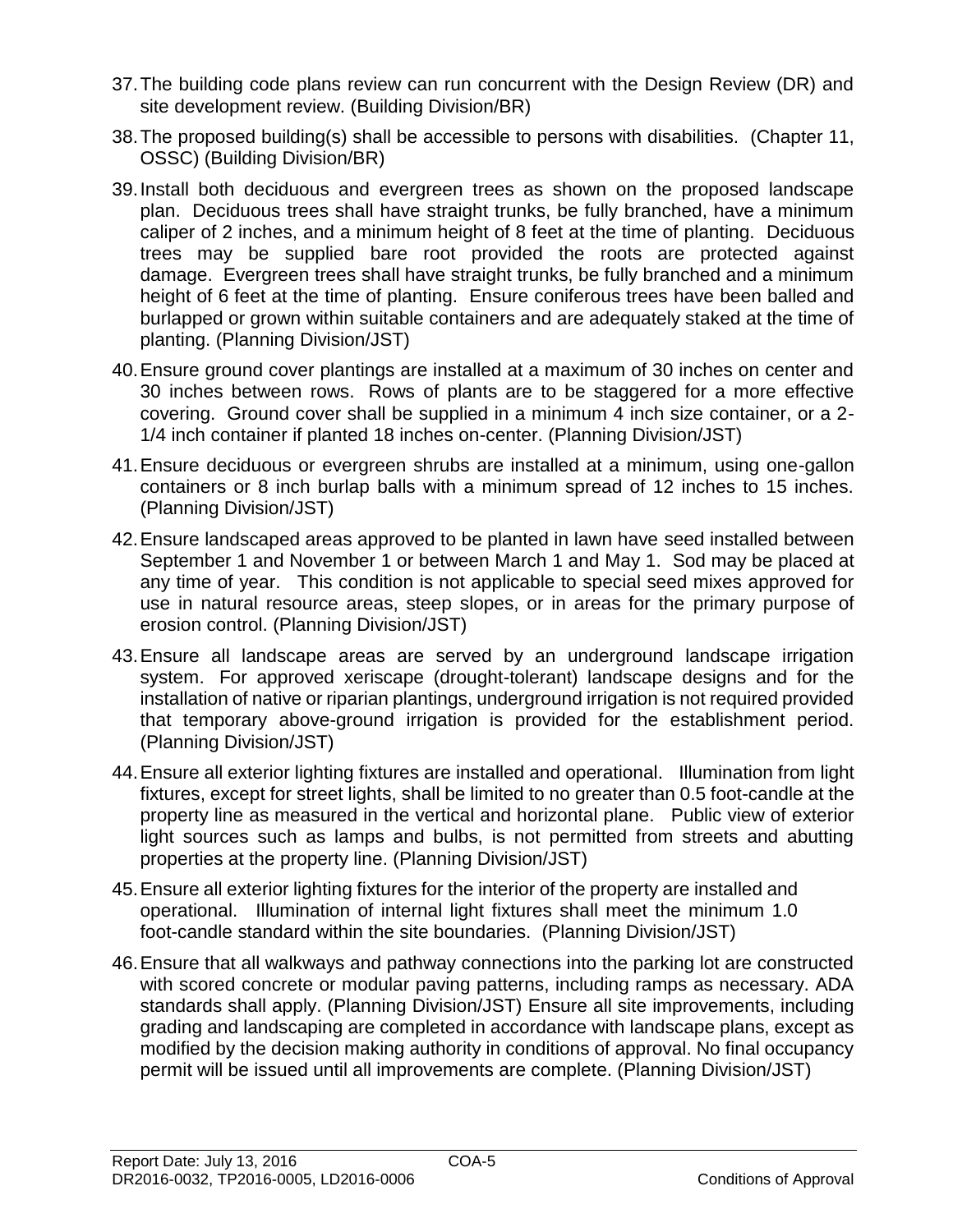- 47.Submit retaining wall details that show compliance with Beaverton Development Code Section 60.05.25.8. (Planning Division/JST)
- 48.Ensure construction of all buildings, retaining walls, fences and other structures are completed in accordance with the elevations and plans, except as modified by the decision making authority in conditions of approval. No final occupancy permit will be issued until all improvements are complete. (Planning Division/JST)

# **Prior to approval of the final plat, the applicant shall:**

- 49.Show dedication of right-of-way (ROW) along SW 158th Avenue to Washington County standards from centerline to curb and to City standards from the curb to the back of the sidewalk. (Transportation / KR)
- 50.Show dedication of ROW along SW 160th Avenue to City of Beaverton Local Street L1 standards from centerline to the back of the sidewalk. (Transportation / KR)
- 51.Show dedication of ROW along W Baseline Road to City three lane Collector Street standards from centerline to the back of the sidewalk. (Transportation / KR)
- 52.Have commenced construction of the site development improvements to provide minimum critical public services to each proposed lot (access graded, cored and rocked; wet utilities installed) as determined by the City Engineer and to allow for verification that the location and width of proposed rights of way and easements are adequate for the completed infrastructure, per adopted City standards. (Site Development Div./JJD)
- 53.Show granting of any required on-site easements on the partition plat, along with plat notes as approved by the City Engineer for area encumbered and County Surveyor as to form and nomenclature. The applicant's engineer or surveyor shall verify all pre-existing and proposed easements are of sufficient width to meet current City standards in relation to the physical location of existing site improvements. (Site Development Div./JJD)

# **Prior to any Final Occupancy permit issuance, the applicant shall:**

- 54. Have substantially completed the site development improvements as determined by the City Engineer. (Site Development Div./JJD)
- 55. Have recorded the final plat in County records and submitted a recorded copy to the City. (Site Development Div./JJD)
- 56. Have the landscaping completely installed or provide for erosion control measures around any disturbed or exposed areas per Clean Water Services standards. (Site Development Div./JJD)
- 57. Have placed underground all existing overhead utilities and any new utility service lines within the project and along any and all existing street frontage as determined at permit issuance. (Site Development Div./JJD)